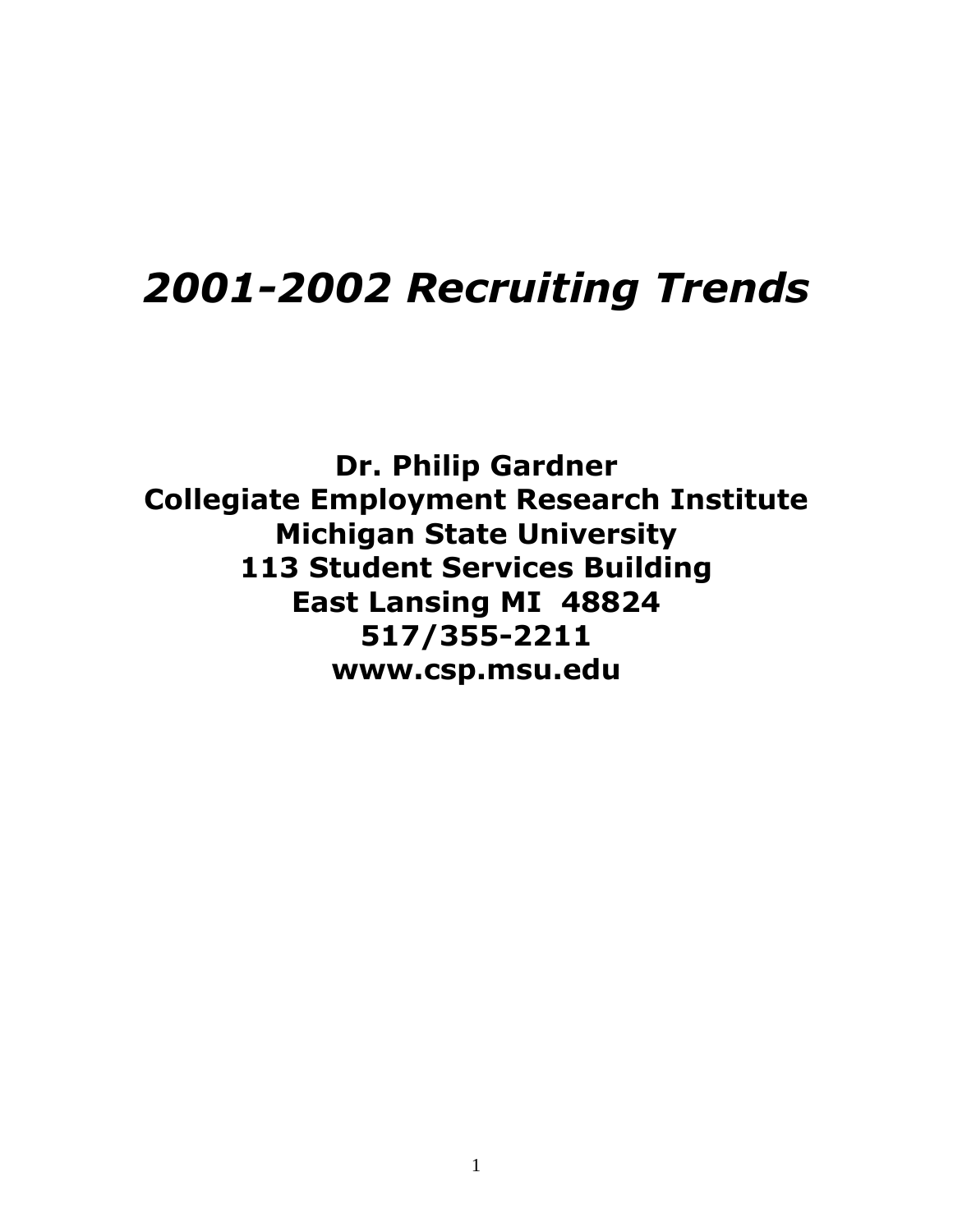### **EXECUTIVE SUMMARY**

This year marked a significant shift in the college labor market. For the past three years graduating students have experienced a wealth of opportunities throughout all sectors of the economy: from glamorous and chic dot.coms to the traditional manufacturing companies, jobs have been plentiful. Also thrown into the mix is the changing demographic profile of the workforce, for which the early millennial forecasters predicted a continuation of the hot job market. Unfortunately, the economy hit a big bump (actually several), which sent the labor market in a tailspin. This study reveals just how much wind has been taken out of the market's sail. While the market has taken a hit, it remains resilient – only 6% of respondents will not hire this year. The remaining 85% will hire but at rates much lower than the previous two years.

- Much of the damage to the market actually occurred last year when employers curtailed hiring during the latter half of the academic year. Respondents reported hiring 34% fewer bachelors graduates and 45% of masters graduates than they projected last year.
- This year the market will contract another 15% to 20% depending on degree level and academic major. Bachelor graduates can expect a decline of 6% to 13% while masters and doctoral graduates will experience a 20% decline.
- Nearly 40% of the respondents indicated that their hiring intentions were still very uncertain at the time of the survey. This group's ability to hire would give a boost to the market because last year they hired, on average, more graduates than respondents who indicated hiring quotas for this year. Hiring depends on:
	- Consumer confidence, particularly for retail, construction, and food and lodging (tourism) sectors.
	- Sustained national economic growth, particularly for manufacturing and professional services.
- Events of September 11 impacted the labor market by dampening further consumer confidence and softening the economy, pushing hiring further into the future. Respondents expressed hope that hiring would pick-up during the second quarter of 2002; now the third quarter appears more likely.
- Even with the layoffs and slow hiring, skill replacement continues to be a driving force in labor acquisition.
- The biggest losers in the market are engineers, computer science, and business graduates. These groups will still have opportunities, but they should not expect the multiple offers of previous years.
- Salaries may grow at 1% to 3%, but some salary suppression was noticed at the top end of some salary ranges. Employers are also reigning in other monetary expenditures – few will use bonuses or other special incentives to lure candidates.
- For those companies who expressed an interest in liberal arts and science majors, hiring levels will be higher this year than last.
- Communication skills have become the key factor on which hiring decisions are being made.
- "Organizational fit" will be a critical factor in the hiring process, as more employers want to insure that new hires can socialize into their workplace quickly and effectively.
- e-recruiting remained at the same level as benchmarked last year: 35% of recruiting activity takes place on the Web, with 10% to 20% (depending on company) of firms hiring directly as a result of these initiatives.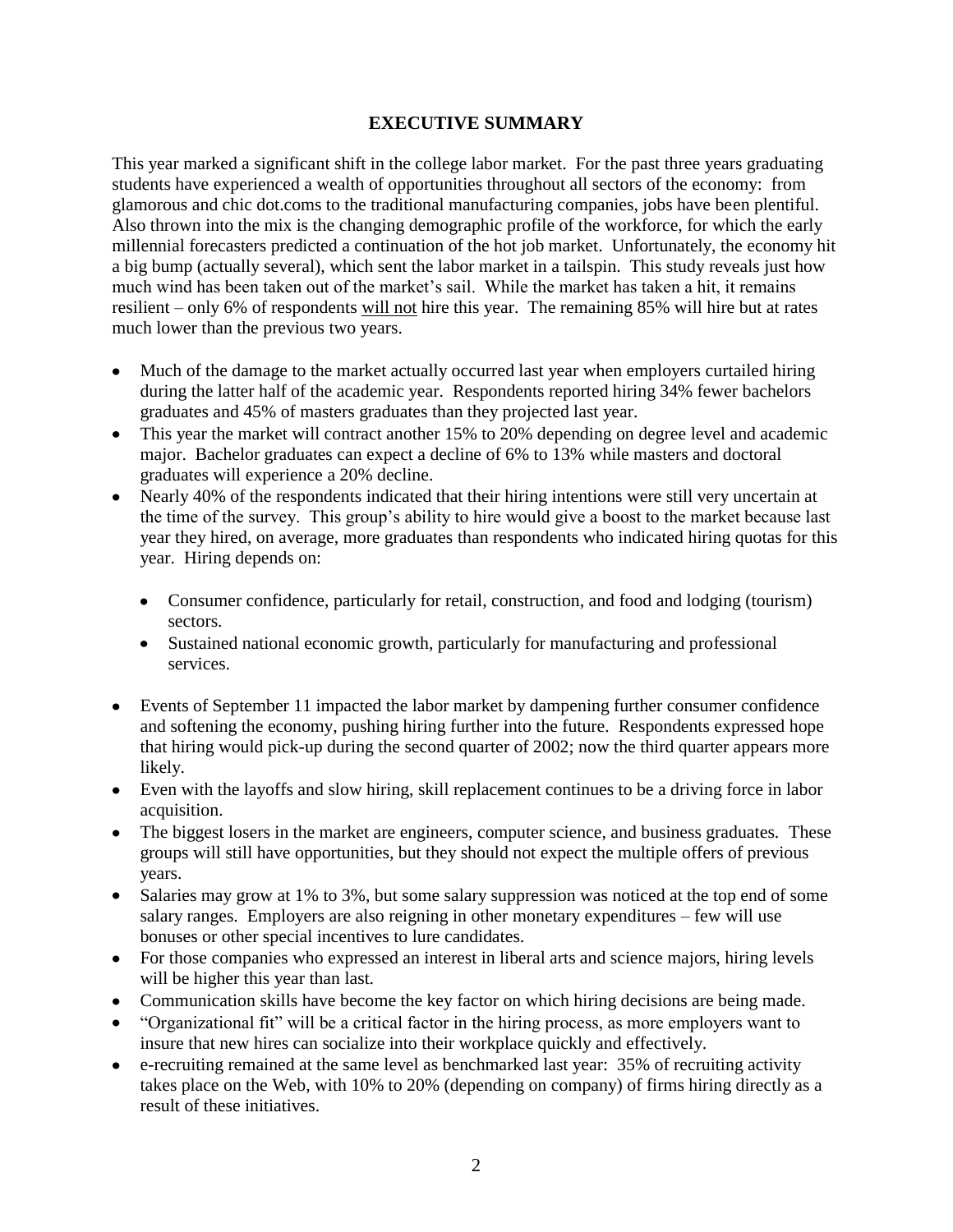# **INTRODUCTION**

What a difference a year makes! Thirteen months ago the economy was experiencing the first month of a yearlong slowdown. With the Federal Reserve raising interest rates and the employment rate remaining uncharacteristically low, the sputtering economy appeared to be having only a moderate impact on the demand for labor. By the end of the January 2001, however, the economy took a nosedive in response to the collapse of dot.com companies and general unease in the IT sector. Consumer spending moderated these downward tendencies by supporting traditional economic companies during the spring. By the end of summer, consumer spending could no longer buoy the economy. Then, the events of September 11 stalled the economy, suppressing any lingering confidence.

What impact has the past year had on the college labor market? Has the steam been taken out of the most robust market since WWII? Even as the economy slowed, pressure remained on employers to increase new hires to replace retiring workers or upgrade job skills. Did these pressures materialize or did the market collapse? If hiring expectations are down, what can college seniors expect this year from employers?

This report attempts to shed light on the dynamics of the college labor market as it has developed during the fall of 2001. The explosive market, which began in the spring of 1997, has run its course, at least for this year. Employers have expressed a high level of uncertainty surrounding their hiring goals. While remaining visible to this year's graduates, employers may not actually have their hiring targets in place until the spring of 2002.

# **EMPLOYER PROFILE**

This study captured the 2001-2002 hiring intentions of 286 employers who responded to a mail survey. The survey was completed by a designated individual in the human resources or college relations department of the organization. The response approached an adjusted return rate of 8%. Complete details on the research strategy and variable definitions can be found in Appendix A.

#### **BASIC PROFILE**

These employers were primarily in the manufacturing and professional services sectors of the economy, according to the North American Industrial Classification (NAIC) system that they provided or were listed in *Standard and Poor's Register of Corporations, Directors and Executives*. Fifty-nine percent (59%) were women representing units that ranged in size from approximately 10 employees to 380,000 employees. While 53% recruited in the north central region of the country, 27% recruited across the United States, 18% in the northeast, and 19% in the southeast. These employers were less likely to recruit in the western states, with the exception of California. About 8% recruited internationally.

A variety of recruiting strategies were utilized to find suitable candidates. Approximately 86% used on-campus recruiting, 74% attend job fairs, 67% received resumes referred to them by colleges, 69% utilized their co-op and internship programs, 75% provided web environments for direct applications, and 47% employed Internet/web job listing services. The other strategies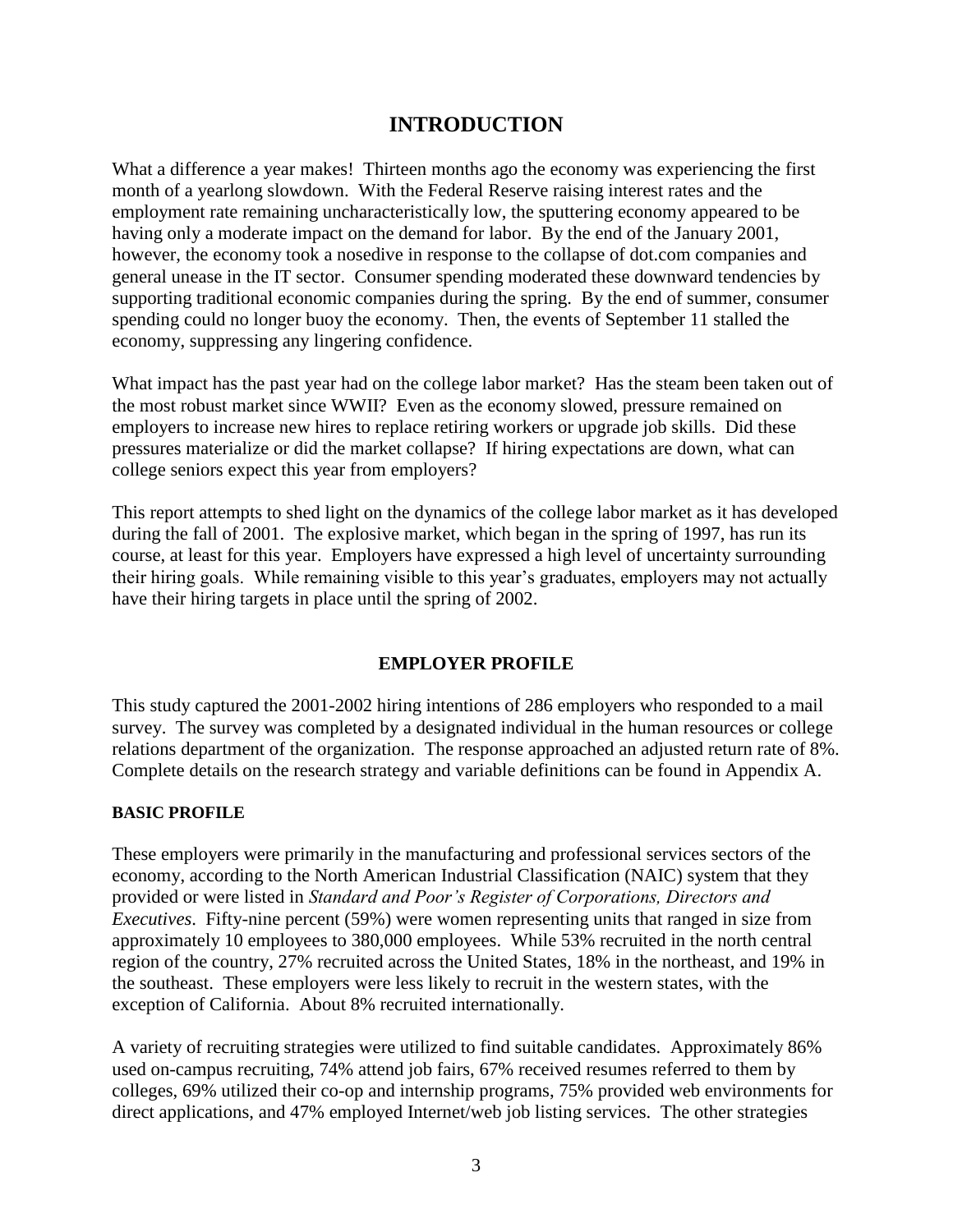commonly employed were advertisements in newspapers and professional journals (48%) and employee referrals.

When it came to their most effective or primary strategies, 24% placed on-campus recruiting, 17% job fairs, 16% co-op/internship programs, and 16% organizational web applications at the top. Other strategies, which made a modest showing, were newspaper ads (8%) and resume referrals (8%).

Each respondent identified the top five academic majors they were seeking this year. Approximately 35% were seeking at least one engineering major, 26% sought business majors, 3% sought social science or humanities majors, and 12% and 4% were looking for computer science and science majors, respectively.

A complete profile of organizations responding to this survey can be found in Appendix B.

# **Review of 2000-2001: What happened?**

By tracking the hiring performance of this year's participants, who had responded to the 2000- 2001 survey, a picture of what happened last year comes into focus. The year started with high expectations: heavy attendance at fall career fairs, early requests for on-campus interview slots, and increased demand for resumes. By February, however, college career offices were experiencing increasing days of silence as employers reduced their interviewing activities.

Based on a comparison of the "number expected to be hired" (reported in 2000-2001) and the "number actually hired" in 2000-2001 (reported this year), the college labor market appeared to implode last year as hiring for bachelor's graduates was reduced 34% from expectations and master's graduates a whopping 45%.

| <b>Degree Level</b> | <b>Expected to hire</b><br>2000-2001 | <b>Actually hired</b><br>2000-2001 | % Change                 |
|---------------------|--------------------------------------|------------------------------------|--------------------------|
| Associates          | 13.1(19)                             | 4.8(12)                            | -63                      |
| <b>Bachelors</b>    | 52.4 (112)                           | 34.4 (107)                         | $-34$                    |
| <b>Masters</b>      | 12.9 (44)                            | 7.1(35)                            | -45                      |
| PhD                 | 6.0(13)                              | 5.6(9)                             | $\overline{\phantom{0}}$ |

### **Table 1. Comparison (percent change) between Expected Hires and Actual Hires for 2000-2001 (n)**

This evidence strongly suggests that this year's labor market will be significantly impacted by the situation that developed during the latter half of the previous academic year.

#### **EMPLOYMENT OUTLOOK**

For nearly a year the economy has been under siege: devaluation of the stock market, increasing unemployment, and a softening of consumer confidence. How companies perceived the factors influencing the economy will influence their short term hiring levels. This year a scaled set of items  $(1 = not likely to 5 = extremely likely) replaced the open-ended response of the previous$ year. Several factors emerged or failed to emerge when compared to previous years.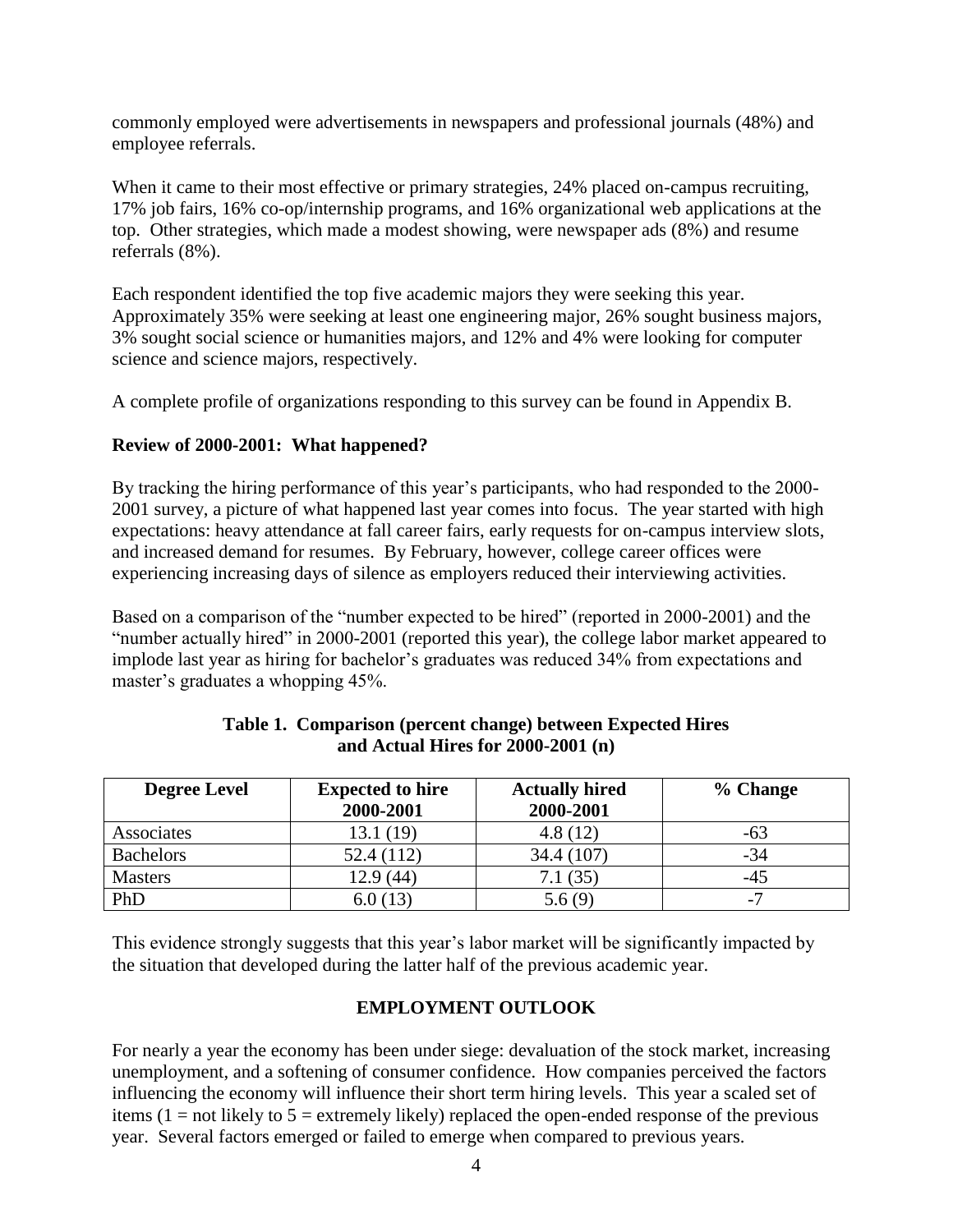- Retirements. Succession planning, a strong stimulus for new hires last year, has temporarily been removed from the table, as employees saw the value of their retirement accounts decline by 30-40%. Retirement for many has been postponed. The one exception is the Federal Government.
- Consumer Confidence. As consumer confidence headed down, so has consumer demand – much of the economy is operating at significantly less then capacity. Since consumer confidence held the economy together in the spring, respondents hope that consumers will pull the economy up over the next several months. Reports on consumer spending were encouraging for October; the continuation of the trend through December would certainly help.
- Economic Growth. This catchall category signals all sectors of the national economy are operating toward full production. While there is an argument as to whether the U.S. is in a regression, the economy has failed to respond to the stimuli provided by interest rate cuts and tax rebates. Given the lag time required to jolt the economy, these actions, plus others being considered, will hopefully spur the economy.
- Skill Replacement. Behind some of the reported lay-offs, companies are hiring new workers with different skill sets than those being let go. This factor continues to play a major role, as it has for much of the 1990's, in framing the college labor market.

| <b>Factor</b>            | % Extremely Very<br><b>Likely</b> | % Likely | % Not Somewhat<br><b>Likely</b> |
|--------------------------|-----------------------------------|----------|---------------------------------|
| National economic growth | 30                                | 36       | 34                              |
| Consumer confidence      | 14                                | 31       | 54                              |
| Skill replacement        | 14                                | 31       | 55                              |
| Gov't. spending          | 19                                | 14       | 67                              |
| Lay offs/reductions      | 19                                |          | 74                              |
| Stock market perf.       | 12                                | 15       | 73                              |
| Global competition       | 10                                | 15       | 75                              |
| Restructuring            | 14                                | 12       | 74                              |
| Retirements              | 11                                | 12       | 77                              |
| Changing consumer perf.  |                                   |          | 82                              |
| Venture capital          | 7                                 | 13       | 80                              |
| Tax reductions           | 3                                 | 12       | 85                              |
| Loan repayments          | 4                                 | 6        | 90                              |

**Table 2. Factors Influencing the Company's Hiring Goals**

• Layoffs. The good news, for the sample at least, is that 75% do not expect any further layoffs.

An examination of these items across several respondent characteristics found these differences among employers (significance <.05 for all reported comparisons).

• Company size. Large companies were more likely to be affected by layoffs  $(F=3.024)$ , restructuring ( $F=4.098$ ), and stock market performance ( $F=5.935$ ) than medium or small size companies.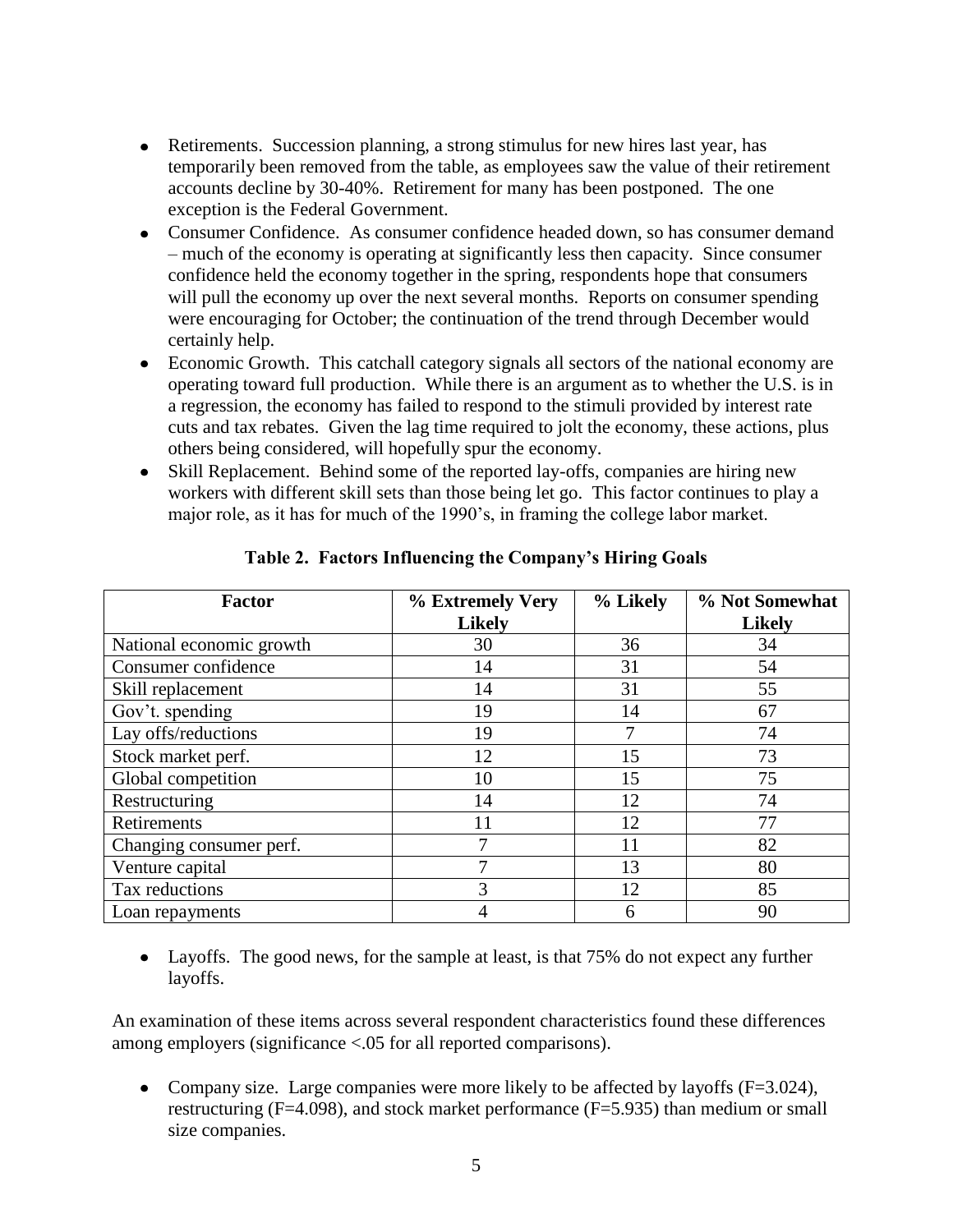- Hiring intentions (see below). Those companies whose hiring intentions are uncertain or only preliminary at this time could be influenced more by future layoffs (F=4.016) and restructuring (F=2.759) than those companies who will not hire or have definite hiring goals. Uncertain and preliminary status companies also are more likely to consider skill replacement (F=3.124) in their hiring decisions.
- Recruiting areas. Companies recruiting internationally were not as concerned about retirements (F=9.956), but more concerned about restructuring's (F=8.361) impact in their hiring. Companies whose respondents indicated that they recruited throughout the U.S. expressed the most concern about the economy's influence on hiring. For all these factors, national recruiters rated these influences significantly higher:

Lay offs  $(F=8.547)$ Restructuring  $(F=6.225)$ Skill replacements (F=5.017) Consumer preferences (F=7.677) Global competition (F=9.524) Stock market (F=11.704)

Regional recruiting markets were much more likely to be able to buffer the national economic conditions. The exception was found in the North central region where concerns about changing consumer preferences (automobiles), global competition (automobiles, steel, for example) and restructuring remain high.

Economic sector. Examination of the ratings found that: Government agencies and health organizations expressed the most concern about retirement. Retail trade was likely to be impacted directly by consumer confidence, as were the information and food/lodging sectors. Layoffs still concerned manufacturing, information, and professional services sectors. Improvement in the country's economic growth was highly important to all sectors.

## **MwACE TEMPERATURE POLL**

**What's the temperature at the career services office near you?**

**Cooled off considerably from last year – need to protect oneself from the chill**

**16% warm – above normal 42% normal function temperature 40% chilly**

#### **PERCEPTIONS ON THE COLLEGE LABOR MARKET**

Respondents were asked to provide their impression of the prospects for new college graduates based on their knowledge of national and regional labor markets, particularly with regards to their industry or service sector. They were asked to rate the markets from which their organization recruited as "excellent" (1) to "poor" (5).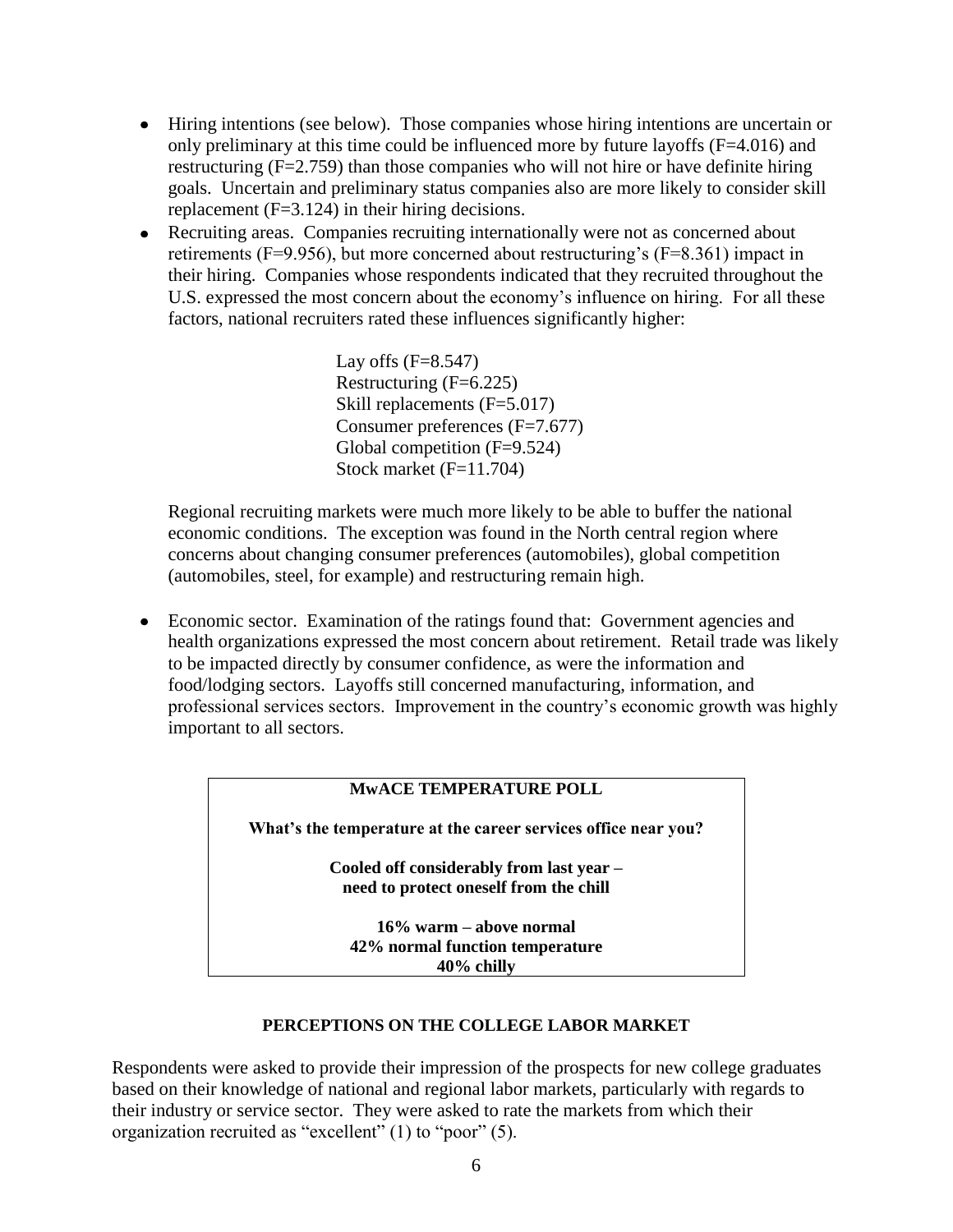#### **OVERALL JOB MARKET (Table 3)**

In rating the overall labor market, respondents moved noticeably away from last year's ratings of "very good" to "excellent" toward being "fair" to "good".

- 80% responded to a good to fair labor market as opposed to 11% for "very good" to "excellent"
- The average rating was  $3.55 a$  shift of more than 2 points on the scale from last year a significant move.

#### **INDUSTRY JOB MARKET (Table 4)**

Asked to rate their industry's labor market, respondents were slightly more optimistic.

- 25% believed their industry's labor market was "very good" to "excellent"; 32% rated it "good" while 31% indicated it was fair - an additional 12% indicated it was poor.
- The mean of 3.27 places the industrial job market index at "good".
- Retail, at the time they responded to the survey, felt their sector was doing much better than the economy as a whole; as did the finance/insurance and food/lodging sectors.
- Manufacturing and professional services were more likely to be experiencing a poor to fair labor market.

#### **REGIONAL LABOR MARKETS (Tables 3 and 4)**

Asked to rate only regions in which they recruited or hired college graduates, respondents gave the northeast region the strongest labor market. The other regions clustered closely ranging from 21% to 26% as "excellent" to "very good". The regions with the weakest labor markets appeared to be the northwest and the north central.

- Regional job markets were considered slightly stronger than the national and industrial responses. This response pattern is a switch from that experienced in the past two years. Regional market conditions in those surveys were considered not as favorable as national markets.
- 28% reported the northeast region to be a "very good" to "excellent" labor market.

|                           | $\mathbf n$ | <b>Excellent</b> | <b>Very</b> | Good | Fair | Poor | <b>Mean</b> |
|---------------------------|-------------|------------------|-------------|------|------|------|-------------|
|                           |             |                  | Good        |      |      |      |             |
| Overall job market        | 280         | 2                | 9           | 31   | 49   | 10   | 3.55        |
| Job market – industry     | 280         |                  | 20          | 32   | 31   | 12   | 3.27        |
| Job market – industry in: |             |                  |             |      |      |      |             |
| Northeast                 | 123         | 6                | 22          | 32   | 28   | 11   | 3.16        |
| Southeast                 | 117         | 6                | 20          | 38   | 27   | 9    | 3.15        |
| North central             | 203         | 5                | 16          | 33   | 37   | 8    | 3.27        |
| South central             | 91          | ⇁                | 19          | 38   | 24   | 12   | 3.16        |
| Northwest                 | 79          | 4                | 18          | 32   | 34   | 13   | 3.34        |
| Southwest                 | 87          | 6                | 17          | 34   | 33   | 9    | 3.23        |

# **Table 3. Perceptions of the College Labor Market (%)\***

\*Totals may exceed 100% due to rounding.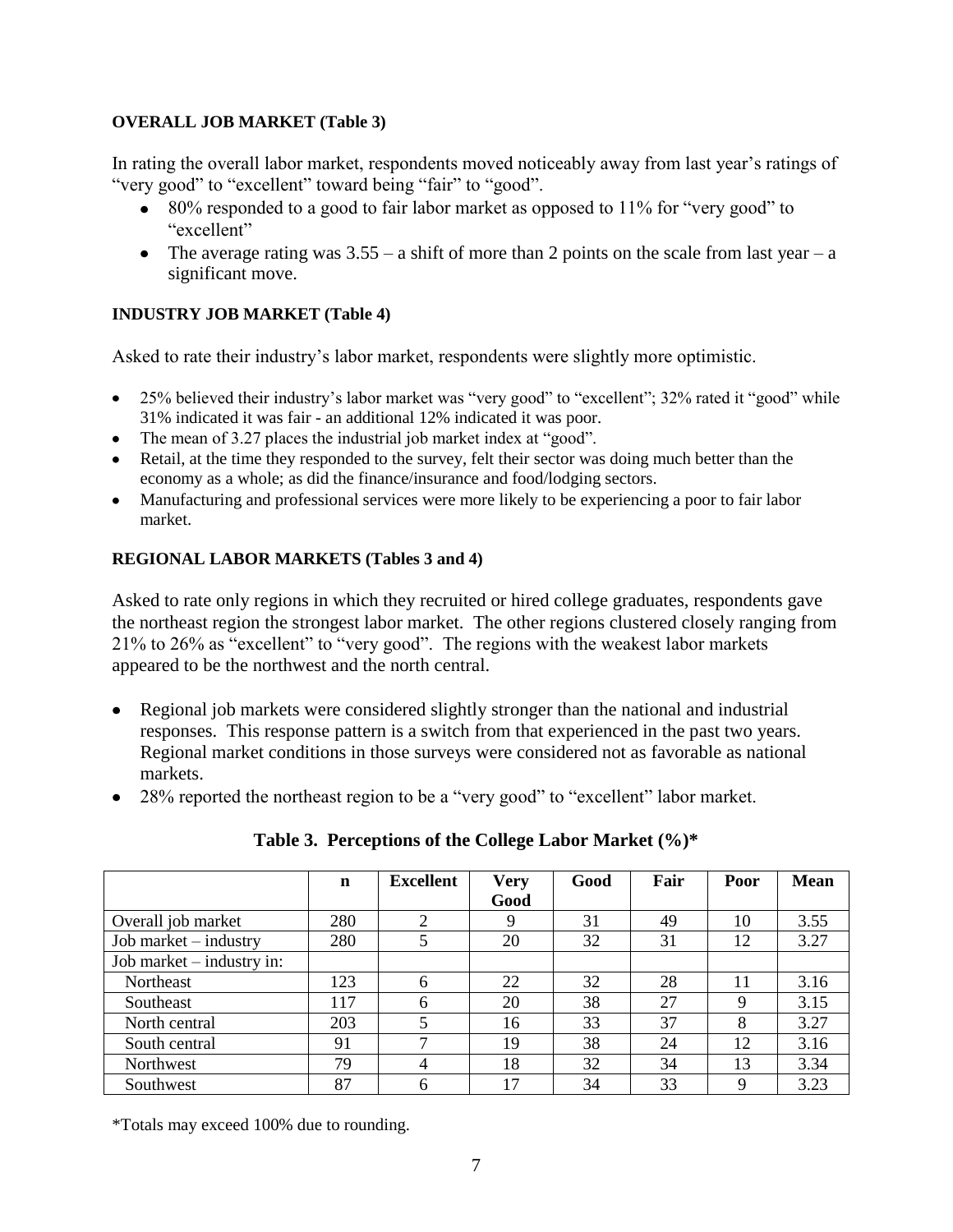# **Table 4. Perceptions from Different Economic Sectors for the College Labor Market (% good to excellent)**

|                             |           |               |          |        |                  | Prof.           | <b>Public</b> |
|-----------------------------|-----------|---------------|----------|--------|------------------|-----------------|---------------|
|                             | Construc. | <b>Manuf.</b> | Transp.  | Retail | <b>Financial</b> | <b>Services</b> | Admin.        |
| Overall job market          | 60        | 35            | 50       | 50     | 55               | 45              | 100           |
| Job market – industry       | 60        | 44            | $\Omega$ | 87     | 75               | 55              | 67            |
| Job market $-$ industry in: |           |               |          |        |                  |                 |               |
| Northeast                   | --        | 42            | --       | 60     | 90               | 58              |               |
| Southeast                   | 50        | 50            |          | 80     | 86               | 64              |               |
| North central               | 60        | 49            | $- -$    | 80     | 59               | 49              |               |
| South central               | 50        | 52            | --       | 60     | 100              | 62              |               |
| Northwest                   | 50        | 52            | $- -$    | 67     | 60               | 45              |               |
| Southwest                   | 50        | 50            |          | 67     | 60               | 60              |               |

|                                | Ag. $\&$<br>Nat.<br>Res. | <b>Public</b><br><b>Utilities</b> | <b>Information</b> | Health<br>Care/<br><b>Social</b><br><b>Servs</b> | <b>Accommodation</b><br><b>Food Services</b> | <b>Business</b><br><b>Support</b> | Whole-<br>sale |
|--------------------------------|--------------------------|-----------------------------------|--------------------|--------------------------------------------------|----------------------------------------------|-----------------------------------|----------------|
| Overall job market             | 50                       | $\Omega$                          | 27                 | $\Omega$                                         | 58                                           | 14                                | 33             |
| Job market $-$<br>industry     | 50                       | 100                               | 36                 | 100                                              | 83                                           | 57                                | 50             |
| Job market $-$<br>industry in: |                          |                                   |                    |                                                  |                                              |                                   |                |
| Northeast                      | --                       | $- -$                             | 40                 | $- -$                                            | 100                                          | 100                               | --             |
| <b>Southeast</b>               | --                       | $- -$                             | 25                 | $- -$                                            | 86                                           | 100                               | --             |
| North central                  | --                       | --                                | 50                 | $- -$                                            | 67                                           | 60                                | 33             |
| South central                  | --                       | $- -$                             | 33                 | $- -$                                            | 100                                          | 100                               | --             |
| Northwest                      | --                       | --                                | 20                 | $- -$                                            | 67                                           | 50                                | --             |
| Southwest                      | --                       | --                                | 50                 | --                                               | 67                                           | 67                                |                |

\*Some sectors did not have sufficient observations for regional breakdowns

# **MwACE Temperature Poll**

#### **Level of Activity in office compared to last year:**

**3% much more 5% somewhat more 33% about the same 41% somewhat less 18% much less activity**

#### **HIRING INTENTIONS**

Realizing that employers may not have formulated their hiring goals because of economic condition or they have only set preliminary goals that could change during the year, a question was inserted in this year's survey that addressed their hiring strategy at the time the survey was completed. About 6% indicated they would not hire this year and 13% have set firm hiring goals for the year. The remainder split evenly between uncertain and preliminary on their hiring intentions.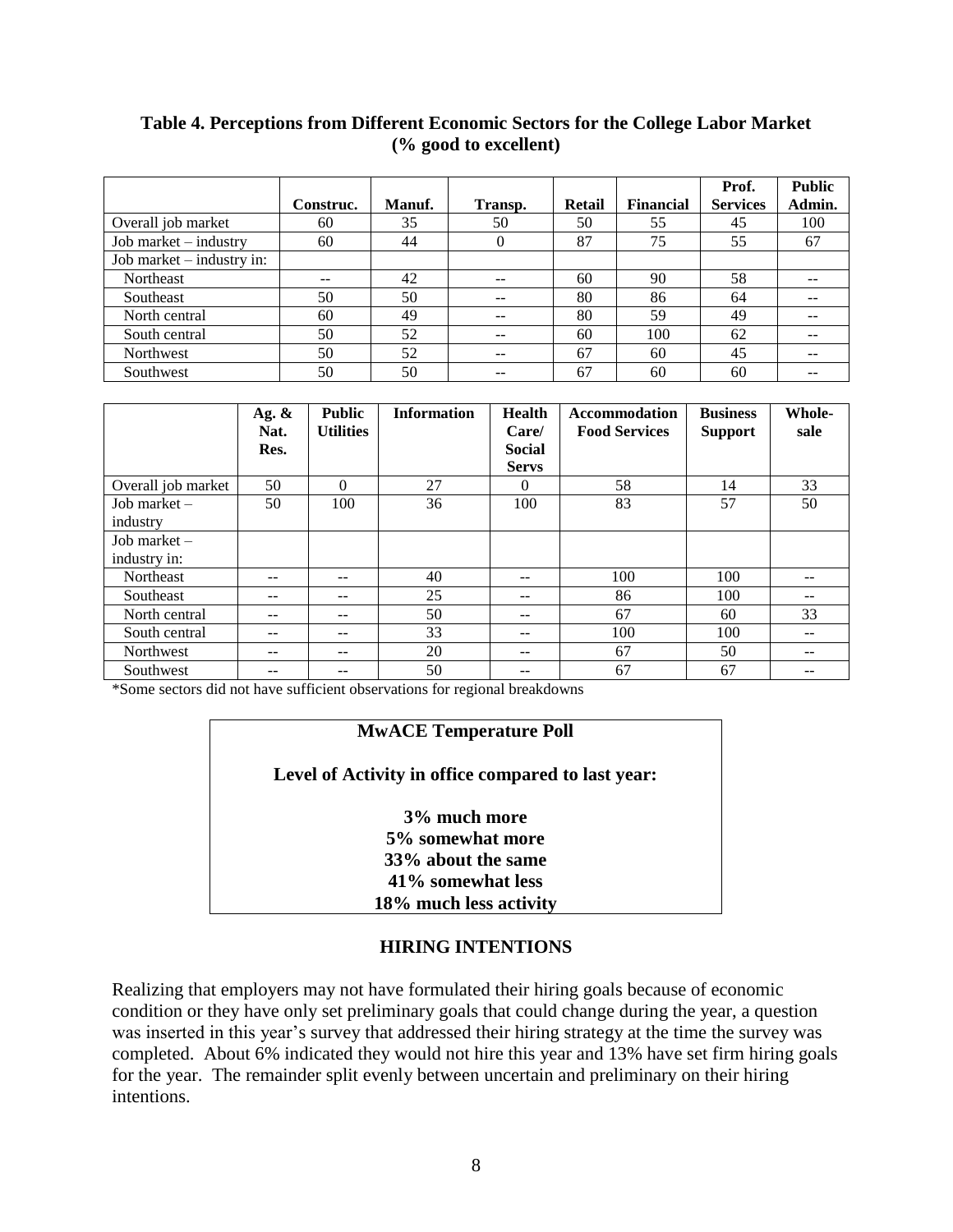6% will not hire any college graduates this year 40% organization's intentions are uncertain at this time 41% hiring targets are preliminary at this time 13% firm hiring targets set for this year

Hiring intentions are based on a comparison of the number hired last year to the expected number of college hires to be made during the 2001-2002 academic year. In 2000-2001, 240 employers who provided data to this survey hired 11,302 college students at all degree levels. During 2001-2002, those who provided data (172) expect to hire approximately 6075 college students. Approximately 110 respondents did not reveal their hiring intentions for this year.

Comparison 1. The first step was to compare the difference between hiring targets for 2000- 2001 and 2001-2002. For all graduates, 44% employers were reducing the number of graduates hired; 24% were hiring at the same level; and 32% were hiring more students (Table 5).

|                   | <b>All Graduates</b> | <b>Associates</b> | <b>Bachelors</b> | <b>Masters</b> | PhD/Prof. |
|-------------------|----------------------|-------------------|------------------|----------------|-----------|
| Decreasing Hiring | 44                   |                   | ٦q               | ററ             |           |
| Hiring same level |                      |                   |                  |                |           |
| Increasing Hiring |                      |                   |                  | 40             |           |

# **Table 5. Percentage of Employers Decreasing, Increasing, and Hiring at the Same Level Compared to Last Year (%)**

When examined by degree level, more than 90% of employers hiring associate and 61% of employers hiring bachelor graduates will be hiring at or above last year's level. For master's graduates, hiring looks very promising compared to the situation reported in Table 1 with 74% hiring at the same level or higher. At the Ph.D. level, about a quarter were decreasing hires.

Comparison 2. Employers who were uncertain about their hiring goals provided information on their hiring in 2000-01 but were not able to state this year's quota. In aggregating across all respondents, the uncertain pool tends to weigh the averages for 2000-01, as they tended to hire more than those who provided all the information. To account for this fact statistically, four tables on hiring intentions have been prepared.

- All responses included in Table 5a.
- Only those expecting to hire in 2001-02 in Table 5b.
- Respondents who responded to the 2000-01 survey (a continuation of Table 1) in Table 6.
- New participants for this year in Table 7.

From these tables, the following can be inferred.

- Overall total college hires will be reduced 20% over last year.
- $\bullet$  Bachelor's hiring will be down 6% to 13%.
- Master's hiring will be down 15% to 20%.
- Last year's participants who experienced heavy cuts last year in the master's market expect to rebound this year.
- Because of the low number of observations, the trends may not be as definite, yet it appears that the associate's market will be okay. This can be attributed to the underlying strength of the regional economic areas.
- The PhD market has softened by 10% to 15% over last year.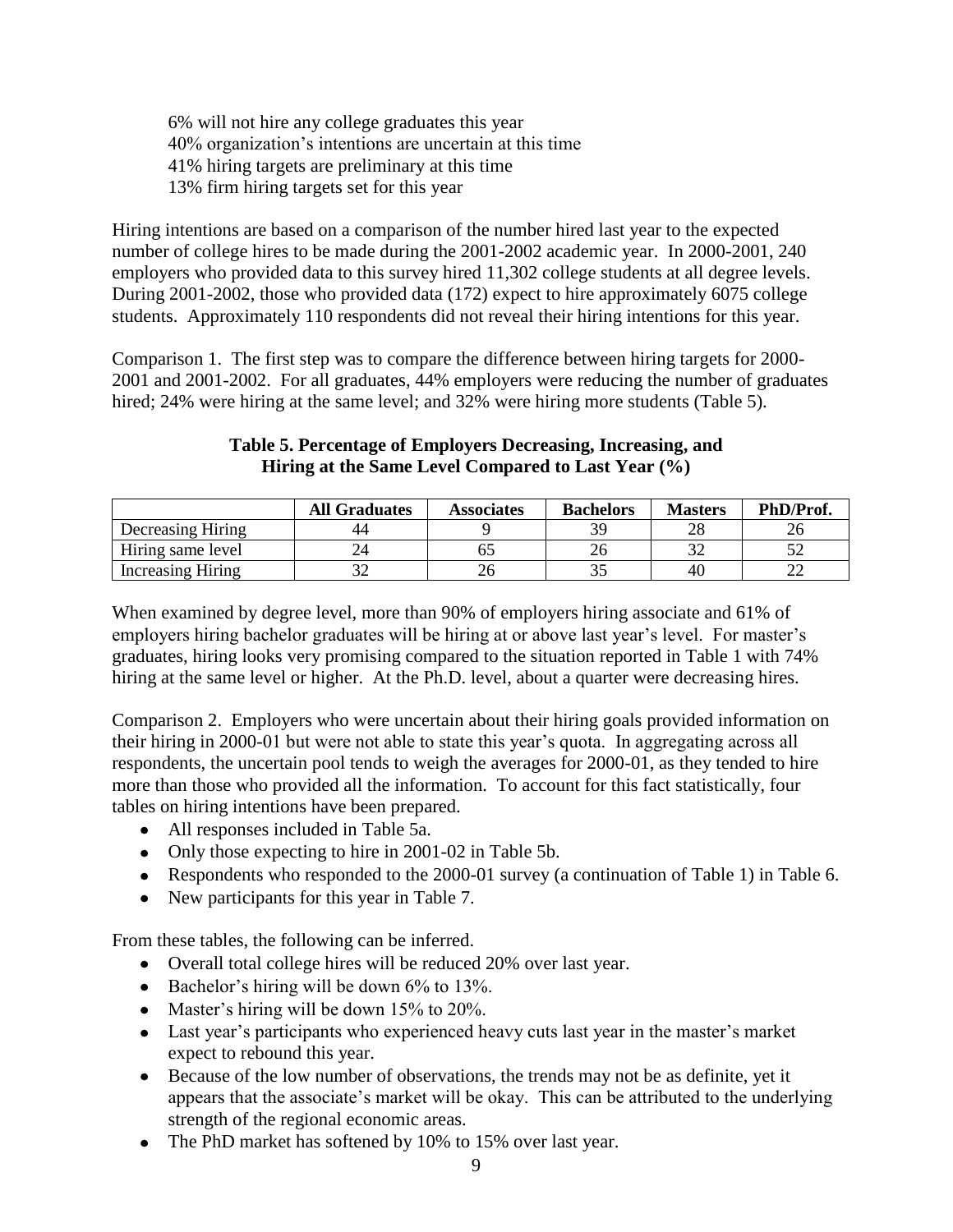| <b>All Responses</b> | n   | 2000-01<br><b>Average Hired</b> | n   | Average<br><b>Expected Hires</b><br>2001-02 | <b>Percent</b><br><b>Change</b> |
|----------------------|-----|---------------------------------|-----|---------------------------------------------|---------------------------------|
| All graduates        | 240 | 47.1                            | 172 | 35.3                                        | $-25$                           |
| Associates           | 46  | 4.9                             | 30  | 7.4                                         | $+51$                           |
| <b>Bachelors</b>     | 238 | 37.9                            | 155 | 33.9                                        | - 1                             |
| <b>Masters</b>       | 100 | 9.5                             | 63  | 7.5                                         | $-21$                           |
| PhD/Prof.            |     |                                 |     | 5.2                                         |                                 |

|  |  |  |  |  |  |  |  | Table 5a. Hiring Changes Between 2001 and 2002 All Responses |
|--|--|--|--|--|--|--|--|--------------------------------------------------------------|
|--|--|--|--|--|--|--|--|--------------------------------------------------------------|

# **Table 5b. Hiring Changes Between 2001 and 2002 for Only Those Expecting to Hire in 2002 Academic Year**

| <b>All Responses</b> | n   | 2000-01<br><b>Average Hired</b> | n   | Average<br><b>Expected Hires</b><br>2001-02 | <b>Percent</b><br><b>Change</b> |
|----------------------|-----|---------------------------------|-----|---------------------------------------------|---------------------------------|
| All graduates        | 148 | 49.0                            | 156 | 38.9                                        | $-21$                           |
| Associates           | 7   |                                 | 20  | 11.1                                        | $+22$                           |
| Bachelors            | 141 | 40.7                            | 148 | 35.5                                        | -13                             |
| <b>Masters</b>       | 42  | 10.6                            | 53  | 8.9                                         | $-16$                           |
| PhD/Prof.            | 14  | 10.3                            |     | 8.6                                         | -10                             |

# **Table 6. Hiring Changes for Those Who Responded in 2000-2001**

| <b>All Responses</b> | n   | 2000-01<br><b>Average Hired</b> | n  | Average<br><b>Expected Hires</b><br>2001-02 | <b>Percent</b><br><b>Change</b> |
|----------------------|-----|---------------------------------|----|---------------------------------------------|---------------------------------|
| All graduates        | 109 | 43.9                            | 79 | 29.6                                        | $-32$                           |
| Associates           |     | 4.8                             |    | 7.4                                         | $+54$                           |
| <b>Bachelors</b>     | 07  | 34.4                            | 69 | 28.5                                        | $-17$                           |
| <b>Masters</b>       | 35  |                                 | 20 | 8.9                                         |                                 |
| PhD/Prof.            |     | 5.6                             |    | 5.0                                         |                                 |

|  | Table 7. Hiring Changes for Those Who Did Not Participate Last Year |  |  |  |
|--|---------------------------------------------------------------------|--|--|--|
|  |                                                                     |  |  |  |

| <b>All Responses</b> | $\mathbf n$ | 2000-01<br><b>Average Hired</b> | n  | Average<br><b>Expected Hires</b><br>2001-02 | <b>Percent</b><br><b>Change</b> |
|----------------------|-------------|---------------------------------|----|---------------------------------------------|---------------------------------|
| All graduates        | 131         | 49.7                            | 93 | 40.1                                        | $-19$                           |
| Associates           | 34          | 4.9                             | 22 | 7.4                                         | $+51$                           |
| Bachelors            | 131         | 40.8                            | 86 | 38.2                                        | -6                              |
| <b>Masters</b>       | 65          | 10.8                            | 43 | 6.8                                         | $-37$                           |
| PhD/Prof.            | 34          |                                 |    | 5.2                                         | $-25$                           |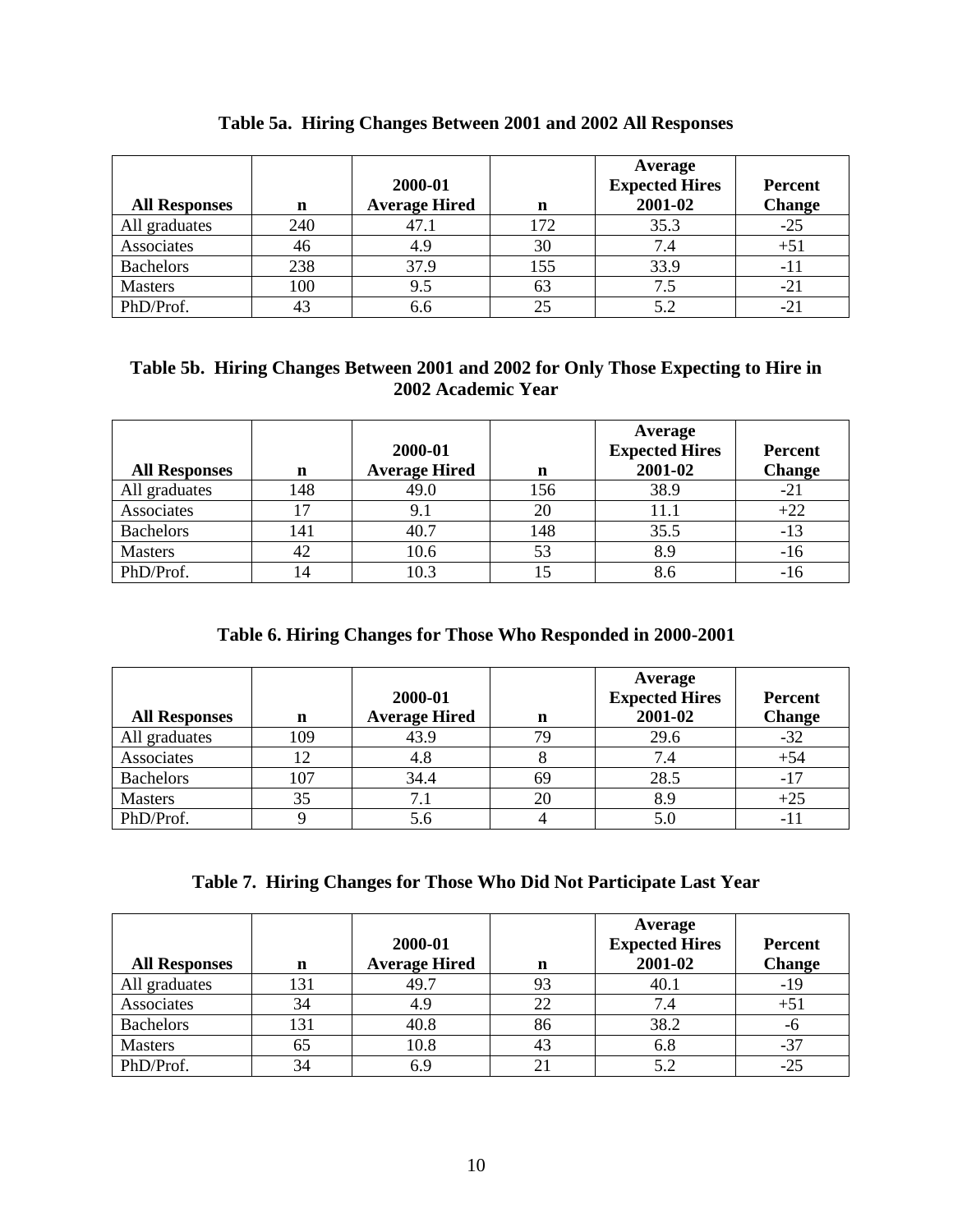# **SIZE OF HIRING UNIT:**

Examination of hiring by company size revealed:

- Small companies reported that they will continue to hire bachelor's and associate graduates.  $\bullet$
- The largest companies are reporting the largest drop in hiring.
- Master's hiring, with the exception of firms 700-3,000, is down across all sectors.

#### **Table 8. Change in Hiring Expectations Between 2000-01 and 2001-02 Based on Size of Organizational Unit Respondent Recruiting For (%)**

|                  | < 138 | 140-600                  | 700-3,000 | >3,200         |
|------------------|-------|--------------------------|-----------|----------------|
| All Graduates    | $+15$ | $\overline{\phantom{0}}$ | - 1       | -1             |
| Associates       | $+15$ | $+12$                    | -35       |                |
| <b>Bachelors</b> | $+38$ | $+20$                    |           | - ٦            |
| <b>Masters</b>   | -11   | $-34$                    |           | $\overline{C}$ |
| PhD/Professional |       | NC                       | +14       |                |

#### **INDUSTRIAL SECTOR**

- Financial services, construction, public administration, and food and lodging show positive hiring patterns for the year.
- Retail, wholesale and information services will contract modestly this year.
- Manufacturing and professional services will experience the largest decline in hiring by nearly 50%.

| Table 9. Change in Hiring Expectations Between 2000-01 and 2001-02 |
|--------------------------------------------------------------------|
| <b>Based on Economic Sector (% change)</b>                         |

|                      | All              | Associates | <b>Bachelors</b> | <b>Masters</b> | PhD/         |
|----------------------|------------------|------------|------------------|----------------|--------------|
|                      | <b>Graduates</b> |            |                  |                | Professional |
| Ag & Nat Resources   | $-23$            | --         | $-18$            |                |              |
| Construction         | $+20$            |            | $+12$            |                |              |
| Manufacturing        | $-51$            | $-21$      | $-47$            | $-54$          | $-24$        |
| Wholesale            | $-17$            | --         | $-14$            | $- -$          | $-$          |
| Retail               | $-12$            | $\ast$     | $-26$            | $\ast$         | $+25$        |
| Transportation       | $-25$            | $- -$      | $-28$            | $ -$           | $- -$        |
| Information          | $-15$            | NC         | $-19$            | $+61$          | $+78$        |
| Finance              | $+7$             | $+25$      | $+11$            | $+38$          | $- -$        |
| Prof. Services       | $-46$            | >100       | $-19$            | $+10$          | $-88$        |
| Lodging & Food Serv. | $+13$            | >100       | $+11$            | $ -$           | --           |
| Public Admin.        | $+30$            | NC         | $+37$            | >100           | $+43$        |

#### **ACADEMIC MAJOR**

- $\bullet$ Business, engineering, and computer science graduates will experience the biggest decline in opportunities. The year positions will be available but graduates should not expect multiple offers.
- Liberal arts and science numbers will increase as the companies seeking them plan to expand hiring.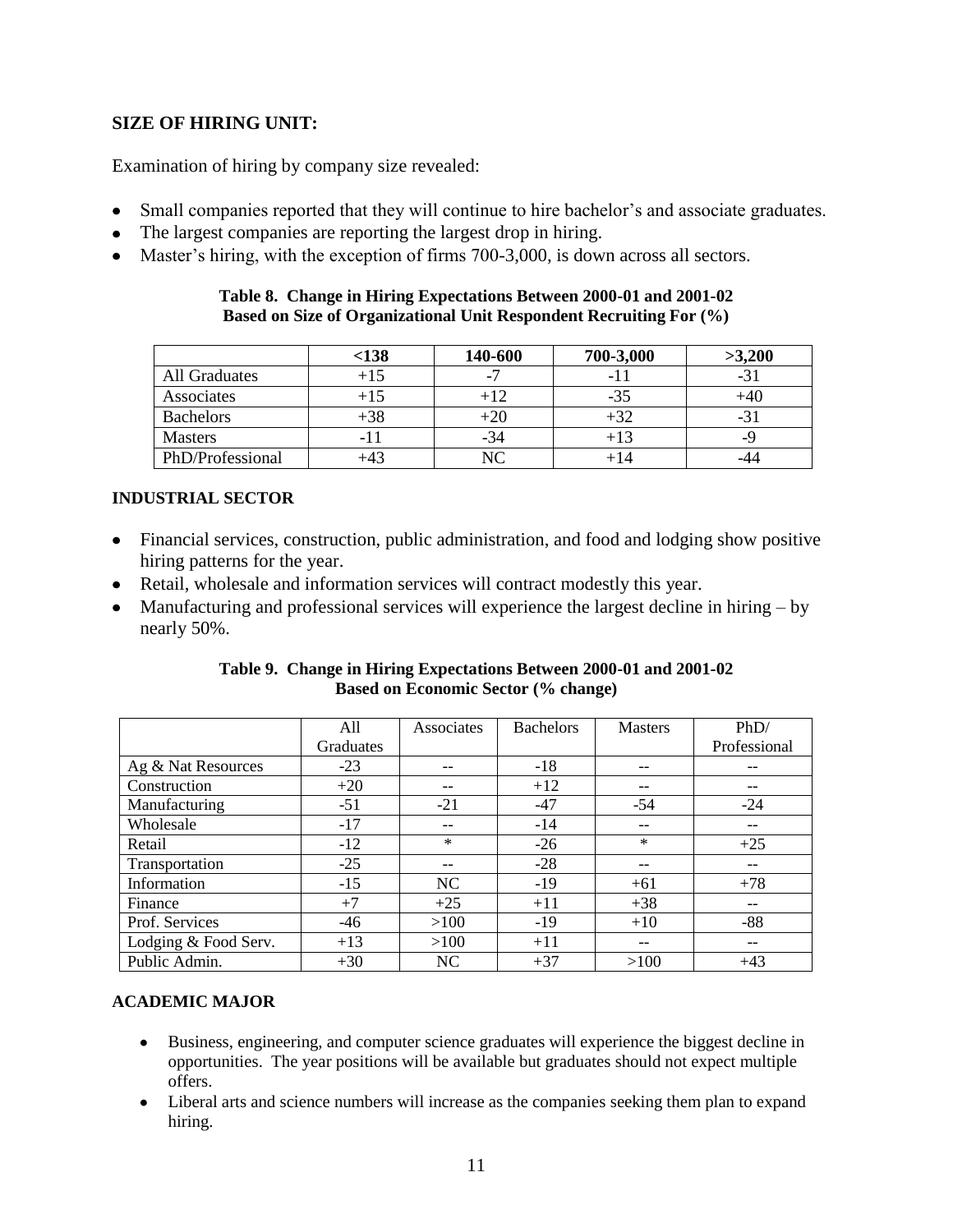|                  | Bus.  | Eng.  | Comp. | <b>Liberal</b> | Comm. | Ag.'   | <b>Sciences</b> | <b>Allied</b> |
|------------------|-------|-------|-------|----------------|-------|--------|-----------------|---------------|
|                  |       |       | Sci.  | <b>Arts</b>    |       | Const. |                 | <b>Health</b> |
| All Graduates    | $-23$ | -35   | $-34$ | $+22$          | $-20$ | $+31$  | $+51$           | -5            |
| Associates       | $+49$ | >100  | >100  | $+79$          | $+56$ | NC     | $+87$           | $-17$         |
| <b>Bachelors</b> | $-18$ | $-10$ | $-17$ | $+23$          | $-21$ | $+32$  | $+38$           | -9            |
| <b>Masters</b>   | $-27$ | $-37$ | -9    | $-10$          | $-30$ | $+92$  | $+64$           | $->100$       |
| PhD/Profess.     | NC    | -22   | $-21$ | $- -$          | $- -$ | $- -$  | -6              | $+46$         |

#### **Table 10. Change in Hiring Expectations Between 2000-01 and 2001-02 Based on Academic Majors (%)**

# **A FINAL LOOK AT HIRING – WHEN WILL IT OCCUR!**

Evidence in this study suggests that college hiring had contracted well before the events of September 11. Because of the timing of this survey, the impact of the terrorist attack and insuring military reprisals could not be isolated. However, several consequences have become evident:

- The economy essentially stopped for several days in mid-September, which caused a ripple effect that lasted for several weeks. The stall dampened any momentum toward improving the economy the  $3<sup>rd</sup>$  quarter.
- Companies, particularly in tourism, food and lodging, and retail, who could have ridden out a slow third quarter, were immediately knocked on their heels.
- Consumer confidence eroded even further, increasing the uncertainties surrounding the economic climate. This factor alone has had the biggest impact on framing hiring intentions.

To determine when in the business cycle companies expected to hire this academic year, a question solicited their input as to the quarters (could select two) that they expected to hire. The pattern of response suggests that hiring will be strongest beginning in the second quarter of 2002 and continue through the summer. Those who responded after September 11 tended to push their hiring activities further into the future.

| <b>Business Quarter</b> | % expecting to hire |
|-------------------------|---------------------|
| Third quarter 2001      | 5%                  |
| Fourth quarter 2001     | 24%                 |
| First quarter 2002      | 38%                 |
| Second quarter 2002     | 65%                 |
| Third quarter 2002      | 36%                 |
| Fourth quarter 200      | 18%                 |

Those companies with firm hiring goals expect to begin hiring during the fourth quarter 2001 through spring; those with preliminary targets expect to hire during the first and second quarters of 2002; and those who are uncertain clearly do not intend to hire until second quarter (73%) and into third quarter 2002.

Retail and professional services expected to begin hiring during the fourth quarter, this may or may not materialize; finance and insurance companies indicated that they would begin hiring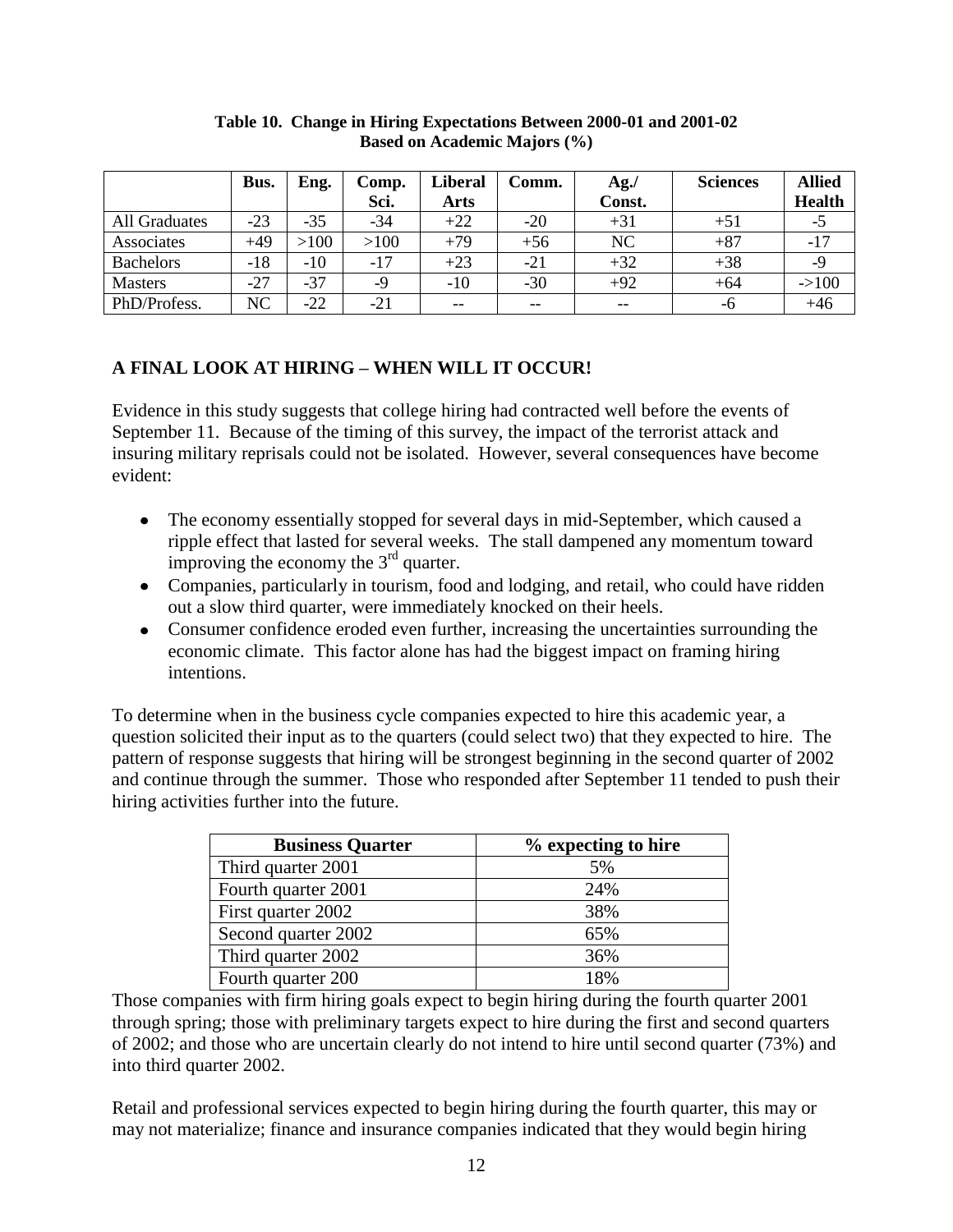during the first of the year; manufacturing, along with the other economic sectors, reported the majority of their hiring would begin in the second quarter; and, finally, the information services sector expect hiring to begin in the second quarter but carry strongly through the third quarter.

Companies hiring in the Northeast expect to start strongly at the beginning of the new year while hiring in the North central region can be expected to be delayed into the summer months.

Economic Recovery and Hiring: A word of caution in terms of anticipating when hiring might begin. Once the economy begins to recover and the indicators signal upward movement, hiring will not begin immediately. First, companies will need to begin utilizing more of their capacity with their current workforce before new hires are brought into the company. Further complicating the picture is the backlog of labor waiting to find a position. Many members of the class of 2001 are still (will be) seeking a position, combined with a large pool of educated workers who have been laid off over the past several months. The class of 2002 will enter this mix and will find the market congested. It is going to take time to clear.

Retirements: While retirements for many workers has been delayed, demographics still favor recent college graduates and this year's class. This year's recession is simply a bump (unfortunate for those who hit the bump) in the road for a labor market that will encounter strain as it attempts to supply new employees for those leaving.

Words of advice: Company representatives were asked to provide advice to seniors as they prepared for their job search in this tight market. The responses tended to cluster around five key activities that job seekers could engage:

- Research. Take time to research the companies with whom the student would like to work. Researching smaller companies may be more difficult. Companies are placing a premium on "organizational fit" – particularly when they can be more select in the hiring process. By identifying companies that offer the entry-level experiences and environment a student desires can help focus the search.
- Experiences. Continue to gain life experiences through internships, volunteering, and related activities. Even if a student cannot immediately connect to a job at graduation, these activities provide valuable connections toward a position when the market opens up. In other words, do not drop out.
- Personal reflection. Graduates need to take time on what they really want to do; find their interests and passions. Set goals around these passions.
- Attitude. The labor market may change quickly; yet will remain very competitive. Graduating seniors need to have an open-mind on the opportunities in the labor market; be flexible when it comes to considering offers; and above all patient.
- Strategy. First set realistic expectations (particularly with regards to salary) and be  $\bullet$ prepared for the job search (start early, prepare for interviews, and know how one stands out from others).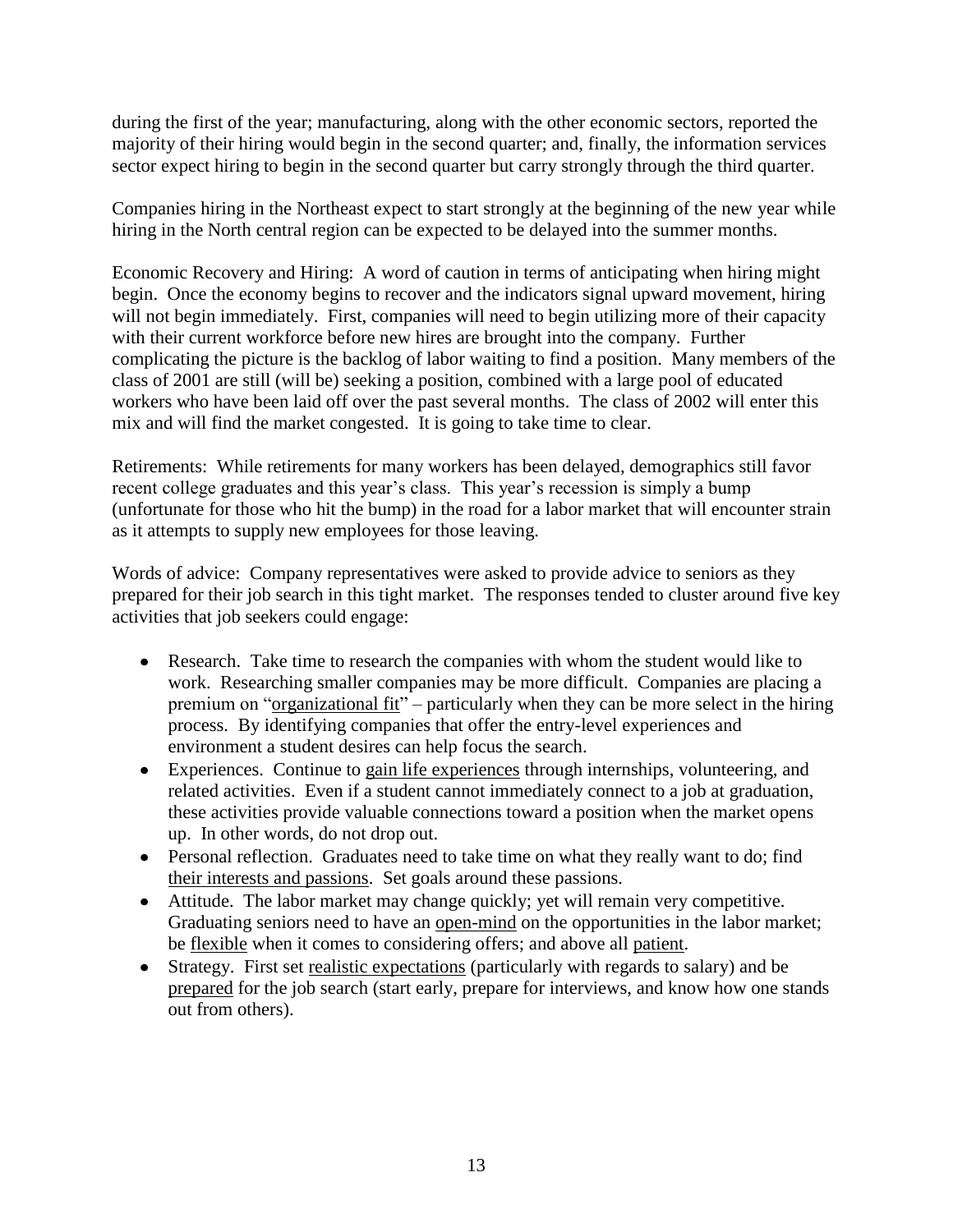## **MwACE Temperature Poll Employee attendance at job fairs held this fall**

**10% few more than last year 26% same as last year 41% several fewer than last year 22% many fewer than last year**

# **SALARY EXPECTATIONS**

Respondents were asked to provide the starting salary ranges offered in 2000-01 and expected in 2001-02 for the five key majors that they recruit. They were further asked to provide salary ranges by degree level (associates, bachelors, masters, and Ph.D.). Tables have been prepared for associate, bachelor, and advanced degrees. Specific majors are included where the number of reported salaries was sufficient to provide stable statistics. Where the observations (n's) are small, caution must be taken in interpreting the salary range. The percentage increase column reflects the midpoint between the shift in the low end of the range and the high end of the range.

General findings, based on the employer's salary information:

- Respondents indicated that salary figures were estimates (if provided at all) as the slow economy could further erode salary levels. A glimpse of what transpired last year can be found in Appendix C-2. This table shows that several key sectors, especially information and professional services, ended the year offering salaries well below expectations.
- Bonuses and other signing incentives will not be used this year.
- Salary adjustments overall will reflect only a small increase over last year, approximately 1% to 3%.
- Overall: Associates' salaries can be expected to increase by 3.2%.
	- Bachelors' salaries can be expected to increase by 2.1%.
		- Masters' salaries can be expected to decrease by -.4%, or stay the same.
	- PhD salaries are expected to increase by 1.3%.
	- By type of degree earned at the bachelors' level:
		- Business will increase by 2% to 5%.
		- Engineering will increase by 1% to 4%.
		- Computer Science will increase by 1.2% overall.
		- Social Science/Humanities will increase by 4.5% overall.
		- Sciences will increase by 3.7% overall.
- By type of degree earned at the master's level:
	- Business will range from –2.5% to 2.9%.
		- Engineering will range from  $-1\%$  to 4.8%.
		- Computer Science will see little change from last year.
		- Social Science/Humanities will not increase this year.
		- Sciences will increase by 1.3%.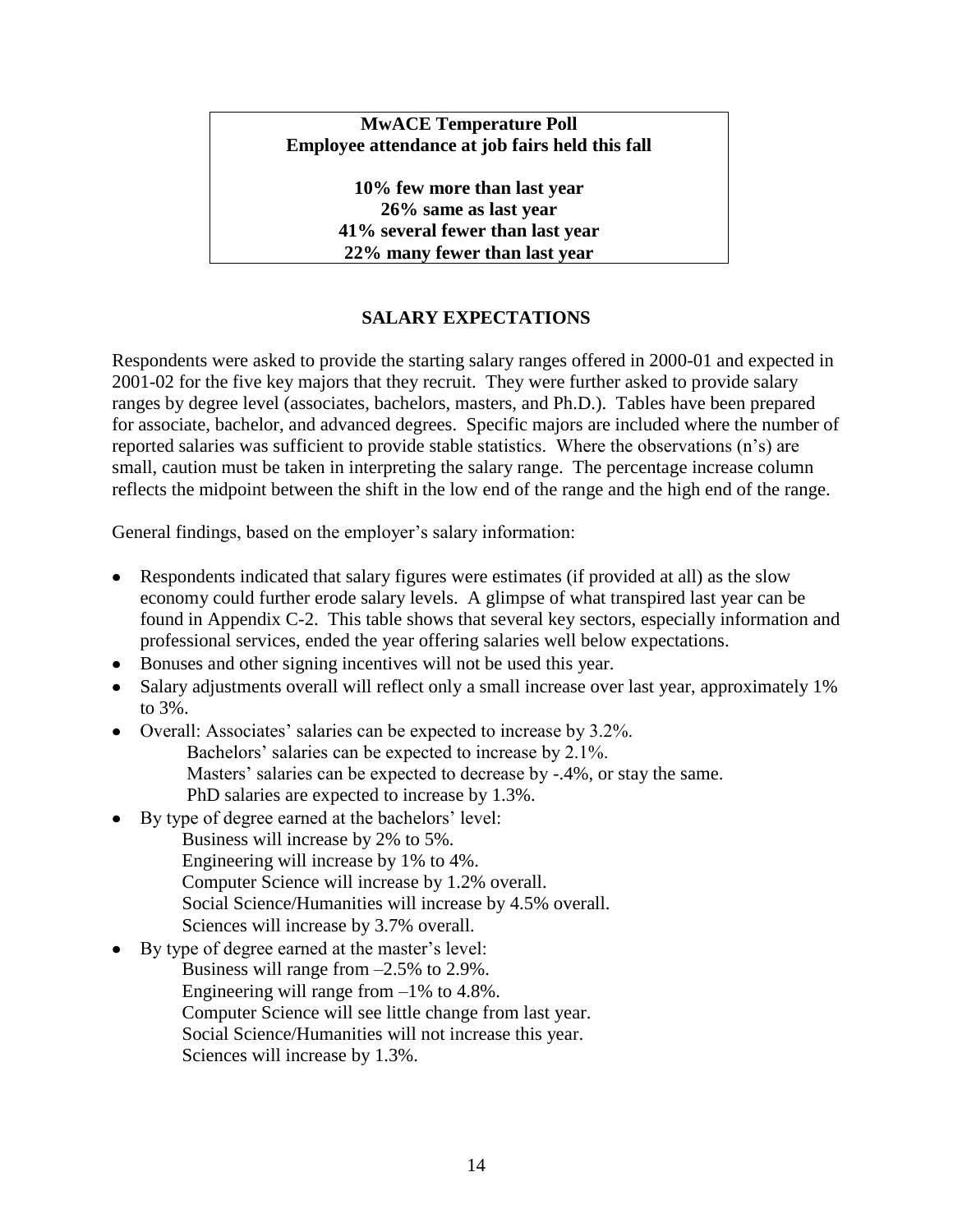- From Table 15, starting salaries by industry sector show:
	- Highest salaries in professional services and manufacturing
	- Highest salary increases at the bachelor's level will be in the construction (9%), food and lodging (6%), and professional services (5.7%) sectors.

# **Table 11. Associates Degree 2001-02 Expected Starting Salary Range Compared to 2000-01 Salary Range (\$)**

|                                  |                | <b>Starting Salary</b>  |                | <b>Starting Salary</b>    |                                |
|----------------------------------|----------------|-------------------------|----------------|---------------------------|--------------------------------|
| <b>Seeking</b>                   | n              | Range<br>$2000-01$ (\$) | $\mathbf n$    | Range<br>$2001 - 02$ (\$) | $\frac{6}{6}$<br><b>Change</b> |
| Any Major                        | 9              | 24,500-26,700           | 9              | 24,600-26,900             | $+.7$                          |
| Liberal $arts - any major$       | 3              | 28,800-31,000           | 3              | 30,300-32,000             | $+3.2$                         |
| Business (all reported)          |                |                         |                |                           |                                |
| Business $-$ any major           | $\overline{2}$ | 27,600-30,000           | $\overline{c}$ | 29,000-31,000             | $+3.3$                         |
| Accounting                       | 4              | 26,200-31,500           | 4              | 26,500-31,700             | $+.6$                          |
| <b>Business Administration</b>   | 7              | 26,500-31,900           | 6              | 27,700-32,300             | $+1.2$                         |
| Hotel/Restaurant                 | 6              | 24,800-25,800           | 5              | 27,000-27,800             | $+7.7$                         |
| Finance                          | 4              | 22,100-28,900           | 4              | 23,700-30,500             | $+5.5$                         |
| Marketing                        | 3              | 29,600-35,000           | 3              | 30,500-35,800             | $+2.3$                         |
| Merchandising                    | $\overline{2}$ | 28,200-35,500           | $\overline{c}$ | 28,700-36,000             | $+1.4$                         |
| Engineering (all reported)       |                |                         |                |                           |                                |
| Civil                            | 4              | 30,000-34,700           | 3              | 29,700-35,700             | $+2.9$                         |
| Mechanical                       | $\overline{4}$ | 32,700-36,700           | $\overline{4}$ | 33,500-42,700             | $+2.4 - 10.0$                  |
| Computer Sciences (all reported) | 9              | 27,200-33,600           | 9              | 28,000-36,000             | $+7.1$                         |
| <b>Computer Science</b>          | 3              | 25,800-30,700           | 3              | 27,500-32,200             | $+4.9$                         |
| <b>Computer Programming</b>      | $\overline{2}$ | 27,500-30,000           | $\overline{2}$ | 27,500-32,000             | $+6.7$                         |
| <b>MIS</b>                       | 4              | 28,100-37,500           | 4              | 28,600-40,900             | $+5.5$                         |
| All reported salaries            | 91             | 27,000-31,100           | 81             | 26,900-32,100             | $+3.2$                         |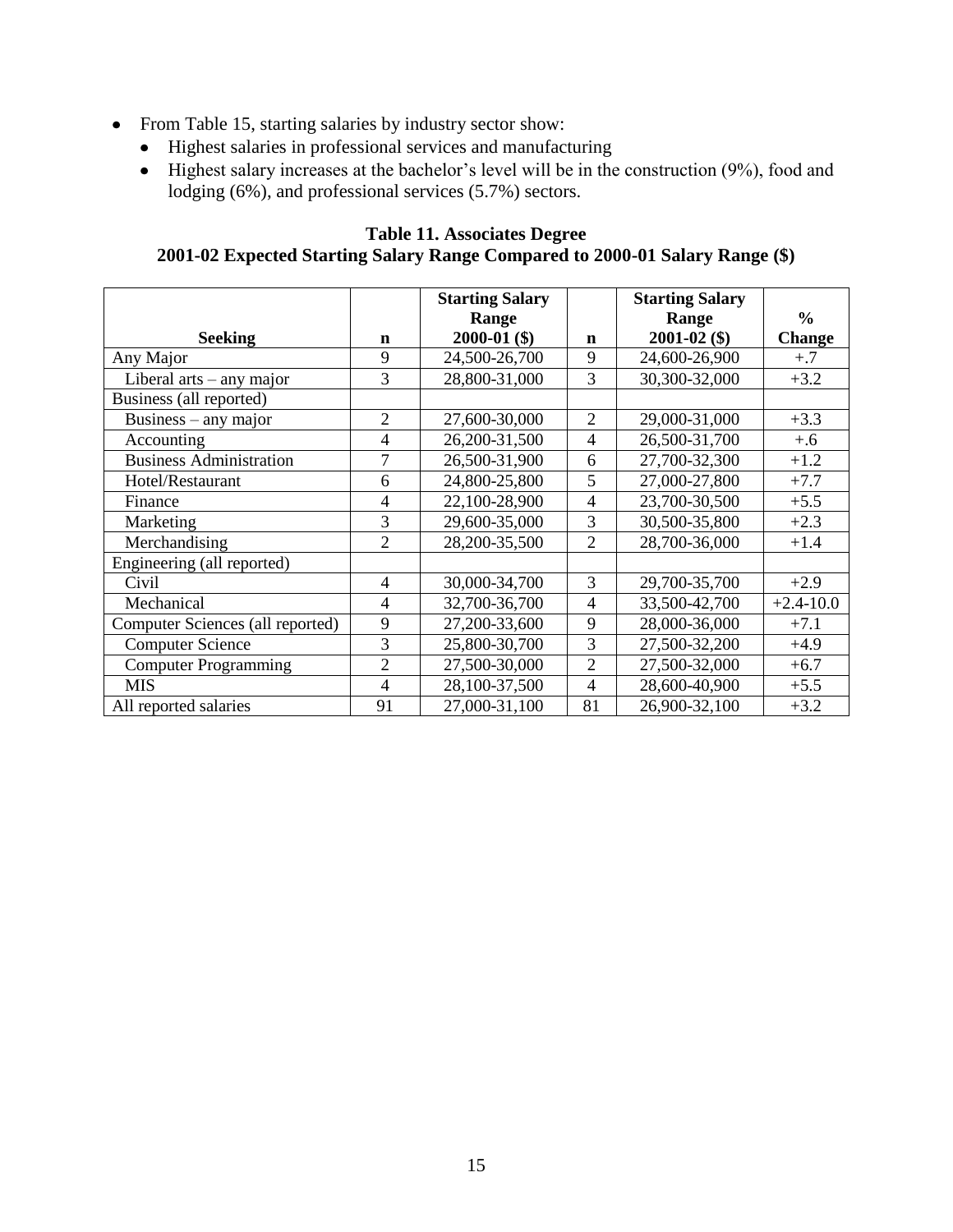#### **Table 12. Bachelor's Degree 2001-02 Expected Starting Salary Range Compared to 2000-01 Salary Range (\$)**

|                                   |                  | <b>Starting Salary</b> |                | <b>Expected Starting</b> |               |
|-----------------------------------|------------------|------------------------|----------------|--------------------------|---------------|
|                                   |                  | Range                  |                | <b>Salary Range</b>      | $\frac{6}{6}$ |
| <b>Seeking</b>                    | $\mathbf n$      | $2000-01$ (\$)         | $\mathbf n$    | $2001 - 02$ (\$)         | <b>Change</b> |
| Any major                         | 19               | 32,700-37,000          | 19             | 32,900-37,200            | $+.5$         |
| Humanities/Soc Sci (all reported) | 41               | 32,700-35,900          | 41             | 33,100-36,500            | $+1.7$        |
| Liberal arts - any major          | 20               | 31,300-34,600          | 20             | 31,800-35,400            | $+2.3$        |
| Psychology                        | $\boldsymbol{7}$ | 35,100-37,700          | $\tau$         | 35,400-38,400            | $+1.8$        |
| Criminal Justice                  | $\overline{3}$   | 39,700-41,700          | $\overline{3}$ | 39,800-41,800            | $+.2$         |
| English                           | $\overline{2}$   | 25,000-29,000          | $\overline{2}$ | 26,000-30,000            | $+3.4$        |
| Sciences                          | 26               | 36,500-40,400          | 27             | 37,700-41,900            | $+3.7$        |
| Chemistry                         | $\overline{4}$   | 32,000-36,000          | $\overline{4}$ | 32,100-36,100            | $+.3$         |
| Zoology                           | $\overline{4}$   | 35,000-38,000          | $\overline{4}$ | 36,600-39,600            | $+4.2$        |
| Info. Science                     | 15               | 40,700-46,200          | 14             | 41,400-46,500            | $+.6$         |
| Mathematics                       | 9                | 42,000-47,600          | 10             | 43,300-49,800            | $+4.6$        |
| English                           | $\overline{2}$   | 25,000-29,000          | $\overline{2}$ | 26,000-30,000            | $+3.4$        |
| Business (all reported)           |                  |                        |                |                          |               |
| Business $-$ any major            | 32               | 33,600-37,200          | 32             | 24,200-38,200            | $+2.7$        |
| <b>Agricultural Business</b>      | 3                | 29,700-31,300          | 3              | 30,700-32,300            | $+3.2$        |
| Accounting                        | 47               | 35,600-38,100          | 46             | 36,400-39,700            | $+4.2$        |
| <b>Business Administration</b>    | 45               | 34,300-37,400          | 44             | 34,900-38,300            | $+2.4$        |
| Economics                         | 14               | 35,700-38,900          | 14             | 36,500-39,700            | $+2$          |
| Finance                           | 32               | 35,600-38,900          | 29             | 36,600-40,100            | $+3.1$        |
| Hotel/Restaurant                  | 12               | 27,000-31,100          | 12             | 29,000-31,700            | $+1.9$        |
| <b>Human Resources</b>            | 11               | 33,200-36,500          | 10             | 34,300-36,800            | $+.8$         |
| Logistics/Supply Chain Mgt.       | 30               | 36,200-39,800          | 29             | 38,300-41,900            | $+5.3$        |
| Management IS                     | 25               | 43,000-47,500          | 26             | 43,300-47,900            | $+.8$         |
| Marketing                         | 28               | 32,200-35,900          | 28             | 33,000-37,200            | $+4.2$        |
| Merchandising                     | $\overline{7}$   | 30,800-34,500          | 6              | 31,100-36,000            | $+4.3$        |
| Engineering (all reported)        |                  |                        |                |                          |               |
| $Technical - any major$           | $\overline{4}$   | 37,000-39,200          | $\overline{4}$ | 37,500-40,300            | $+2.8$        |
| Architectural                     | $\overline{3}$   | 35,300-39,300          | $\overline{3}$ | 36,700-40,000            | $+1.8$        |
| Civil                             | 27               | 37,200-39,100          | 28             | 38,000-40,300            | $+3.1$        |
| Chemical                          | 27               | 45,900-47,800          | 27             | 46,000-48,300            | $+1$          |
| <b>Computer Engineering</b>       | 28               | 48,100-52,100          | 30             | 48,600-53,000            | $+1.7$        |
| <b>Computer Programming</b>       | 12               | 40,700-45,900          | 14             | 41,200-47,200            | $+2.8$        |
| <b>Computer Science</b>           | 47               | 44,600-48,400          | 47             | 45,000-49,000            | $+1.2$        |
| Electrical                        | 53               | 45,700-49,200          | 51             | 46,700-49,800            | $+1.2$        |
| Environmental                     | 8                | 37,800-41,800          | $\overline{7}$ | 38,700-42,900            | $+2.6$        |
| Engineering Tech.                 | $\overline{7}$   | 37,100-41,900          | $\overline{7}$ | 39,600-43,000            | $+2.6$        |
| Industrial                        | 23               | 41,000-45,500          | 20             | 41,600-47,000            | $+3.3$        |
| Mechanical                        | 66               | 44,100-47,100          | 64             | 44,900-48,100            | $+2.1$        |
| Materials                         | 11               | 43,000-51,100          | 11             | 44,800-49,700            | $-1.2$        |
| Engineering Arts (general)        | $\mathfrak{Z}$   | 42,000-43,700          | $\overline{4}$ | 42,500-45,700            | $+4.6$        |
| Packaging                         | $\overline{3}$   | 42,300-46,300          | $\overline{3}$ | 42,700-46,700            | $+.9$         |
| Computer Sciences (all reported)  | 95               | 45,000-49,500          | 47             | 45,300-50,100            | $+1.2$        |
| <b>Computer Science</b>           | 43               | 48,700-52,900          | 44             | 48,000-52,400            | $-0.9$        |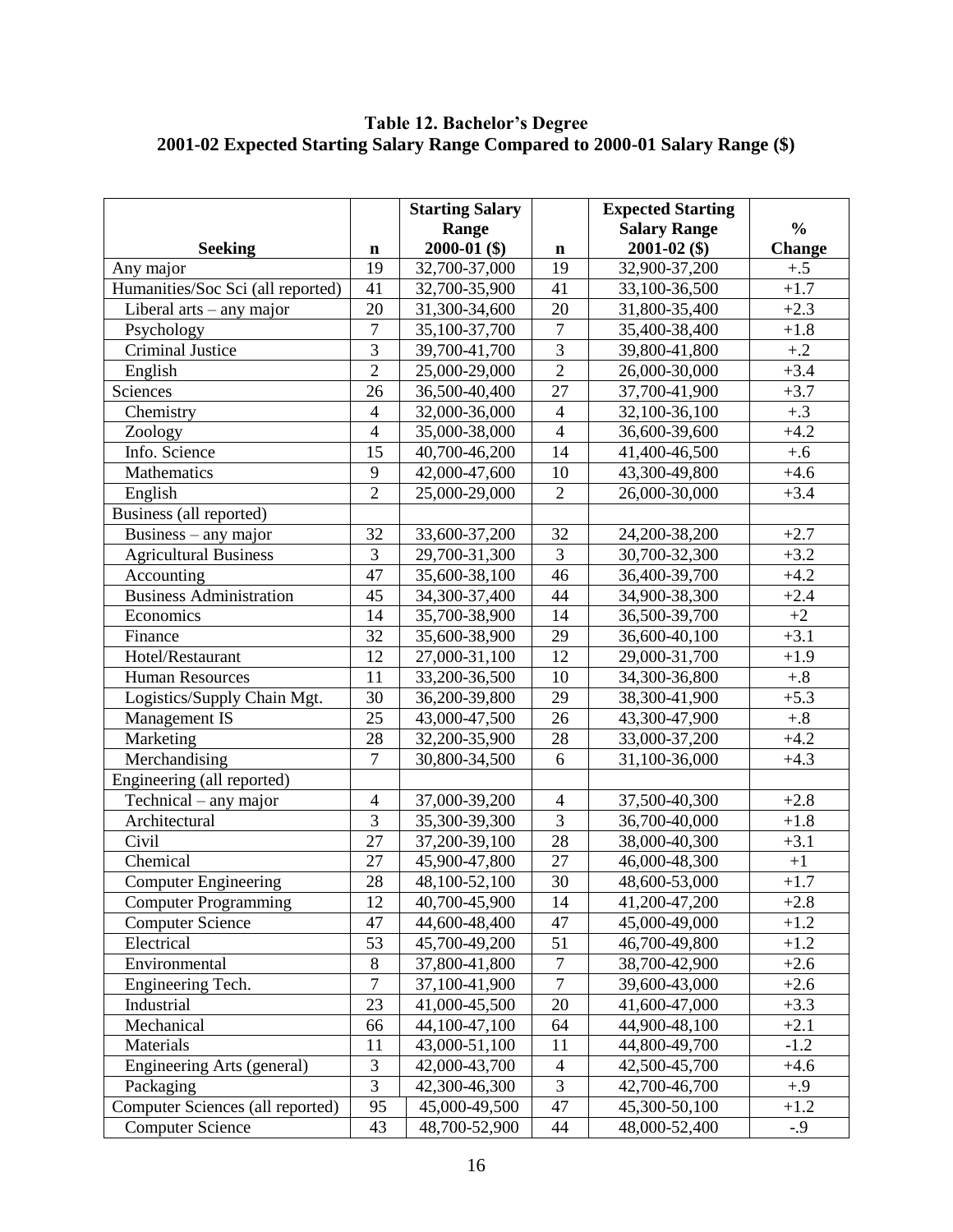| Management Info. Systems/IS  | 40             | 42,400-47,000 | 39             | 43,600-48,600 | $+3.4$ |
|------------------------------|----------------|---------------|----------------|---------------|--------|
| Programming                  | 12             | 40,700-45,900 | 14             | 41,200-47200  | $+2.8$ |
| Communication                | 17             | 29,600-33,900 | 17             | 30,300-34,300 | $+1.2$ |
| Advertising                  | 6              | 27,400-31,700 | 6              | 27,700-31,900 | $+.6$  |
| Journalism                   | $\overline{4}$ | 26,700-30,700 | $\overline{4}$ | 27,200-32,200 | $+4.9$ |
| <b>Public Relations</b>      |                | 25,600-29,600 | 5              | 26,000-30,000 | $+1.3$ |
| Construction Mgt.            |                | 38,200-40,400 |                | 38,800-41,400 | $+2.5$ |
| Allied Health (all reported) | 6              | 28,500-32,100 | 6              | 29,700-33,300 | $+3.7$ |
| All Reported salaries        | 780            | 38,300-41,900 | 771            | 39,100-42,800 | $+2.1$ |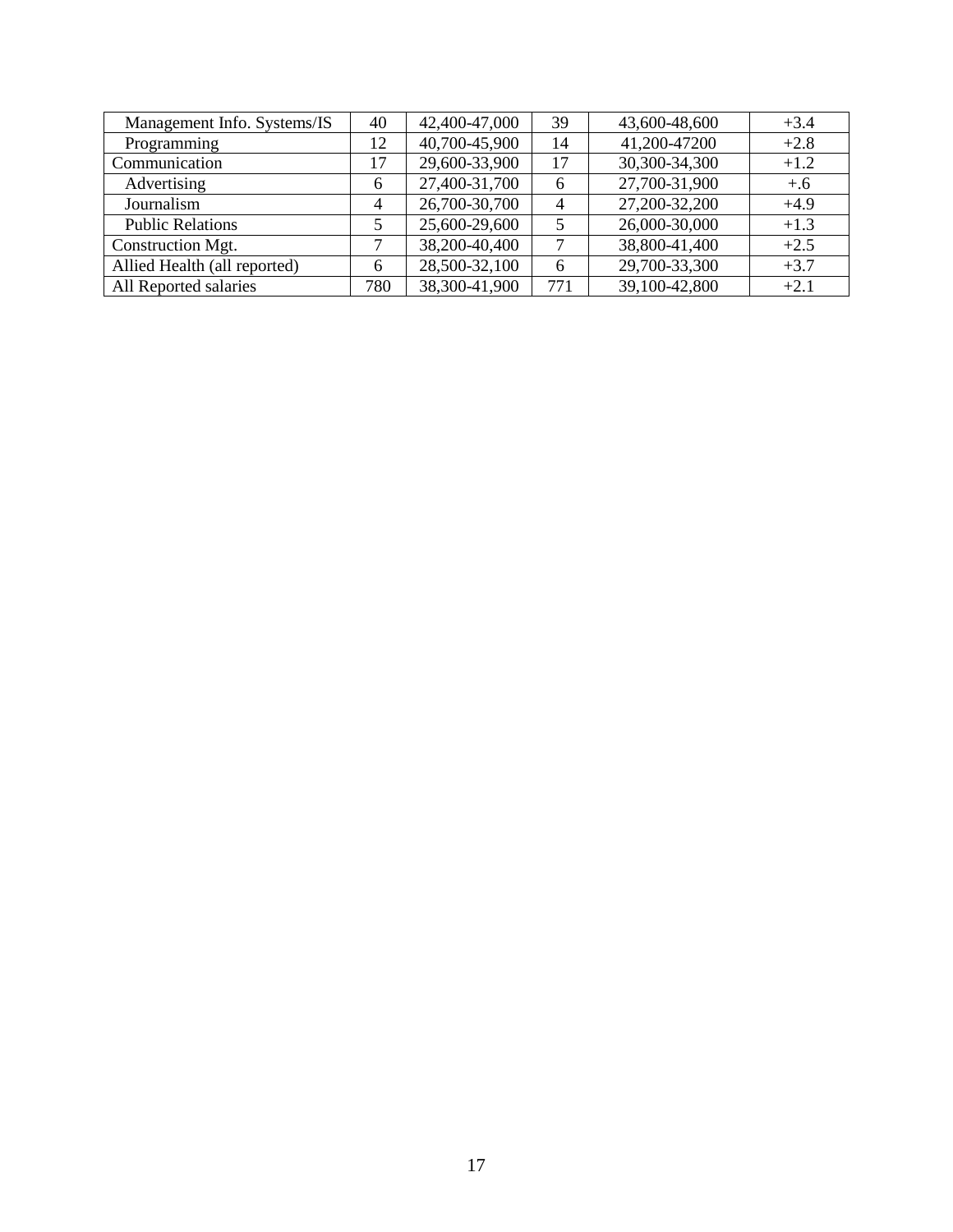|                                  |                 | <b>Starting Salary</b><br>Range |                | <b>Starting Salary</b><br>Range | $\frac{0}{0}$ |
|----------------------------------|-----------------|---------------------------------|----------------|---------------------------------|---------------|
| <b>Seeking</b>                   | n               | $2000-01$ (\$)                  | $\mathbf n$    | $2001 - 02$ (\$)                | <b>Change</b> |
| Any Major                        | $\overline{7}$  | 36,600-44,800                   | $\overline{7}$ | 33,300-41,900                   | $-6.4$        |
| Liberal Arts (any major)         | $\overline{5}$  | 43,000-50,200                   | $\overline{5}$ | 43,000-49,600                   | $-1.2$        |
| Technical (any major)            | $\mathbf{1}$    | 38,000-42,000                   | $\mathbf{1}$   | 39,000-41,000                   | $-2.4$        |
| Humanities/Social Science (all)  | 8               | 34,000-43,500                   | 8              | 34,400-43,500                   | NC            |
| Sciences (all)                   | 13              | 47,000-53,500                   | 13             | 47,300-54,200                   | $+1.3$        |
| Business (all reported)          |                 |                                 |                |                                 |               |
| Business $-$ any major           | 3               | 62,300-67,000                   | 3              | 61,300-65,300                   | $-2.5$        |
| Accounting                       | 13              | 42,900-50,000                   | 13             | 43,900-50,800                   | $+1.6$        |
| <b>Business Administration</b>   | $\overline{8}$  | 51,800-59,500                   | $\tau$         | 51,500-60,300                   | $+1.3$        |
| Economics                        | $\overline{5}$  | 48,800-51,200                   | $\overline{5}$ | 49,400-52,200                   | $+1.9$        |
| Finance                          | 10              | 51,500-57,500                   | 11             | 51,400-57,400                   | NC            |
| <b>Human Resources</b>           | $\overline{4}$  | 44,400-47,100                   | 3              | 47,300-51,300                   | $+8.9$        |
| Logistics/Purchasing             | $\overline{4}$  | 58,700-68,200                   | $\overline{4}$ | 59,000-68,000                   | $-.3$         |
| Marketing                        | $\overline{4}$  | 49,800-54,500                   | $\overline{4}$ | 51,200-56,100                   | $+2.9$        |
| Engineering (all reported)       |                 |                                 |                |                                 |               |
| Civil                            | 10              | 42,500-44,000                   | 11             | 42,700-46,100                   | $+4.8$        |
| Chemical                         | 14              | 52,200-54,600                   | 14             | 52,600-55,200                   | $+1.1$        |
| <b>Computer Engineering</b>      | 14              | 57,500-61,400                   | 16             | 57,600-61,800                   | $+.6$         |
| Electrical                       | 23              | 55,100-59,800                   | 23             | 56,100-59,100                   | $-1.2$        |
| Environmental                    | $\overline{5}$  | 41,300-45,300                   | $\overline{5}$ | 42,800-49,000                   | $+7.3$        |
| Industrial                       | $\overline{7}$  | 44,300-53,100                   | $\overline{6}$ | 43,500-52,700                   | $-.7$         |
| Materials                        | $\overline{7}$  | 51,300-64,400                   | $\overline{7}$ | 50,600-58,800                   | $-2.5$        |
| Mechanical                       | $\overline{23}$ | 50,100-53,400                   | 23             | 52,500-57,000                   | $+4.8$        |
| Computer Sciences (all reported) | 51              | 48,100-53,900                   | 52             | 47,850-54,100                   | $+.4$         |
| <b>Computer Science</b>          | 23              | 53,200-57,500                   | 23             | 52,800-57,500                   | NC            |
| Info Science                     | 5               | 41,300-54,500                   | 5              | 41,800-55,000                   | $+0.9$        |
| <b>MIS</b>                       | 11              | 48,800-54,700                   | 10             | 48,800-55,400                   | $+1.3$        |
| <b>Computer Programming</b>      | 12              | 40,700-45,900                   | 14             | 41,200-47,200                   | $+2.8$        |
| All reported salaries (master)   | 261             | 48,100-54,000                   | 264            | 48,700-53,800                   | $-.4$         |

**Table 13. Master's Degrees 2001-02 Expected Starting Salary Range Compared to 2000-01 Salary Range (\$)**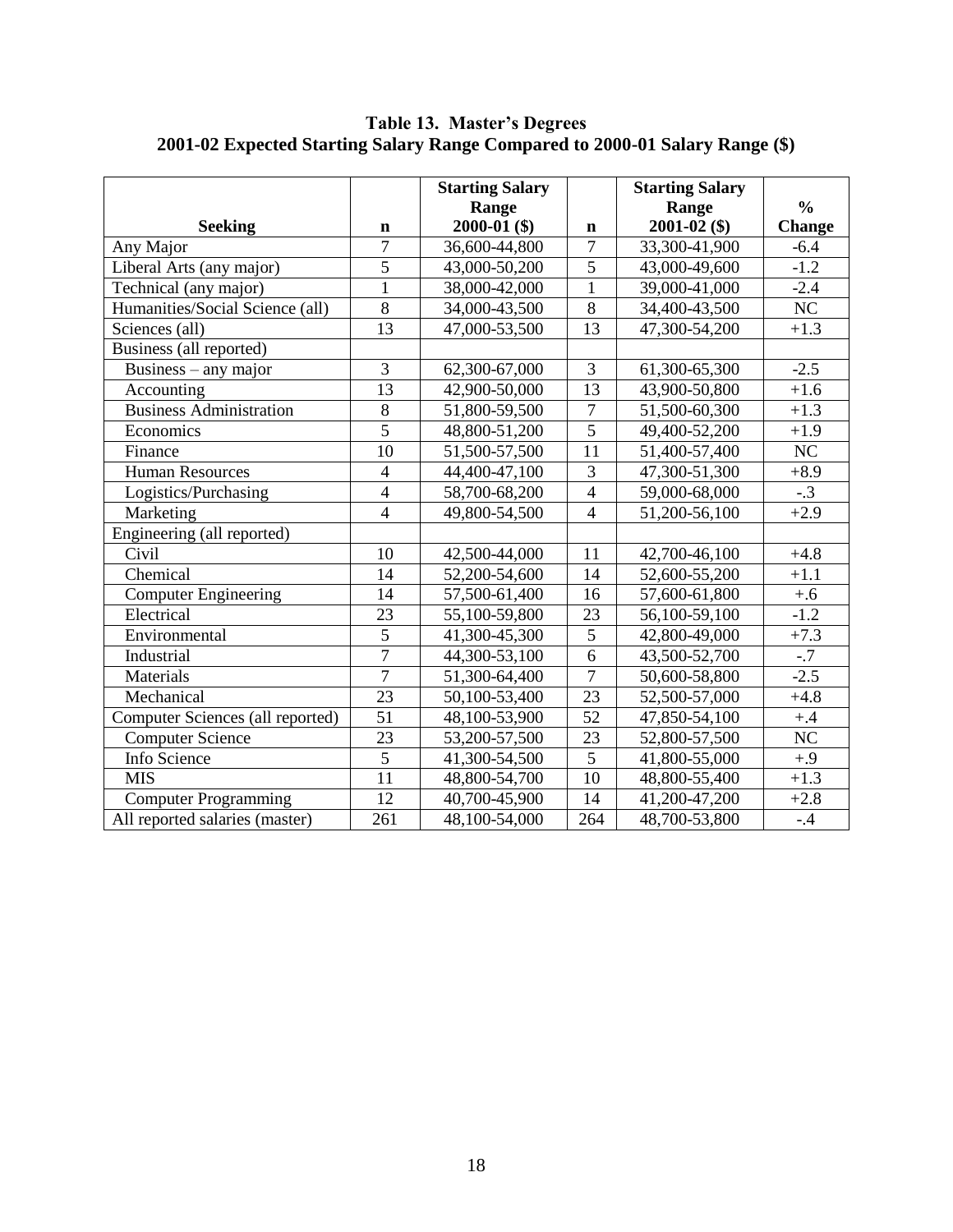|                                  |                | <b>Starting Salary</b> |                | <b>Starting Salary</b> |                 |
|----------------------------------|----------------|------------------------|----------------|------------------------|-----------------|
|                                  |                | Range                  |                | Range                  | $\frac{0}{0}$   |
| <b>Seeking</b>                   | n              | $2000-01$ (\$)         | $\mathbf n$    | $2001 - 02$ (\$)       | <b>Increase</b> |
| Any Major                        | $\overline{2}$ | 53,000-57,500          | $\overline{2}$ | 53,000-57,500          | <b>NC</b>       |
| Humanities/Social Science (all)  | 3              | 50,000-71,600          | 3              | 50,300-71,700          | <b>NC</b>       |
| Sciences (all)                   | 13             | 53,000-60,500          | 13             | 54,500-61,800          | $+2.1$          |
| Psychology                       | $\overline{2}$ | 51,000-66,000          | $\overline{2}$ | 51,500-66,200          | $+.3$           |
| Business (all reported)          |                |                        |                |                        |                 |
| Business $-$ any major           |                |                        |                |                        |                 |
| Accounting                       | $\overline{2}$ | 45,000-64,400          | 2              | 45,000-64,400          | NC              |
| Engineering (all reported)       |                |                        |                |                        |                 |
| Civil                            | $\overline{4}$ | 45,100-47,100          | $\overline{4}$ | 44,900-48,700          | $+3.4$          |
| Chemical                         | 6              | 63,900-67,200          | 6              | 64,500-67,800          | $+.9$           |
| <b>Computer Engineering</b>      | 4              | 60,700-65,000          | 5              | 59,600-70,000          | $+7.7$          |
| Environmental                    | $\overline{2}$ | 43,500-45,500          | $\overline{2}$ | 44,500-48,000          | $+5.5$          |
| Materials                        | 3              | 74,500-76,200          | 3              | 66,500-67,900          | $-10$           |
| Mechanical                       | 10             | 58,400-64,200          | 10             | 59,200-65,500          | $+2$            |
| Computer Sciences (all reported) | 10             | 56,300-64,400          | 10             | 56,000-64,200          | $-.3$           |
| <b>Computer Science</b>          | 5              | 53,600-61,000          | 5              | 53,300-60,700          | $-.3$           |
| Info Science                     | 3              | 52,700-73,000          | 3              | 53,000-73,300          | $+.4$           |
| Pharmacy                         | 6              | 66,300-73,400          | 6              | 70,300-76,800          | $+4.6$          |
| All reported PhD salaries        | 88             | 54,600-61,400          | 87             | 55,300-62,200          | $+1.3$          |

**Table 14. PhD Degrees 2001-02 Expected Starting Salary Range Compared to 2000-01 Salary Range (\$)**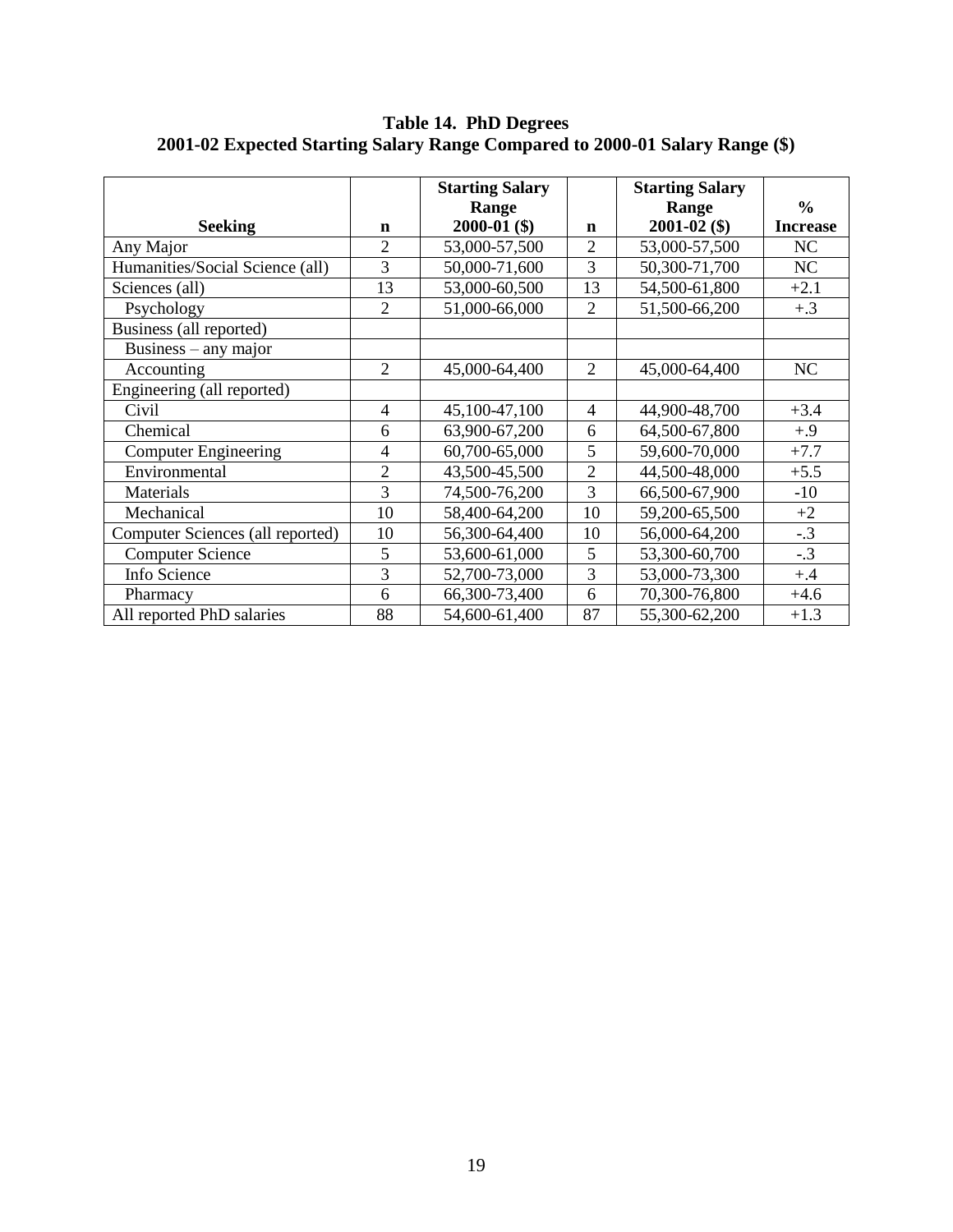|                              |                | <b>Starting Salary</b> |                | <b>Expected Starting</b> |                     |
|------------------------------|----------------|------------------------|----------------|--------------------------|---------------------|
|                              |                | Range                  |                | <b>Salary Range</b>      | $\frac{0}{0}$       |
| <b>Seeking</b>               | $\mathbf n$    | 1999-00 $(\$)$         | $\mathbf n$    | $2000-01$ (\$)           | <b>Increase</b>     |
| Construction                 |                |                        |                |                          |                     |
| <b>BA</b>                    | 11             | 40,300-41,500          | 11             | 41,300-42,700            | 2.9                 |
| Manufacturing                |                |                        |                |                          |                     |
| AA                           | 22             | 29,500-37,400          | 20             | 29,400-39,000            | 4.2                 |
| <b>BA</b>                    | 264            | 41,700-45,100          | 258            | 42,300-45,800            | 1.5                 |
| <b>MA</b>                    | 96             | 53,000-59,400          | 93             | 55,100-61,000            | 2.7                 |
| PhD                          | 25             | 65,800-70,200          | 23             | 66,700-72,000            | 2.6                 |
| <b>Wholesale Trade</b>       |                |                        |                |                          |                     |
| AA                           | 8              | 25,100-27,100          | 8              | 22,700-27,700            | 2.2                 |
| <b>BA</b>                    | 22             | 35,200-37,700          | 22             | 35,600-38,200            | 1.3                 |
| <b>Retail Trade</b>          |                |                        |                |                          |                     |
| <b>BA</b>                    | 51             | 33,600-37,100          | 47             | 34,400-38,600            | 4.0                 |
| <b>MA</b>                    | $\overline{7}$ | 39,700-46,200          | $\overline{7}$ | 39,800-46,000            | nc                  |
| PhD                          | 3              | 67,300-74,700          | 3              | 69,700-77,700            | 4.4                 |
| Transportation               |                |                        |                |                          |                     |
| <b>BA</b>                    | $\overline{7}$ | 31,200-35,900          | $\overline{7}$ | 31,200-37,700            | 5.0                 |
| Information                  |                |                        |                |                          |                     |
| AA                           | $\tau$         | 19,500-22,700          | 10             | 23,500-32,000            | 10.0                |
| <b>BA</b>                    | 47             | 35,900-38,500          | 51             | 36,400-39,300            | 2.1                 |
| <b>MA</b>                    | 14             | 46,200-49,900          | 21             | 46,800-50,600            | 1.0                 |
| PhD                          | 12             | 48,700-56,500          | 17             | 50,200-56,300            | $\operatorname{nc}$ |
| Finance/Insurance            |                |                        |                |                          |                     |
| <b>BA</b>                    | 63             | 35,800-38,600          | 63             | 36,400-39,400            | 2.1                 |
| <b>MA</b>                    | 13             | 46,900-48,200          | 13             | 47,700-49,200            | 2.1                 |
| <b>Professional Services</b> |                |                        |                |                          |                     |
| AA                           | 19             | 30,200-33,900          | 9              | 29,200-33,200            | $-2.1$              |
| <b>BA</b>                    | 201            | 39,300-43,800          | 197            | 40,500-44,900            | 2.5                 |
| <b>MA</b>                    | 88             | 47,100-54,200          | 85             | 47,400-52,400            | 3.3                 |
| PhD                          | 30             | 52,400-54,800          | 27             | 53,200-63,800            | 3.1                 |
| Health                       |                |                        |                |                          |                     |
| <b>BA</b>                    | 11             | 29,700-36,500          | 11             | 30,300-36,900            | 1.1                 |
| Food and Lodging             |                |                        |                |                          |                     |
| AA                           | 13             | 26,300-27,500          | 12             | 27,800-28,500            | 3.6                 |
| <b>BA</b>                    | 24             | 28,900-31,800          | 24             | 30,200-32,600            | 2.5                 |
| MA                           | $\overline{4}$ | 30,000                 | $\mathfrak{S}$ | 31,400                   | 4.6                 |
| Public Administration        |                |                        |                |                          |                     |
| <b>BA</b>                    | 17             | 34,800-38,300          | 17             | 34,700-38,400            | nc                  |
| MA                           | $\overline{7}$ | 47,500                 | $\tau$         | 47,300                   | nc                  |
| PhD                          | $\mathfrak{S}$ | 58,200                 | $\mathfrak s$  | 58,200                   | nc                  |

\*Bottom of range moving up faster than the top of the range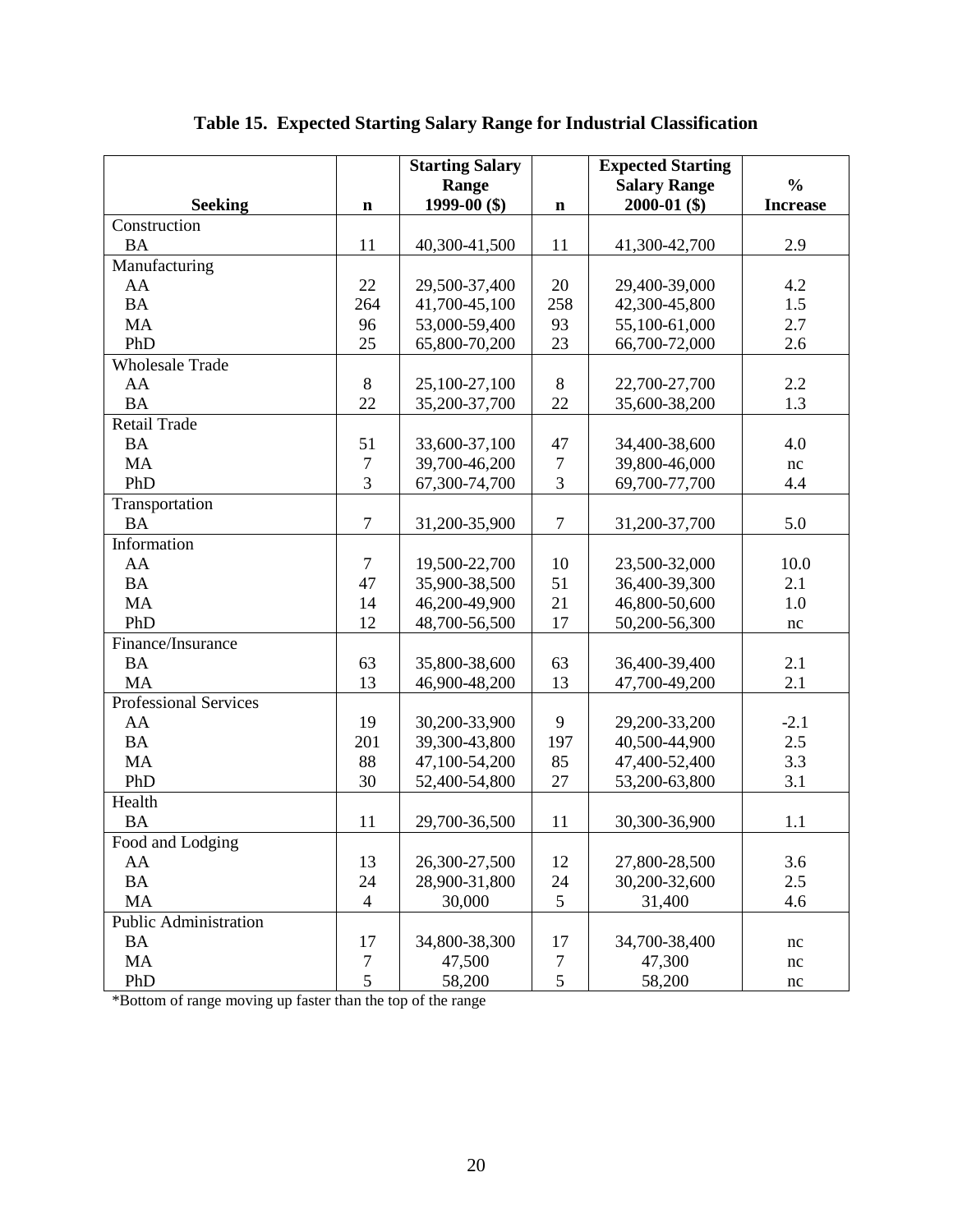# **RECRUITING ISSUES**

# Adjustments in Hiring Last Year

Because of the rapid change in economic climate during the first and second quarters of 2001, many firms had to adjust their hiring figures. In this sample nearly half (49%) said they revised the number of hires 7% and increased their numbers by 3% to 98% while 42% reduced their hiring goals by 1% to 98% (10%, 20% and 50% reductions were common). Table 1 illustrates the impact of these decisions on actual hiring levels.

In some cases full-time offers had to be withdrawn or starting dates delayed indefinitely. Among the sample several had to take such drastic steps:

- Approximately 10% had to withdraw offers affecting 1 to 90 positions depending on the company. Most companies provided these furloughed new hires a compensation package that included several months salary, relocation assistance and a signing bonus as part of the job offer. A few companies also provided job placement assistance.
- Only 5% indicated that they delayed starting dates anywhere from 6 weeks to 6 months. Most of their new employees understood the decision and were more concerned that their job still existed.
- 13% had to adjust their co-op/internship programs. Many simply reduced the number of positions; usually giving opportunities to returning co-ops/interns. Some companies offered to assist displaced co-ops find a position with another company. Only a few companies eliminated their experiential learning programs for this year.

#### Sustaining the Hiring Process

In times of uncertainty, hiring managers can choose to continue normal programs and practices, react strategically, or reduce activity until company hiring needs become clearly defined. In a response to an open-ended question that asked how they were positioning themselves for when hiring activities picked-up, respondents indicated that they were actively marketing their companies to students, maintaining relationships, and strategically analyzing hiring needs. A summary of their responses include:

- On-campus presence through recruiting activities, attendance at career fairs, and presentations/meetings with student organizations. These activities were undertaken even if companies did not have open positions to recruit.
- Relationships with campus career centers, if not being on-campus is not an option; or developing their hiring network if company does not have formal relationships with college campuses.
- Marketing company through college job boards, on-line partners, and advertisements in newspapers and trade magazines.
- Strengthen co-op/internship programs to identify and develop new talent who will be ready when openings occur.
- Strategic planning which may involve focusing on fewer schools, redesigning hiring process, updating resume files, analyzing information on trends and staffing, and restructuring recruiting staff.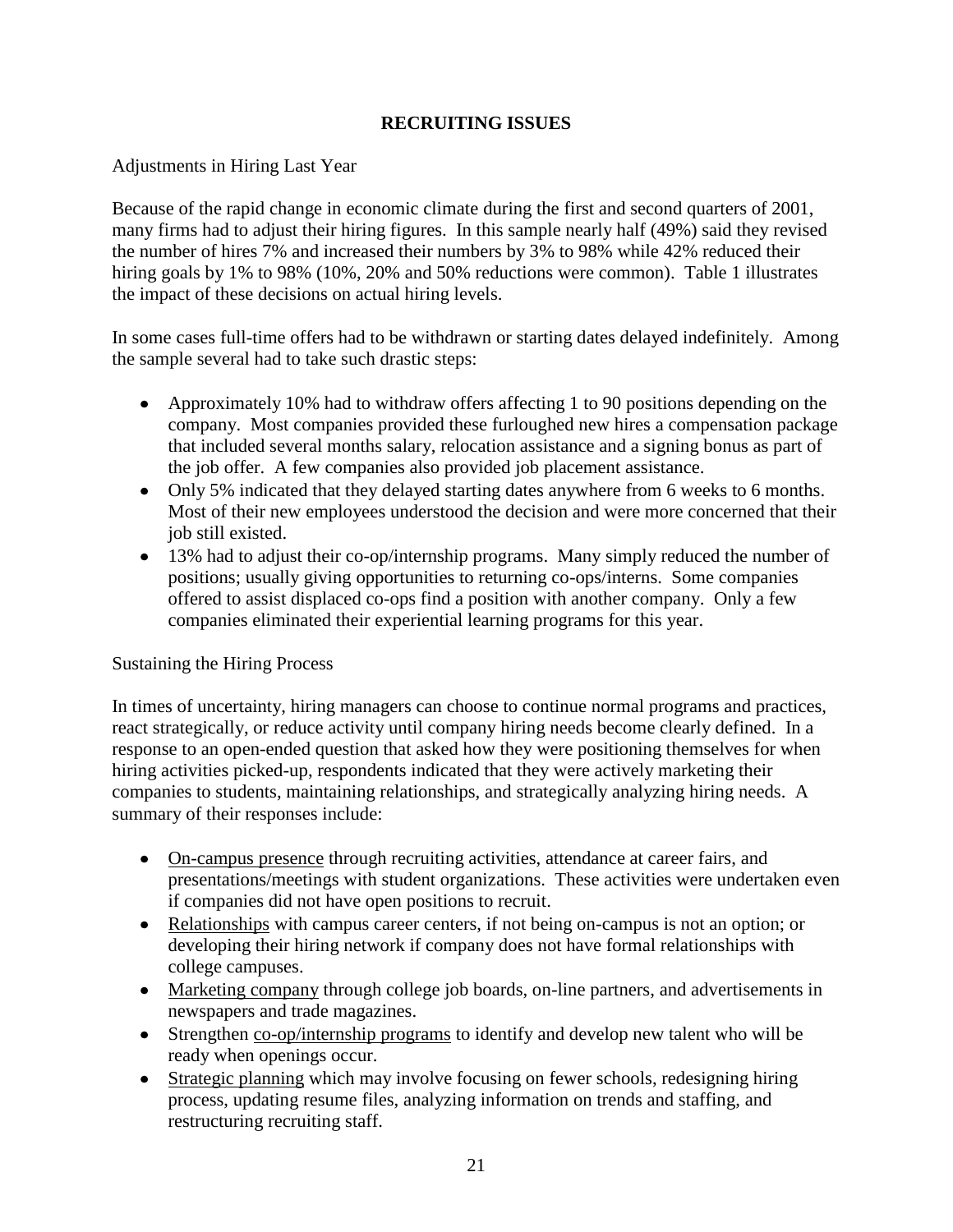### **MwACE TEMPERATURE POLL**

**Student attendance at job fairs**

**12% good turnout by engineers/business students\* 63% good turnout by all students 25% a so-so turnout by students**

\*usually engineering career fairs

# **e-RECRUITING**

In last year's study, a detailed set of questions were included on the characteristics of erecruiting. This year a shorter set of questions from the original set was administered. We found that not much has changed in the past year: the level of activity remains about the same and the overall rating on effectiveness hovers at only somewhat to moderate.

Table 16 reviews the findings on how this group of employers utilize the web in their recruiting activities.

- 35% of recruiting activity is conducted through the web; some companies deal exclusively through the Internet while others only want face-to-face contact.
- 16% of the companies that actively use the Web conduct 75% or more of their recruiting activities on the Web.
- 37% of the resumes a company received are through the web.
- 19% of the college hires (median 10%) can be directly attributed to the web.
- The most common positions recruited on the Web are entry-level (53%) and specialists (39%) positions.
- Electronic word searches to screen resumes tend to focus on major, grade point, degree level and selected experiences or skills (e.g. software knowledge). Few searches target behavioral skills, which employers say they want.
- Most employers respond within a couple days  $(53%)$  to two weeks  $(27%)$  after receiving a resume.
- While 83% indicate that they will expand their e-recruiting efforts, employers find the Internet to be only "somewhat" (38%) to "moderately" (26%) effective in finding the candidates they desire.

| Recruiting activity center on Internet      | Average 35%             |  |
|---------------------------------------------|-------------------------|--|
| Screening tool utilized with web site       |                         |  |
| To direct job seeker to appropriate jobs    | 29%                     |  |
| To screen candidates                        | 17%                     |  |
| % of applications received through Internet | Average 37%             |  |
| % of hires attributed to e-recruiting       | Average 19%, median 10% |  |
| Type of positions listed                    |                         |  |
| Entry level                                 | 53%                     |  |
| <b>Specialists</b>                          | 39%                     |  |
| Staff positions                             | 34%                     |  |
| Manager                                     | 31%                     |  |

# **Table 16. Characteristics of e-Recruiting**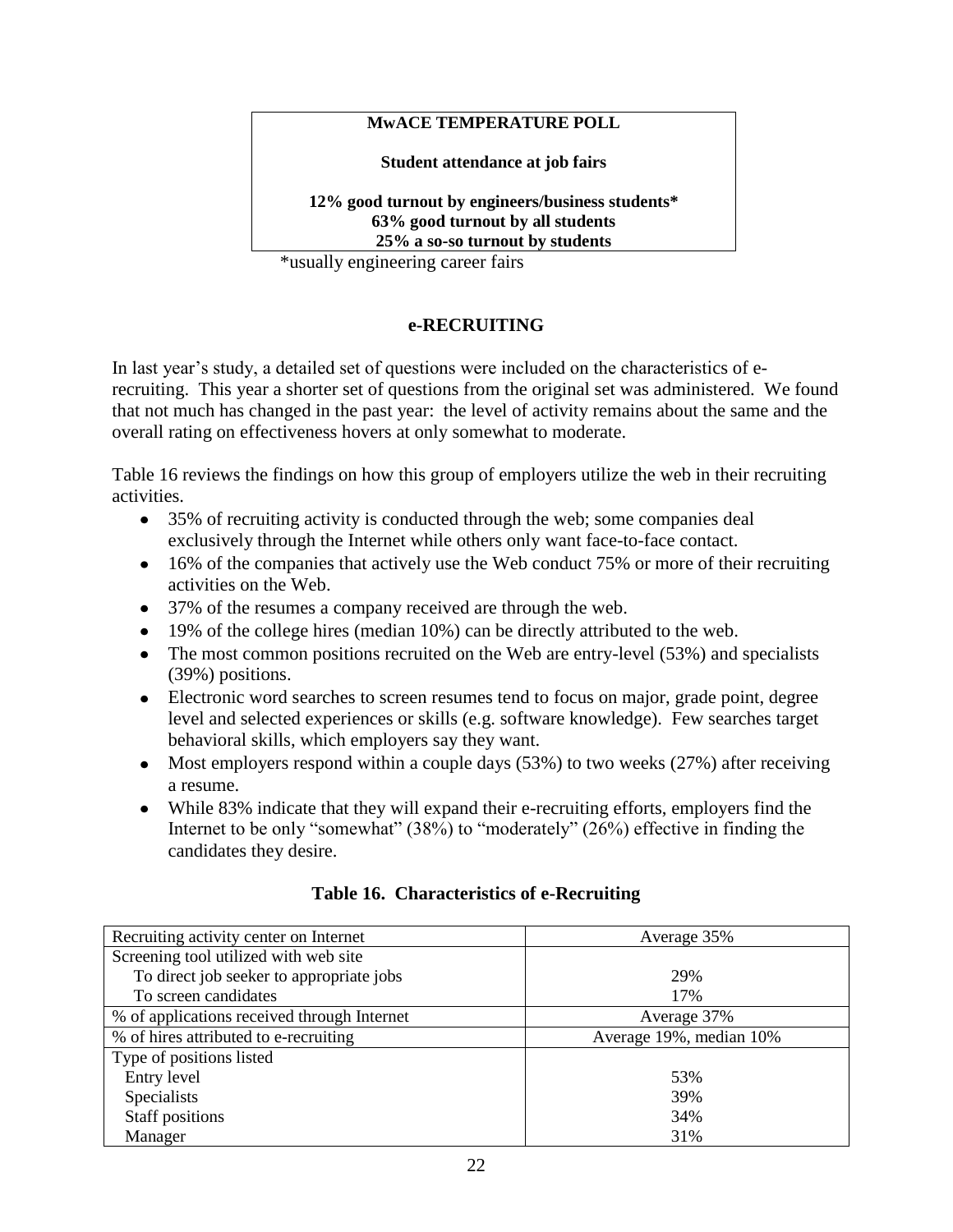| Team leader                                           | 25%     |
|-------------------------------------------------------|---------|
| Executive                                             | 16%     |
| Contract for job testing service through web provider | 5%      |
| How fast respond?                                     |         |
| Within 24 hours                                       | 16%     |
| Within 2 days                                         | 37%     |
| Within 2 weeks                                        | 27%     |
| Within a month                                        | 5%      |
| Only when necessary                                   | 16%     |
| How effective is e-recruiting?                        |         |
| Not at all                                            | 10%     |
| Somewhat                                              | 38%     |
| Moderately                                            | 24%     |
| Fairly                                                | 24%     |
| Very                                                  | 4%      |
| Plan to expand use of e-recruiting                    | 81% Yes |

# **CANDIDATE CHARACTERISTICS**

The "total package", as described in Appendix E, remains the benchmark for a qualified candidate. Nonetheless, new skills or combination of skills do emerge that college students need to be aware. In response to an open-ended question, participants were free to list the skills that they believed to be critical to insuring success in the workplace beyond the technical skills inherent in their academic major. Their aggregated list serves to reinforce the existing picture. Based on the total number of comments, these skills emerged as the most important:

- Communication, which includes written forms (memos, business letters, grants, business research, and strategic plans), presentations (justify and persuasion), and listening.
- Computer literacy which is ambiguous as some respondents meant this to mean a working  $\bullet$ knowledge of a suite of office software (specifically Microsoft Office, plus Power Point) while others implied more advanced skills, including programming languages and application software. Companies do expect new hires to use the Web for research, data acquisition, and communication.
- Interpersonal skills including understanding diversity, being empathetic and handling conflict among co-workers. Also included in this set was an increased awareness of human behavior, specifically as it pertains to customer relationships. As one respondent commented: "We don't hire students who want to go to their cubes and design all day. We're looking for students who want to build relationships with clients, co-workers, etc. You don't always see that with engineering students."
- Teamwork and leadership. Work, communicate, and lead co-workers are essential entry-level requirements. In connection with these skills, more employers would like new hires to have basic business management skills, regardless of major.
- Flexibility (adaptable). Workplace is continually and rapidly changing and new hires have to be  $\bullet$ able to adjust their work priorities, skill sets, and expectations. Also aligned with these characteristics is sound time management skills.
- Critical thinking that opens one's creativity and leads to innovation; most systems are now complex and those who see how systems are being integrated will stand out.
- Perspective. While employers expected college students to have hands-on experience in the  $\bullet$ workplace, they now would like candidates to have a knowledge of the industry – not just the company – to be able to understand how "the whole" maneuvers and is impacted by national/world events and how the company is connected within "the whole".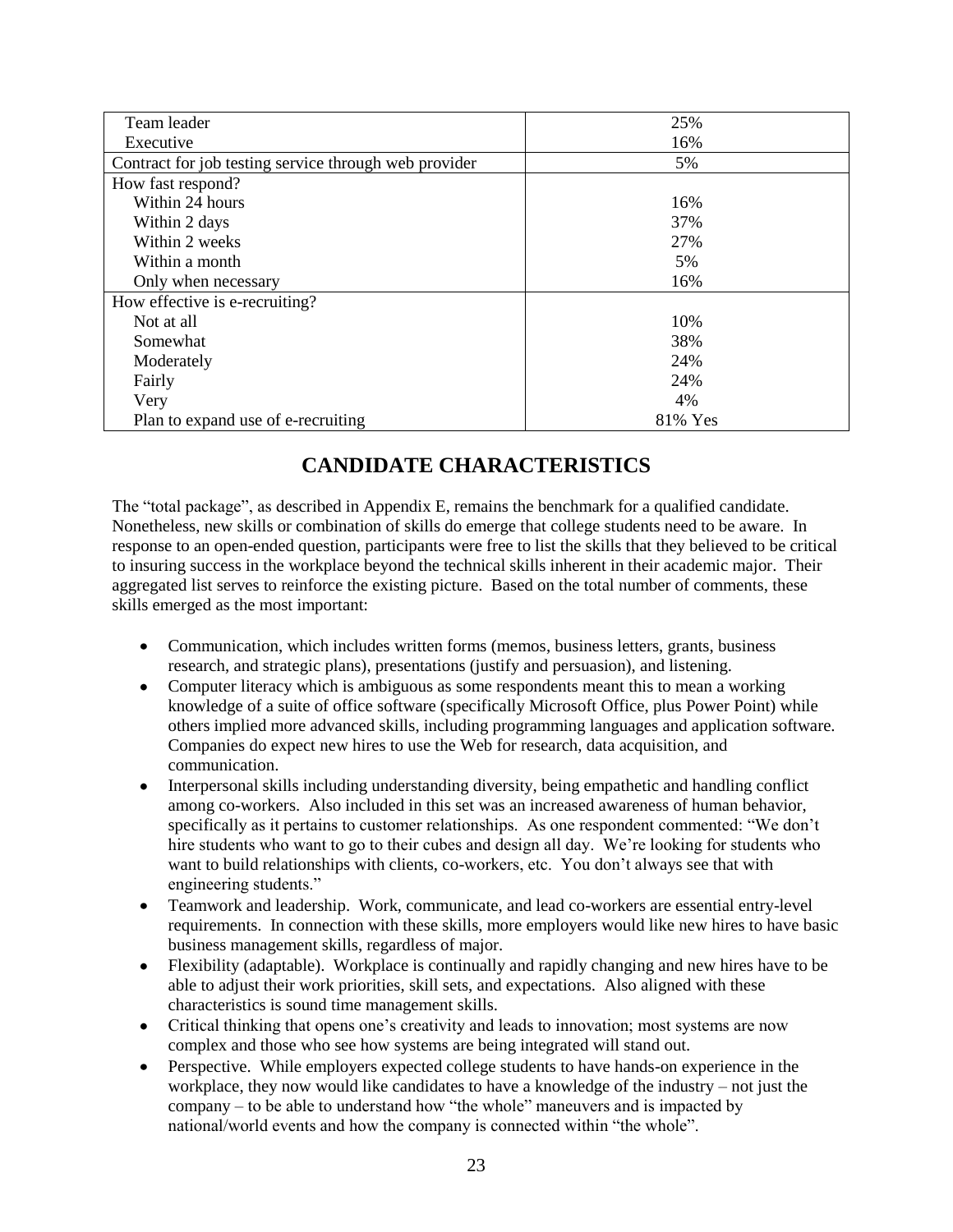# **PRIORITIZING CANDIDATE INFORMATION**

Faced with choosing from among widely different college students, respondents were asked to rank six characteristics or experiences found on a resume. The most important factor was rated "1" and the rating descended to "6". Respondents were asked not to give equal ranking to skills – no matter how vigorously they argued. The top rated factor was internship experience followed by academic major. Computer aptitude came in at the bottom.

|                           | <b>Mean</b> | % Rated 1 or 2 |
|---------------------------|-------------|----------------|
| Internship experience     | 2.35        | 65             |
| Academic major            | 2.51        | 54             |
| Leadership experience     | 3.24        | 38             |
| Grade point average       | 3.55        | 23             |
| Basic computer skills     | 4.26        | 12             |
| Technical computer skills | 4.69        |                |

**Table 17. Ranking of Key Candidate Characteristics** 

Respondents were prompted to add one candidate characteristic to this list. From the more than 140 responses, these characteristics were considered most frequently:

- Communication skills (writing, speaking, listening)
- Interpersonal skills (work with, understand others in diverse workplace)

These were followed by:

- Work experience
- Extracurriculars
- Attitude

#### **MwACE TEMPERATURE POLL**

**Expectations for on-campus recruiting the rest of year 20% same level of employer visits as last year 42% slightly fewer visits by employers 36% significantly fewer employers visiting**

#### **PERCEPTION OF LIBERAL ARTS**

In evaluating the value a candidate can add to an organization, employers were asked to compare a liberally educated individual to one specifically trained in a discipline. The respondents were asked to rate how their organization values education from very broad to very specific. This group of employers held a position above "balanced". The mean moved toward specific academic training compared to last year. Approximately 49% favored specific education; 37% favored a more balanced academic experience.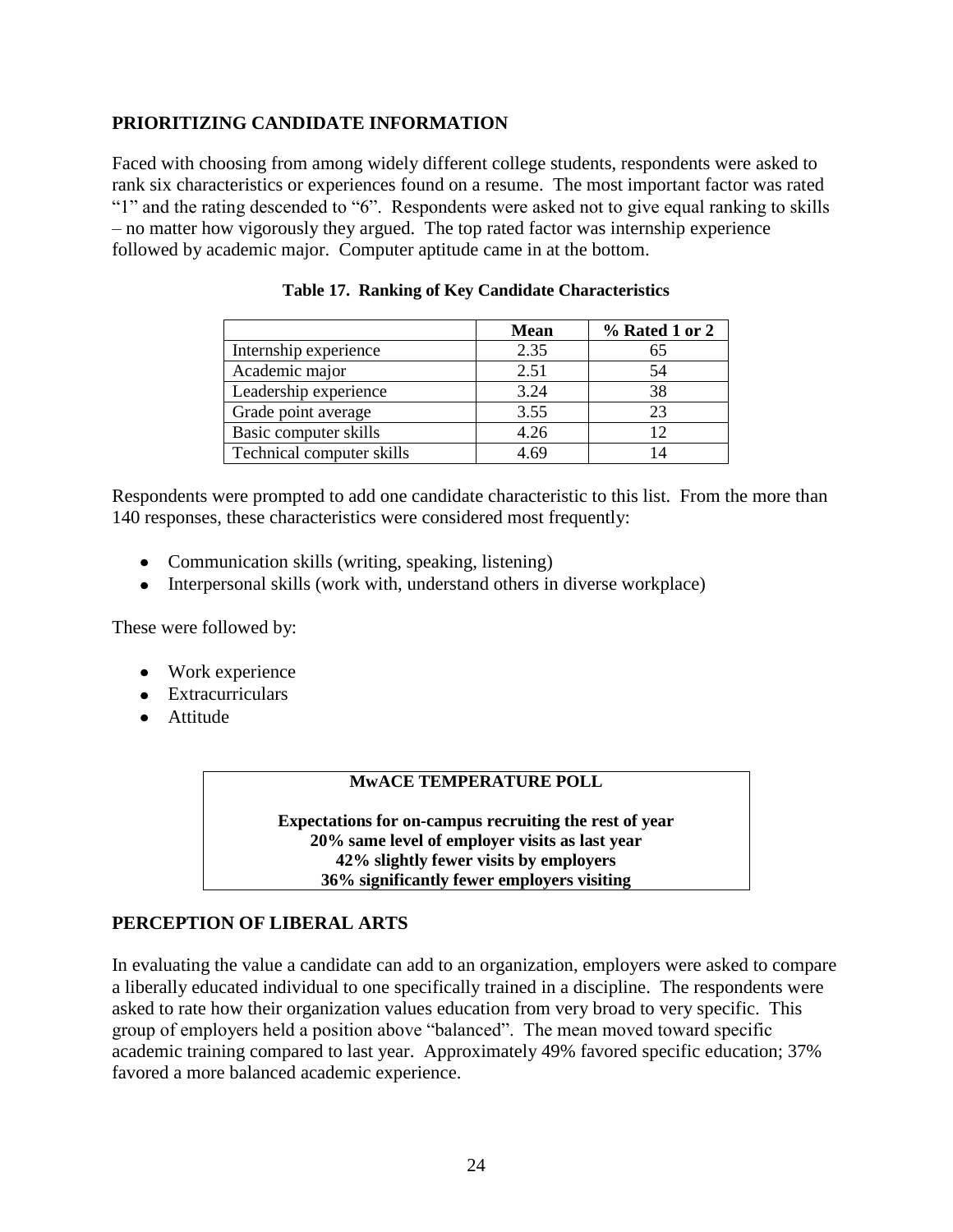

# **ADJUSTING TO A TIGHT LABOR**

When the labor market is expanding and demand exceeds supply, employers seek alternatives to minimize the gap. Strategies would include changing recruiting strategies, accepting alternative degrees, and using salaries and bonuses in order to outbid competitors. Just the opposite occurs in a market where labor supply exceeds demand. Employers can be more selective; falling back on a tighter selection criteria. In most cases this is exactly what happened.

#### **RECRUITING STRATEGIES**

- 45% agreed that job fairs were best method for recruiting talented candidates; in fact, employers like job fairs where they can connect with many potential candidates. Variations of the traditional job fair have emerged, for example the virtual job fair.
- 44% agreed that on-line recruiting will be the major strategy of the future to find new employees; however, 32% disagree. The response pattern has become more polarized over the past several years.

#### **SUBSTITUTES**

- 39% agreed (continuing a steady increase in the agreement begun two years ago) that proficiency certificates are becoming more important to the organization
- 68% disagreed that technical graduates with an associate's degree are as qualified as fouryear college graduates for many positions in the organization; the change in this figure indicates that less substitution is going on this year.
- 28% agreed that a college degree is not needed to be successful in their organization; 55% disagreed; the loss of IT companies strongly affected the responses to this question.
- 28% agreed that academic majors were becoming less important as college students gain technical competencies; 47% disagreed.
- 9% agreed that employers should have their companies work with high school students and offer them scholarships and training; 79% disagreed. This is a noticeable change from last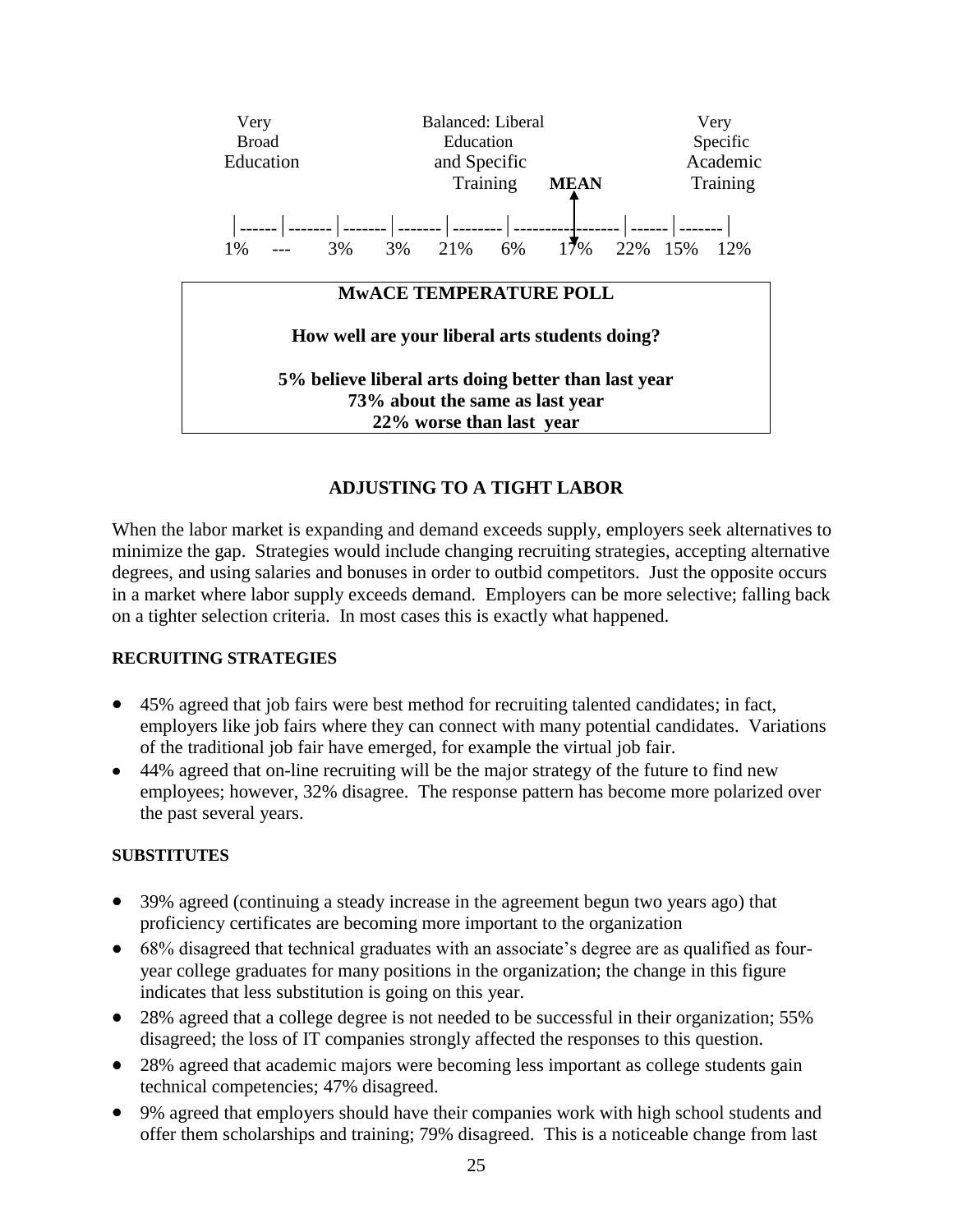year. Small IT and .com companies were big supporters of this approach last year and were absent from the sample.

# **ENVIRONMENT**

- 75% disagreed that the only way to retain good employees is to pay higher salaries; a strong shift that suggests salaries may not be the incentive used to attract new hires this year.
- 85% agreed that employees stay because of an engaging, creative, and supportive environment.

# **COLLEGE-EMPLOYER RELATIONS**

- 36% indicated that their college hires mainly came from participants of their co-op or internship programs. 42% disagreed. The nearly 10% jump in agreement to this question suggests that some employers will likely only hire from their co-op/intern pool this year.
- 17% effectively used alumni career services to find experienced candidates; 66% did not.

# **COMPARISONS ACROSS RESPONDENT CHARACTERISTICS**

- Company size. The largest companies disagreed more strongly that salaries were not as important in retaining employees than smaller firms  $(F=5.219)$ . Small companies, as compared to large companies, believed more strongly that engaging, creative work environments would lead to greater employer retention (F=3.138). Small companies were less likely to hire from students in co-op or intern programs (F=3.401).
- Hiring status. Those who have firm hiring targets, compared to those who will not hire,  $\bullet$ agreed more strongly that job fairs were key to finding labor  $(F=3.676)$ . Those companies that were uncertain or preliminary in hiring also agreed that fairs were more important. For employers with uncertain hiring goals, academic major was less important (they agreed) than other companies (F=2.971). Companies that will not hire tended to not agree as strongly about a creative environment retaining employees (F=7.895).
- Regional differences. North central respondents, while agreeing with the statement that engaging environments retained people, did not agree as strongly as other regions (F=10.453). This pattern may reflect differences in the traditional manufacturing industries in the Midwest and the more "new economy" companies found in other regions of the country.
- Economic Sector. Two year graduates were given more favorable consideration in these economic sectors: construction, transportation, health and food and lodging. Success without a college degree would more likely occur in these sectors: construction, wholesale trade, transportation, retail trade, health, performing arts, and food and lodging. All sectors of the economy, with the exception of manufacturing and health, agreed very strongly that engaging, creative environments was why good employees stay with a company.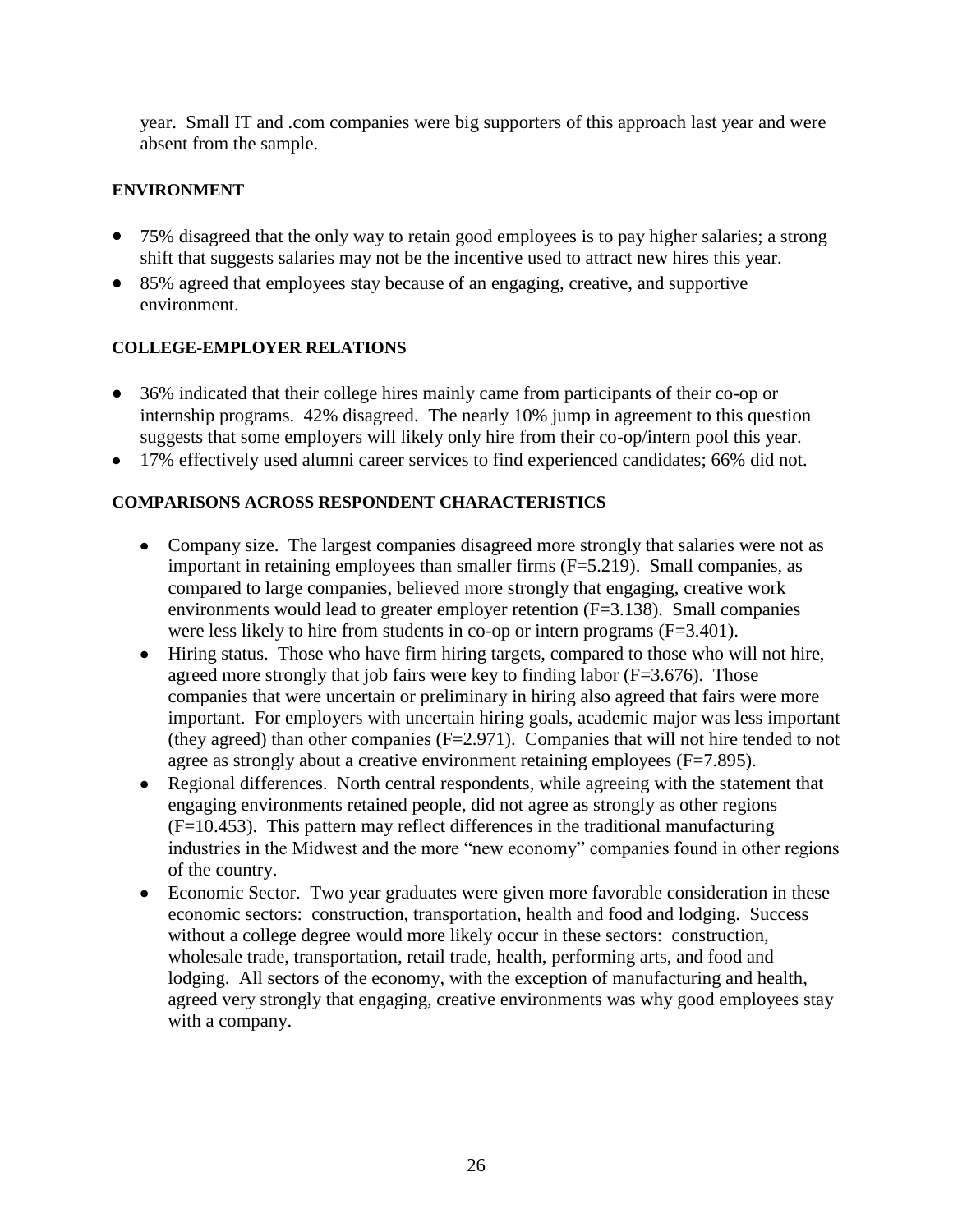# **APPENDIX A RESEARCH METHODS**

A list of potential employer contacts was constructed from employers who had responded to the 2000-2001 *Recruiting Trends* survey, and employer members listed in the directories of the Midwest Association of Colleges and Employers and the National Association of Colleges and Employers. The initial contact list totaled slightly more than 4,500 companies.

The initial mailing was sent during the middle of August. After concerted efforts to track down bad addresses or identify appropriate contacts, the final list was about 4,000 contacts. Also deleted from the list were a few companies that declined to participate because of company policy. Later approximately 500 new companies were added to balance economic sections and regions of the country.

A final contact effort was made by telephone to contact those who responded last year or were MwACE members. From this effort, it was estimated that 55% of the contacts were either no longer in the identified position, telephone numbers had changed, or the company was no longer in the location listed in the directory (some merged and some went out of business).

After adjusting the list of employers, approximately 3,700 to 3,900 employers were contacted that could potentially respond. Thus, the response of 287 employers, which represented a 7% response rate.

The survey that employers completed contained six sections. The first section asked for a profile about their organization or unit for which they had recruiting responsibility (size, respondent location, recruiting territory, recruiting techniques, and the five key academic majors they recruited). The second section concerned their college hiring expectations and perceptions of the national and regional labor markets, hiring intentions for 2001-2002 and their actual hires from 2000-01, and the starting salary ranges offered last year and expected this year. The third section covered the employment outlook that concerned employers: incentives, difficulty in finding candidates, and use of Internet for recruiting. The fourth section focused on recruiting issues and factors influencing organization's hiring goals for the year. The fifth section focused on cover various aspects of e-recruiting. Finally the final section regarded issues of interest to college students and college career professionals.

To tell a complete story, employers were asked to complete as many questions as possible, realizing some companies may not have set hiring expectations or want to reveal salaries. We chose to only accept surveys that provided complete information, as was possible.

Key variable definitions that were used in this report are included to clarify the text.

a. Academic majors: The list was taken from the National Association of Colleges and Employers major categories (a list familiar to many professionals). Added to the list were categories for "all majors," "liberal arts," "all majors in selected categories," (technical, business, etc.) and majors omitted from their list, such as packaging engineer and supply chain management.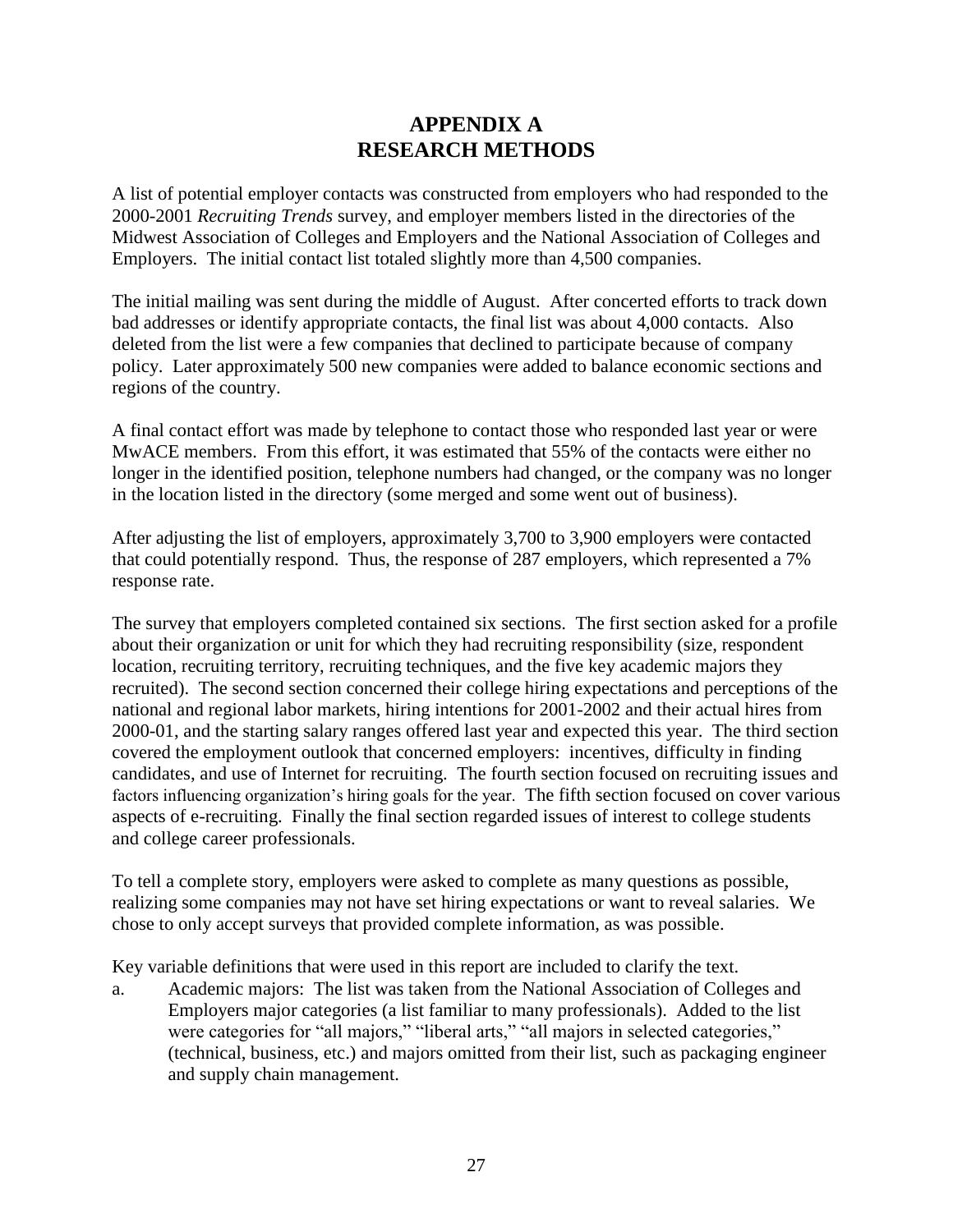b. Regions of the United States: **Northeast-Mid-Atlantic**: Maine, Vermont, New Hampshire, Massachusetts, New York, Rhode Island, Connecticut, Delaware, New Jersey, Pennsylvania, and Maryland **Southeast**: Virginia, North Carolina, South Carolina, Georgia, Florida, Alabama, Mississippi, Tennessee, and Kentucky **Northcentral**: Ohio, Indiana, Michigan, Illinois, Wisconsin, Minnesota, Iowa, Nebraska, North Dakota, and South Dakota **Southcentral**: Missouri, Arkansas, Louisiana, Texas, Oklahoma, and Kansas **Southwest**: Colorado, New Mexico, Arizona, Utah, California, and Hawaii **Northwest:** Wyoming, Montana, Idaho, Oregon, Washington, and Alaska

c. North American Industrial Classification (taken from Standard Industrial Classification): *Agriculture and Natural Resources Services*: Establishments engaged in agricultural production, agricultural services, mining activities, forestry and logging, and oil and gas extraction. *Accommodation and Food Services*: Hotels; motels; food services; drinking establishments. *Other Services*: religious; civic; private households.

*Arts and Entertainment*: Performing arts; museums, amusement and recreation industries. *Construction*: Includes contractors and operative builders engaged in construction of residential, industrial, and commercial buildings; heavy construction, such as highways, bridges, etc. are also included; special trade contractors and service providers associated with construction.

*Health Care*: Hospitals; ambulatory care services; nursing and residential care facilities; social assistance.

*Information*: Publishing industry; broadcasting and telecommunication; motion pictures and sound recording; information services and data processing services.

*Management of Companies*: Administrative and support services; waste management; travel services; investigation and security services; services to buildings/dwellings.

*Manufacturing*: Establishments engaged in the mechanical or chemical transformation of materials or substances into new products; also include assembling of component parts and blending of materials.

*Transportation and Warehousing*: All types of transportation services (air, rail, water, and truck), includes support services for transportation; couriers and messengers; storage services.

*Wholesale Trade*: Establishments engaged in selling merchandise to retailers, other wholesalers, or business/industrial users.

*Retail Trade*: Establishments engaged in selling merchandise for personal or household consumption and rendering services incidental to the sale of the goods.

*Finance*: Establishments operating primarily in the fields of finance, insurance, and real estate. *Professional Services, Scientific and Technical Services*: Provide services to businesses and individuals including legal, accounting, architectural, engineering, design (computer systems and specialized), management consultants; marketing research, including public opinion polls; environmental consulting; scientific research; advertising.

*Public Administration*: Includes activities of federal, state, and local governments, including research by public agencies (space).

*Utilities*: Electric power generation; national gas distribution.

d. Company size. Respondents were asked to provide the size of the unit that they recruited. The range was reduced to four groups with each group containing approximately 25% of the sample.

All the analyses were conducted using the SPSS statistical package. Access to the data can be requested from the senior investigator, Dr. Phil Gardner.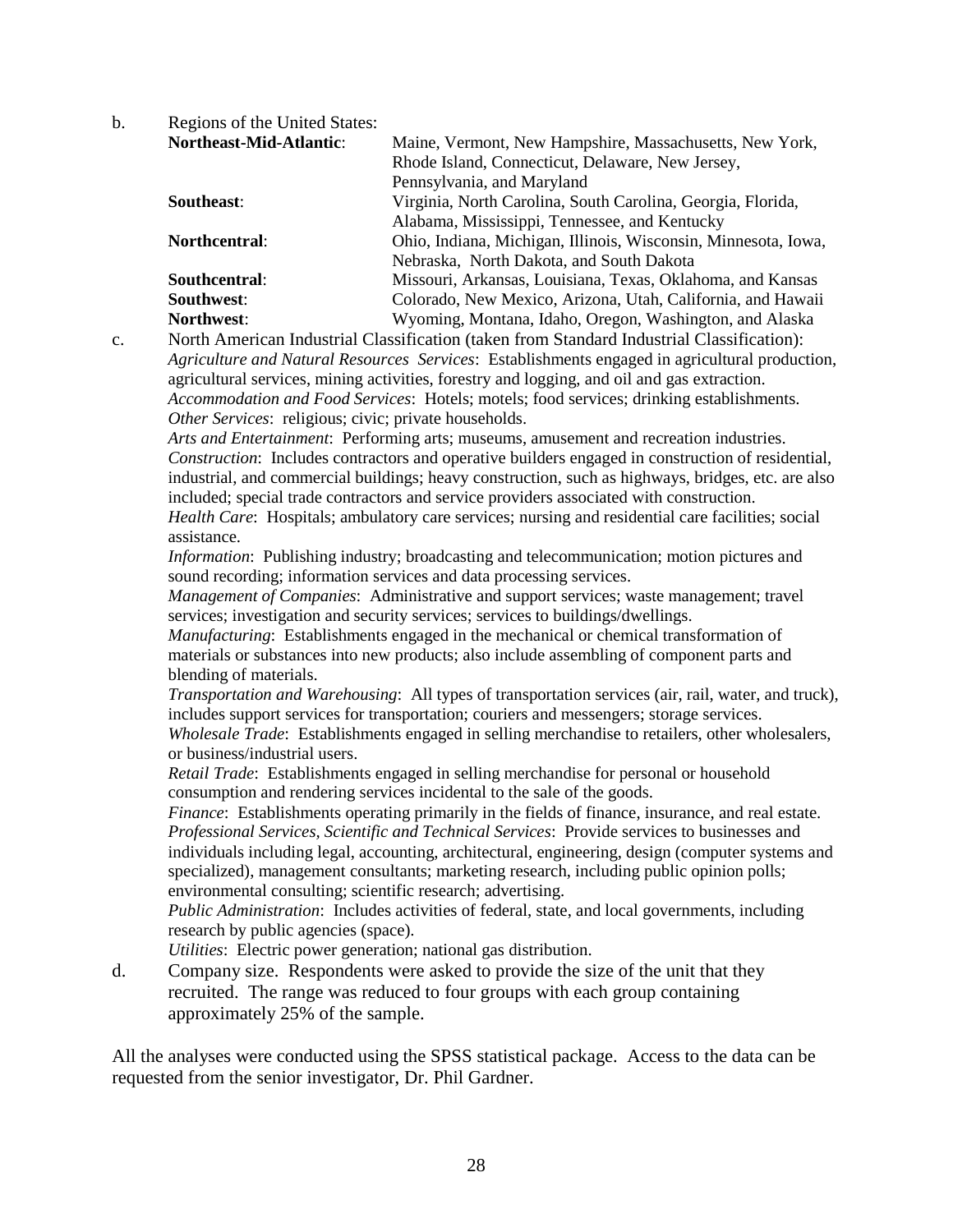## **APPENDIX B EMPLOYER PROFILE**

The characteristics of the 287 responding establishments to this study are provided in this appendix. These employers have a definite Midwest, manufacturing, slant though every section of the country and major industrial sector are represented in the set of responses.

Respondents' Gender: 59% female, 41% male

Location (mailing state) or organization by region:

|               | n   | $\%$                        |
|---------------|-----|-----------------------------|
| Northeast     | 42  | 17                          |
| Southeast     | 23  | 9                           |
| North central | 155 | 64                          |
| South central | 10  |                             |
| Northwest     | 5   | $\mathcal{D}_{\mathcal{A}}$ |
| Southwest     | 7   | 3                           |

Size of Parent Organization (number of employees) that has been grouped into five categories:

| Organizational Size |    |
|---------------------|----|
| 138                 | 25 |
| 140-600             | 25 |
| 700-3,000           | 25 |
| >3,200              | 25 |

Industrial Sector: For each respondent their major North American Industrial classifications (NAIC) code which, reflected their organizations' products and services was used to assign to industrial sector. Only the first three numerals were utilized. Some companies have more than one NAIC code. This year we chose to only assign the primary or major NAIC code. A computer manufacturer may build components (manufacturing) and sell computers (retail), for example. According to their responses, the group represented these industrial sectors:

| <b>Industrial Sector</b>         | n              | $\frac{0}{0}$               |
|----------------------------------|----------------|-----------------------------|
| Ag/Mining/Nat Resource           | 2              |                             |
| <b>Public Utilities</b>          | $\overline{2}$ |                             |
| Construction                     | 6              | $\mathfrak{D}$              |
| Manufacturing                    | 94             | 34                          |
| Wholesale                        | 6              | 2                           |
| Retail                           | 17             | 6                           |
| Transportation                   | 3              |                             |
| Information                      | 15             | 5                           |
| Finance, Insurance               | 24             | 9                           |
| <b>Professional Services</b>     | 77             | 28                          |
| <b>Business Support Services</b> | 6              | $\mathcal{D}_{\mathcal{L}}$ |
| Health                           | 4              |                             |
| Performing Arts                  |                |                             |
| Food & Lodging                   | 12             | 4                           |
| <b>Public Administration</b>     | 5              | $\mathfrak{D}$              |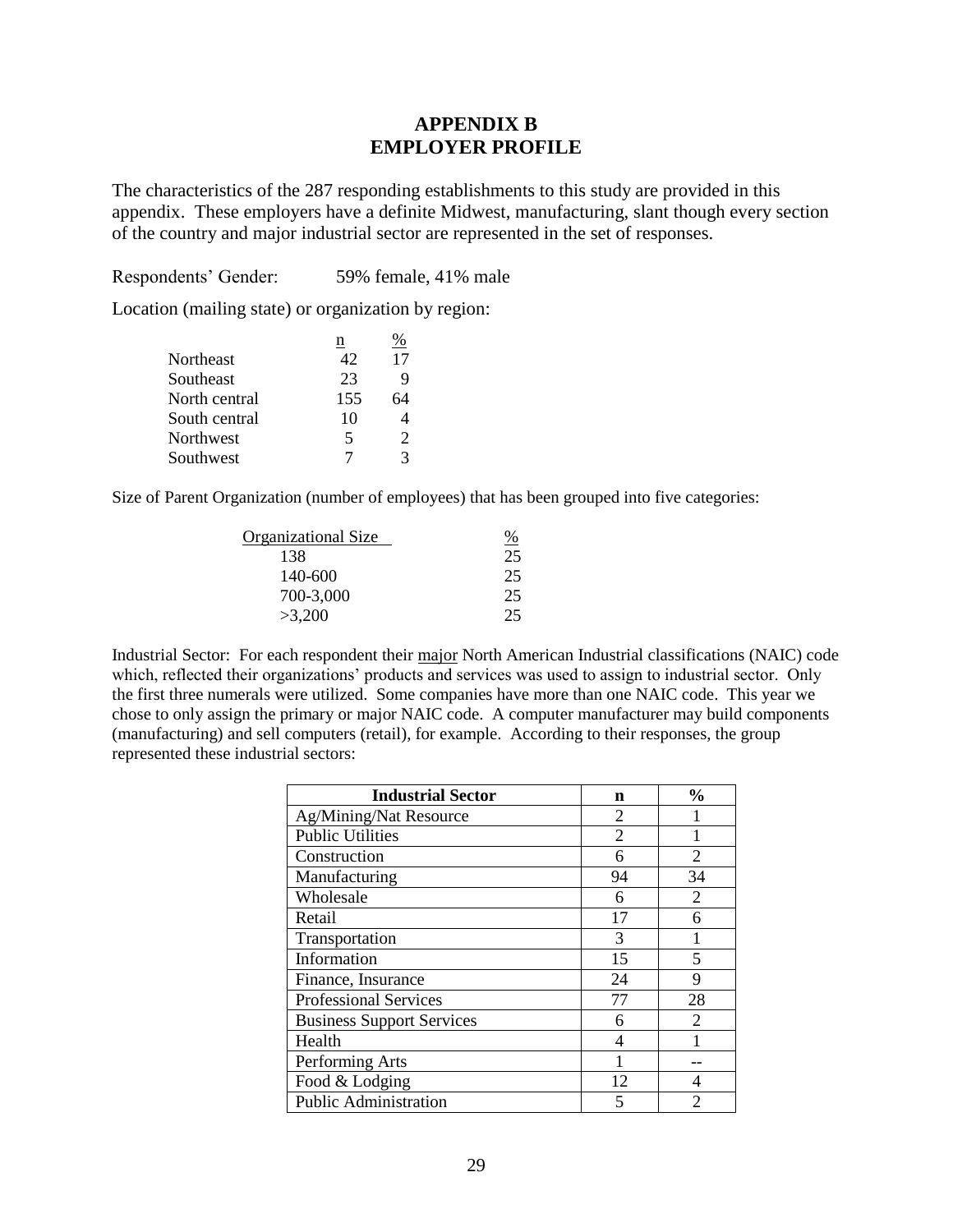Recruiting Territory: Respondents were asked which areas of the United States that their organizations recruited candidates. They were allowed to check all the areas that applied.

| <b>Recruiting Areas</b>     |                         |
|-----------------------------|-------------------------|
| International               | 8                       |
| <b>Entire United States</b> | 27                      |
| Northeast                   | 18                      |
| Southeast                   | 19                      |
| North central               | 53                      |
| South central               | 10                      |
| Northwest                   | $\overline{\mathbf{5}}$ |
| Southwest                   |                         |

Techniques and Strategies Used to Recruit College Graduates. Each respondent was asked to check the strategies that their organization used to find qualified college candidates for employment. The following list provides the percentage that utilized the strategy. Employers use a variety of techniques to identify candidates – the most common being "on-campus recruiting."

| <b>Recruiting Technique/Strategy</b> | % Utilizing |
|--------------------------------------|-------------|
| On-campus recruiting                 | 86          |
| Organizational web/Internet postings | 75          |
| Resume referral by college           | 67          |
| Job fairs                            | 74          |
| Job listing service (Web)            | 47          |
| Ads in papers, professional journals | 48          |
| Co-op/internship program             | 69          |
| External staffing prof./consultants  | 18          |

Then they were asked to select only their top three strategies used in recruiting. Accordingly 54% indicated that their primary strategy was on-campus recruiting, followed by job fairs and web postings. The other strategies were not as widely used. For those companies with co-op programs, these programs serve as an important source for hiring.

| <b>Primary Strategy</b>              | n   | %                           |
|--------------------------------------|-----|-----------------------------|
| On-campus recruiting                 | 182 | 24                          |
| Job fairs                            | 131 | 17                          |
| Co-op/internship program             | 121 | 16                          |
| Organization's Web/Internet posting  | 117 | 16                          |
| Resume referrals                     | 60  | 8                           |
| Ads in papers, professional journals | 61  | 8                           |
| Job listing service (Web)            | 53  | 7                           |
| External staffing prof./consultants  | 16  | $\mathcal{D}_{\mathcal{A}}$ |

Majors Sought: Respondents could identify the top five academic majors they were seeking in 2001-02 (100 respondents selected 5 majors). Employers identified majors, including all majors, all business majors, all technical majors, and all liberal arts. These are the top listed majors.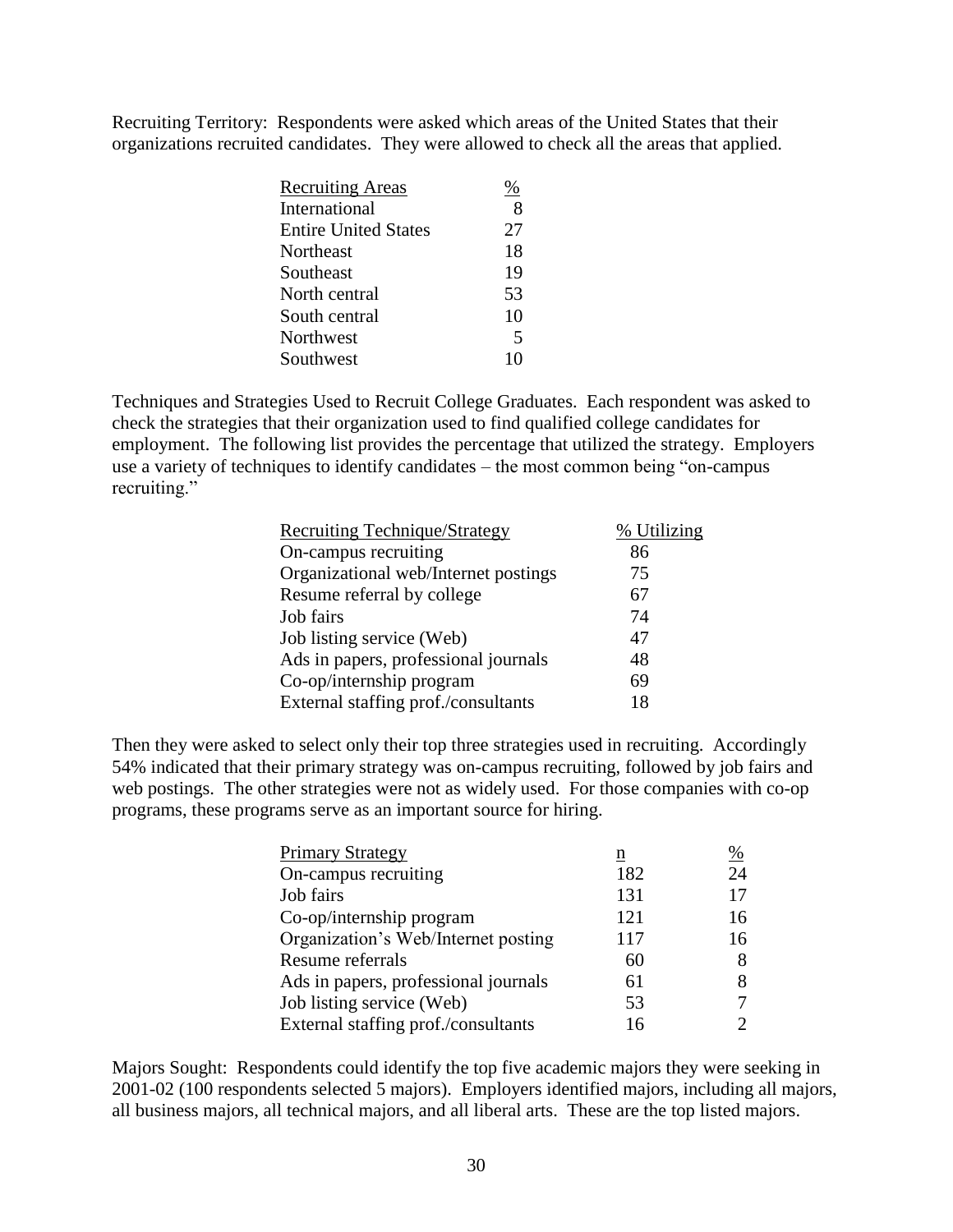| <b>Scientific Major Sought</b>         | n   | % of Total     |
|----------------------------------------|-----|----------------|
| Mechanical                             | 61  | 7              |
| Electrical                             | 60  | 7              |
| <b>Computer Science</b>                | 52  | 6              |
| Accounting                             | 51  | 6              |
| <b>All Business</b>                    | 39  | 4              |
| <b>Majors by College</b>               | n   | % of Total     |
| <b>Agriculture (Natural Resources)</b> |     |                |
| (includes Construction)                | 20  | 2              |
| <b>Business</b>                        | 240 | 26             |
| Communications                         | 36  | 4              |
| Engineering                            | 327 | 35             |
| <b>Computer Science</b>                | 113 | 12             |
| <b>Social Science</b>                  | 15  | 2              |
| <b>Natural Science</b>                 | 41  | $\overline{4}$ |
| Arts & Humanities/Liberal Arts         | 27  | 3              |
| Human Ecology                          | 1   |                |
| Allied Health                          | 11  | 1              |
| All Majors                             | 12  |                |

\*Biggest loss was in computer science and business; if aggregate arts & humanities/liberal arts/social science about the same as last year.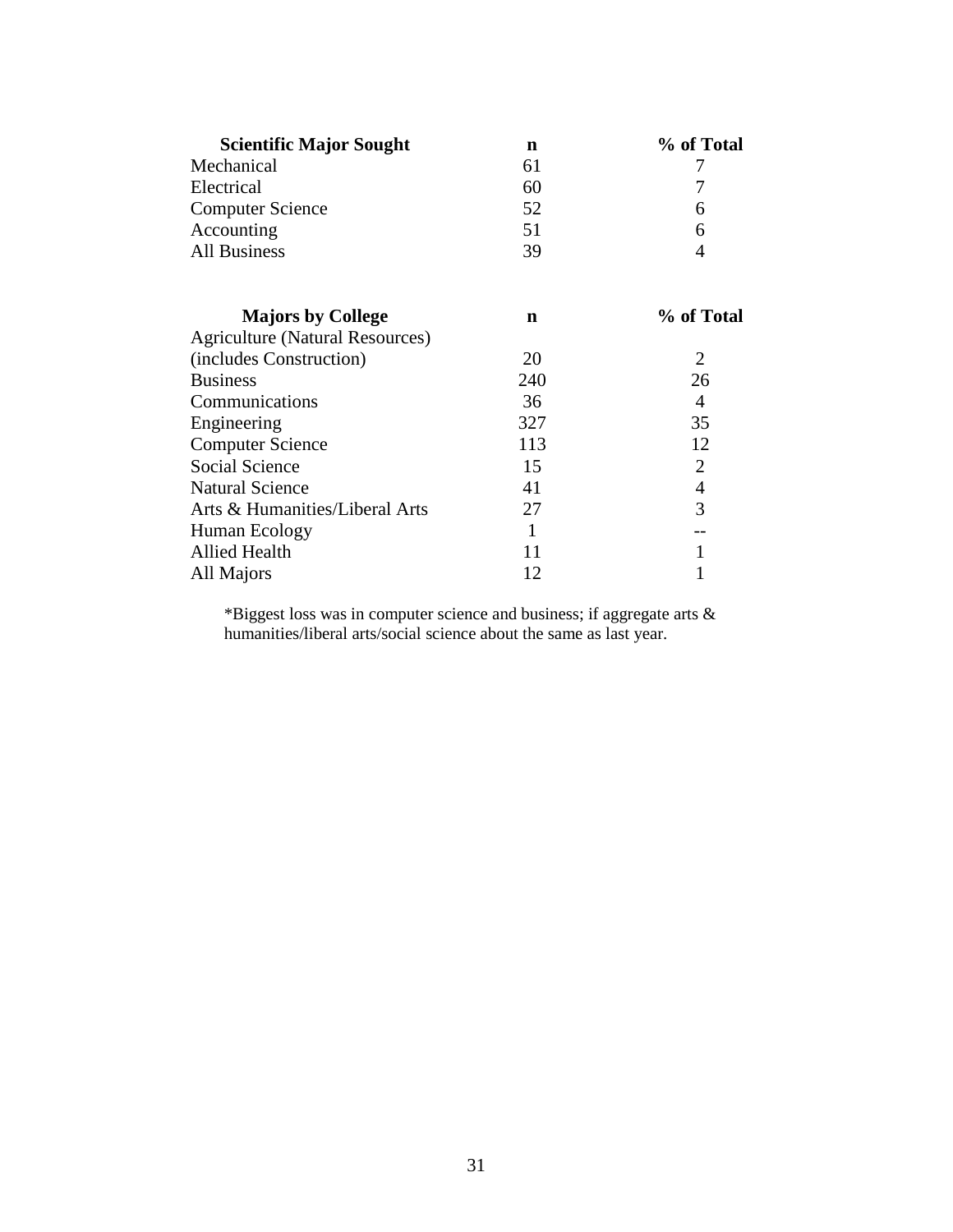## **APPENDIX C-1**

# **These average salaries by major serve as benchmarks for comparing the bachelor salary ranges respondents from this study expect to offer this year.**

#### **Average Salary Bachelor Degree Only Benchmarks: NACE and MSU**

| <b>Academic Majors</b>                | NACE <sup>1</sup>      | MSU <sup>1</sup>    |  |
|---------------------------------------|------------------------|---------------------|--|
|                                       | $2001$ Salaries $(\$)$ | 2001 Estimates (\$) |  |
| Accounting                            | 39,700                 | 39,700              |  |
| <b>Business Administration</b>        | 37,800                 | 37,000              |  |
| Finance                               | 40,800                 | 38,900              |  |
| Marketing                             | 35,200                 | 34,000              |  |
| Hospitality                           | 32,100                 | 31,500              |  |
| Human Resources (not LIR)             | 34,600                 | 38,400              |  |
| Logistics/Supply Chain Mgt.           | 43,900                 | 45,800              |  |
| Merchandising                         | $---$                  | 37,100              |  |
| Advertising                           | 30,300                 | 32,500              |  |
| Communications                        | 30,900                 | 31,700              |  |
| <b>Chemical Engineering</b>           | 51,200                 | 49,500              |  |
| Civil Engineering                     | 41,000                 | 39,700              |  |
| <b>Computer Engineering</b>           | 53,600                 | 55,100              |  |
| <b>Electrical Engineering</b>         | 52,000                 | 49,500              |  |
| <b>Industrial Engineering</b>         | 48,200                 | $---$               |  |
| <b>Mechanical Engineering</b>         | 48,600                 | 50,200              |  |
| <b>Engineering Technology</b>         | 45,500                 | $---$               |  |
| Packaging                             | $---$                  | 46,800              |  |
| <b>Computer Science</b>               | 52,500                 | 51,400              |  |
| <b>Information Sciences</b>           | 45,230                 |                     |  |
| <b>Management Information Systems</b> | 46,600                 | $---$               |  |
| Construction                          | 41,100                 | 43,000              |  |
| Mathematics                           | 44,300                 | 33,300              |  |
| Chemistry                             | 38,700                 |                     |  |
| <b>Biological Sciences</b>            | 29,800                 | 28,800              |  |
| <b>Political Science</b>              | 32,700                 | 35,200              |  |
| Psychology                            | 30,000                 | 29,200              |  |
| Journalism                            | 29,600                 | 26,600              |  |
| Telecommunications                    |                        | 31,900              |  |
| Criminal Justice                      | $---$                  | 33,200              |  |

<sup>1</sup>Taken from National Association of Colleges and Employers. Salary Survey: A study of 2000-01 beginning offers. Vol. 40(4). Bethlehem, PA 18017 and Career Services and Placement. The Salary Report for 2000-01 Graduates: An Interim Report. October, 2001. Michigan State University, E Lansing MI 48824. Averages have been rounded for convenience.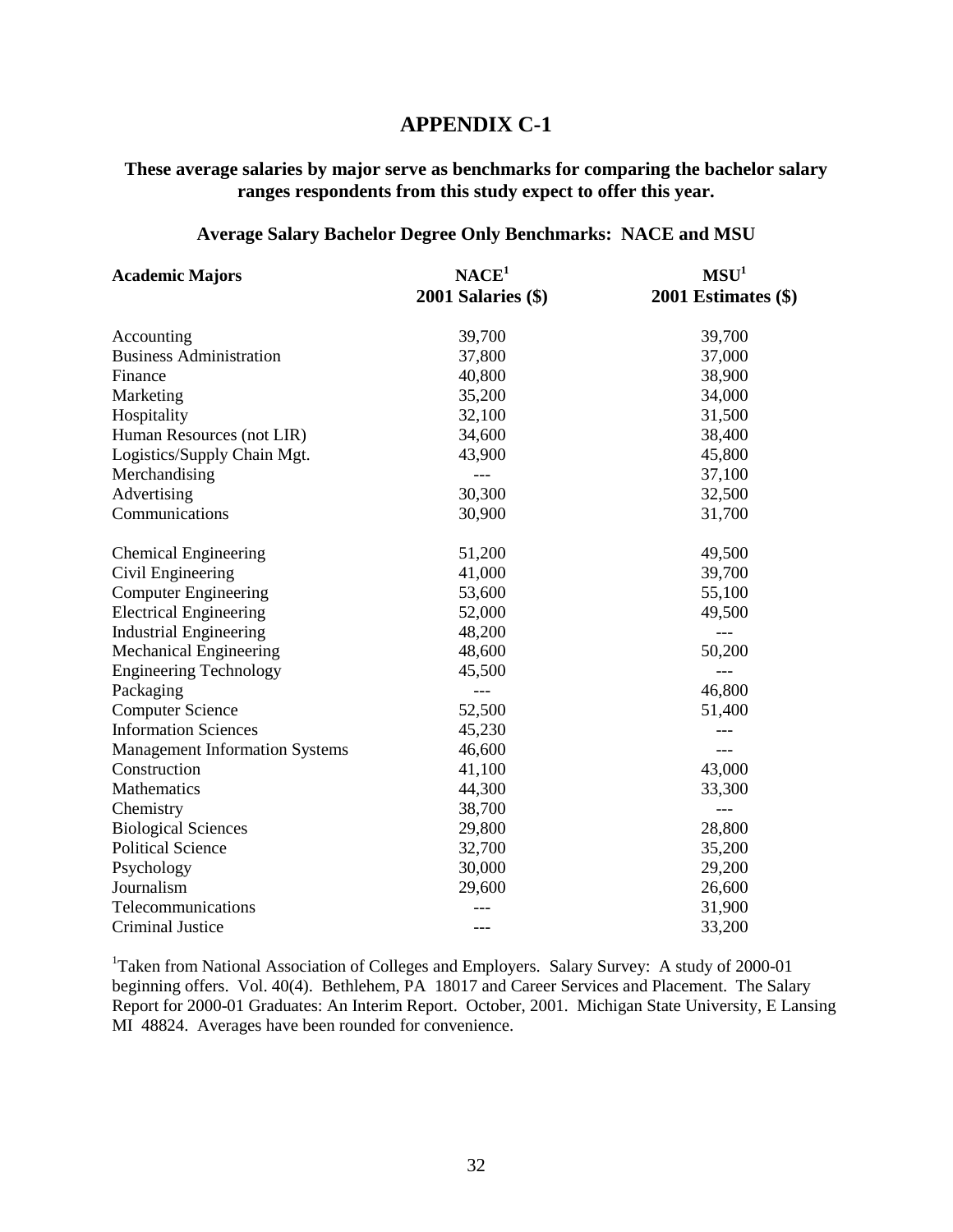# **APPENDIX C-2**

| Major                        | <b>Expected Salary</b>     | <b>Actual Starting Range</b> | <b>Within Range</b> |
|------------------------------|----------------------------|------------------------------|---------------------|
|                              | <b>Range for 2000-2001</b> | <b>Reported (reported</b>    |                     |
|                              | (reported last year)       | this year)                   |                     |
| <b>Construction</b>          |                            |                              |                     |
| <b>BA</b>                    | 40,700-44,500              | 40,300-41,500                | Yes                 |
| <b>Manufacturing</b>         |                            |                              |                     |
| <b>BA</b>                    | 40,700-43,800              | 41,700-45,100                | High end            |
| <b>MA</b>                    | 53,300-58,600              | 53,000-59,400                | High end            |
| PhD                          | 67,000-70,400              | 65,800-70,200                | Yes                 |
| <b>Wholesale Trade</b>       |                            |                              |                     |
| <b>BA</b>                    | 31,200-34,900              | 35,200-37,700                | Higher              |
| <b>Retail</b>                |                            |                              |                     |
| <b>BA</b>                    | 33,500-36,900              | 33,600-37,100                | High end            |
| <b>MA</b>                    | 52,200-57,700              | 39,700-46,200                | Lower               |
| PhD                          | 58,250-63,500              | 67,300-74,700                | Higher              |
| <b>Transportation</b>        |                            |                              |                     |
| <b>BA</b>                    | 29,600-34,200              | 31,200-35,900                | High End            |
| <b>Information</b>           |                            | 35,900-38,500                |                     |
| <b>BA</b>                    | 36,500-42,700              | 46,200-49,900                | Lower               |
| <b>MA</b>                    | 59,700-70,900              |                              | Lower               |
| <b>Finance/Insurance</b>     |                            |                              |                     |
| <b>BA</b>                    | 29,300-34,700              | 35,800-38,600                | Higher              |
| <b>MA</b>                    | 47,800-64,000              | 46,900-48,200                | Lower               |
| <b>Professional Services</b> |                            |                              |                     |
| <b>BA</b>                    | 40,500-44,100              | 39,300-43,800                | Yes                 |
| <b>MA</b>                    | 50,500-56,900              | 47,100-54,200                | Lower               |
| PhD                          | 59,600-66,900              | 52,400-54,800                | Lower               |
| <b>Health</b>                |                            |                              |                     |
| <b>BA</b>                    | 28,400-33,400              | 29,700-36,500                | High end            |
| Food/Lodging                 |                            |                              |                     |
| <b>BA</b>                    | 27,300-30,200              | 28,900-31,800                | High end            |
| <b>MA</b>                    | 32,000-36,300              | 30,000                       | Lower               |
| <b>Public Admin.</b>         |                            |                              |                     |
| <b>BA</b>                    | 30,600-34,300              | 34,800-38,300                | Higher              |
| <b>MA</b>                    | 34,900-38,400              | 42,500                       | Higher              |
| PhD                          | 42,200-44,700              | 58,200                       | Higher              |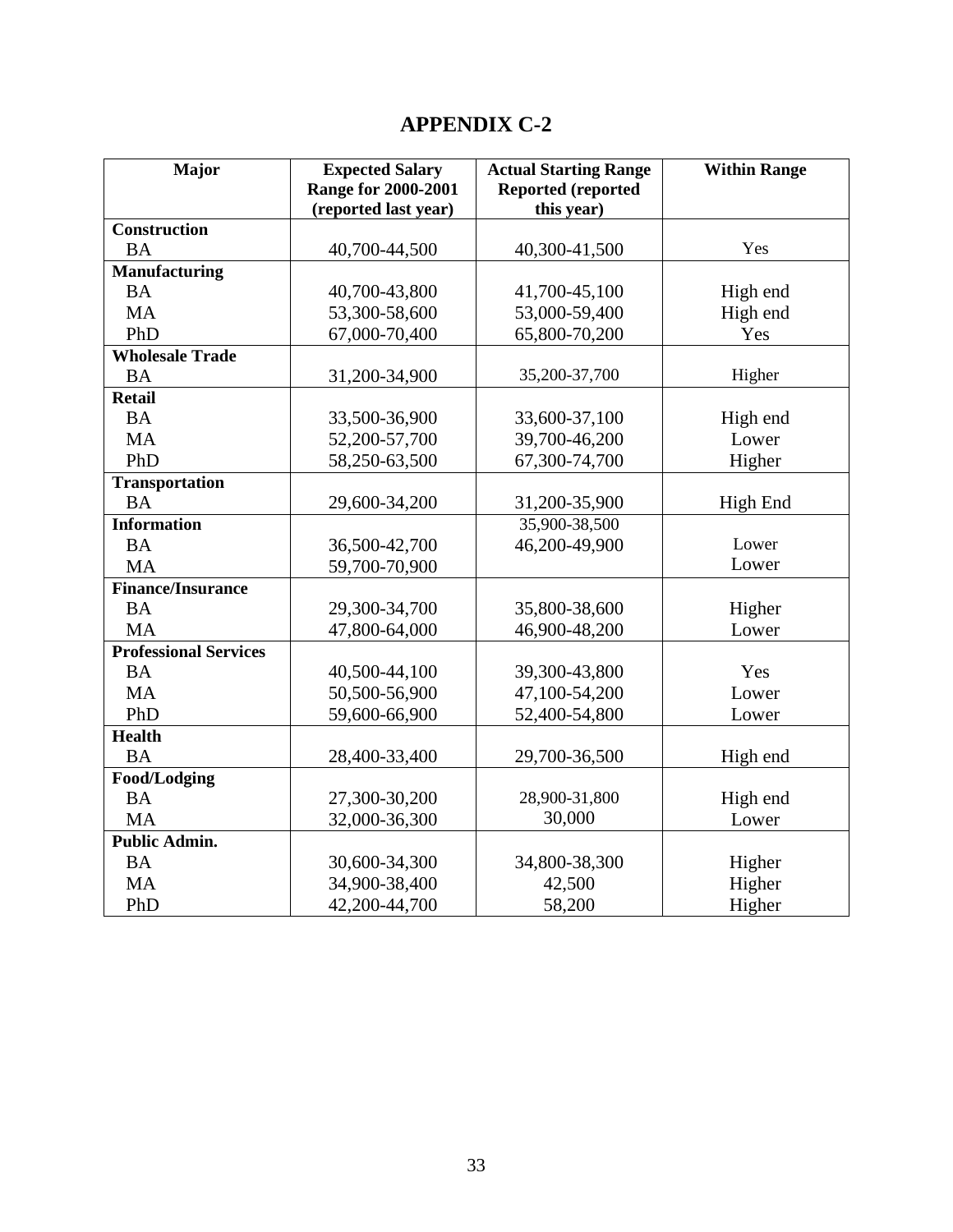# **APPENDIX D**

# **Additional Data Tables and Figures**

# **Hiring Patterns for Firms of Various Sizes by Degree Level**

| <b>Firm Size</b> | <b>Average Hires Made</b> | <b>Average Hires Expected</b> | <b>Expected Change</b> |
|------------------|---------------------------|-------------------------------|------------------------|
|                  | 2000-01                   | 2001-02                       | (%)                    |
| All graduates    |                           |                               |                        |
| < 138            | $(60)$ 7.3                | $(45)$ 8.4                    | $+15$                  |
| 140-600          | $(50)$ 21.4               | $(39)$ 19.9                   | $-7$                   |
| 700-3000         | $(60)$ 40,6               | $(38)$ 36.2                   | $-11$                  |
| >3200            | $(58)$ 111.9              | $(44)$ 77.6                   | $-31$                  |
| Associates       |                           |                               |                        |
| <138             | $(12)$ 4.1                | $(7)$ 4.7                     | $+15$                  |
| 140-600          | $(12)$ 2.5                | $(6)$ 2.8                     | $+12$                  |
| 700-3000         | $(10)$ 3.1                | (6) 2.0                       | $-35$                  |
| >3200            | $(10)$ 11.4               | (10) 16.0                     | $+40$                  |
| <b>Bachelors</b> |                           |                               |                        |
| < 138            | (57) 6.0                  | (38) 8.3                      | $+38$                  |
| 140-600          | $(52)$ 18.0               | (33) 21.7                     | $+20$                  |
| 700-3000         | $(62)$ 23.3               | $(37)$ 30.7                   | $+32$                  |
| >3200            | $(60)$ 101.9              | $(42)$ 70.6                   | $-31$                  |
| <b>Masters</b>   |                           |                               |                        |
| < 138            | $(12)$ 2.7                | $(7)$ 2.4                     | $-11$                  |
| 140-600          | $(16)$ 3.2                | $(12)$ 2.1                    | $-34$                  |
| 700-3000         | (33) 7.6                  | (20) 8.6                      | $+13$                  |
| >3200            | $(36)$ 11.7               | $(24)$ 19.7                   | $-9$                   |
| PhD              |                           |                               |                        |
| < 138            | $(6)$ 2.3                 | $(3)$ 3.3                     | $+43$                  |
| 140-600          | $(7)$ 3.4                 | $(5)$ 3.4                     | NC                     |
| 700-3000         | $(13)$ 4.4                | (5) 5.0                       | $+14$                  |
| >3200            | $(14)$ 11.9               | $(11)$ 6.7                    | $-44$                  |

( ) Number of respondents reporting a figure.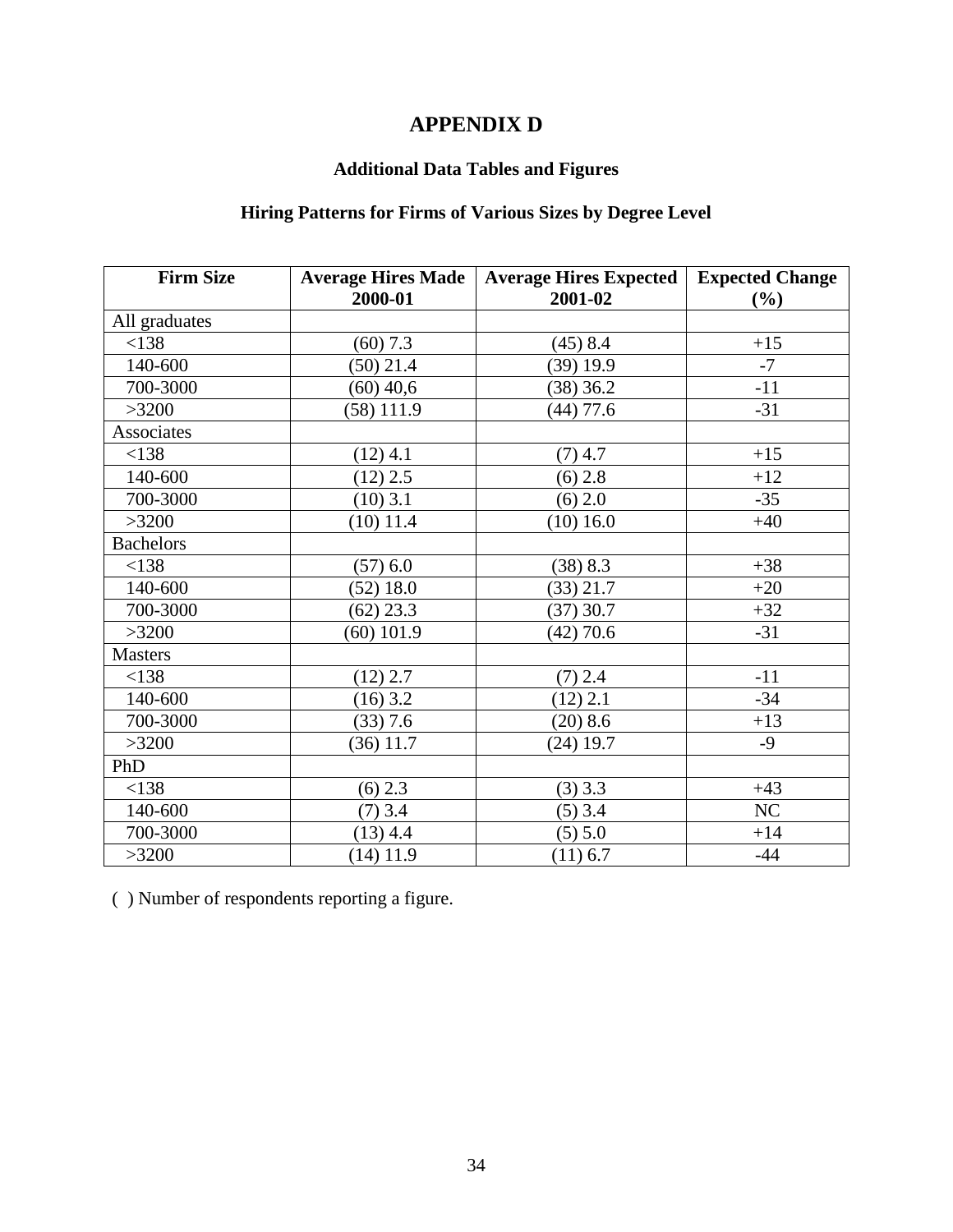| <b>Economic Sector</b> | <b>Average Hires Made</b><br>2000-01 | <b>Average Hires Expected</b><br>2001-02 | % Change       |
|------------------------|--------------------------------------|------------------------------------------|----------------|
| <b>All graduates</b>   |                                      |                                          |                |
| Ag/Mining              | $(2)$ 6.5                            | (2) 5.0                                  | $-23$          |
| Construction           | $(5)$ 4.4                            | (4) 5.3                                  | $+20$          |
| Manufacturing          | (73) 50.22                           | $(50)$ 24.54                             | $-51$          |
| Wholesale              | $(6)$ 9.7                            | (4) 8.0                                  | $-17$          |
| Retail                 | $(15)$ 29.5                          | $(9)$ 25.8                               | $-12$          |
| Transportation         | $(3)$ 50.0                           | $(2)$ 37.5                               | $-25$          |
| Information            | $(15)$ 90.17                         | $(10)$ 76.9                              | $-15$          |
| Finance                | $(20)$ 49.3                          | $(18)$ 52.7                              | $+7$           |
| Professional servs     | $(66)$ 55.6                          | $(49)$ 29.8                              | $-46$          |
| Food and Lodging       | (11) 5.0                             | $(7)$ 16.9                               | $+13$          |
| Public Admin.          | $(3)$ 93.3                           | $(3)$ 121.7                              | $+30$          |
| <b>Associates</b>      |                                      |                                          |                |
| Manufacturing          | $(8)$ 1.4                            | $(7)$ 1.1                                | $-21$          |
| Finance                | $(3)$ 2.00                           | $(4)$ 2.5                                | $\overline{a}$ |
| Retail                 | $(3)$ 14.3                           | $(1)$ 40.0                               | $\ast$         |
| Information            | (3) 5.00                             | $(2)$ 5.00                               | NC             |
| Professional servs     | $(14)$ 4.7                           | $(6)$ 13.8                               | >100           |
| Food & Lodging         | $(6)$ 3.3                            | (2) 7.5                                  | >100           |
| Public Admin.          | (2) 15                               | (2) 15                                   | NC             |
| <b>Bachelors</b>       |                                      |                                          |                |
| Ag./Nat. Res.          | (2) 5.5                              | $(2)$ 4.5                                | $-18$          |
| Construction           | $(5)$ 4.2                            | $(4)$ 4.7                                | $+12$          |
| Manufacturing          | $(77)$ 42.2                          | $(45)$ 22.3                              | $-47$          |
| Wholesale              | $(6)$ 8.5                            | (4) 7.3                                  | $-14$          |
| Retail                 | $(13)$ 35.4                          | $(7)$ 26.0                               | $-26$          |
| Transportation         | $(3)$ 41.7                           | $(2)$ 30.0                               | $-28$          |
| Information            | $(15)$ 81.7                          | $(10)$ 66.0                              | $-19$          |
| Finance                | $(20)$ 46.7                          | (17) 51.8                                | $+11$          |
| Professional servs     | $(66)$ 38.8                          | $(41)$ 31.5                              | $-19$          |
| Food and Lodging       | $(11)$ 13.1                          | $(7)$ 14.6                               | $+11$          |
| Public Admin.          | (3) 69.3                             | $(3)$ 95.0                               | $+37$          |

#### **Average Hires in 2000-01 and Expected in 2001-02 by Economic Sector (number of observations)**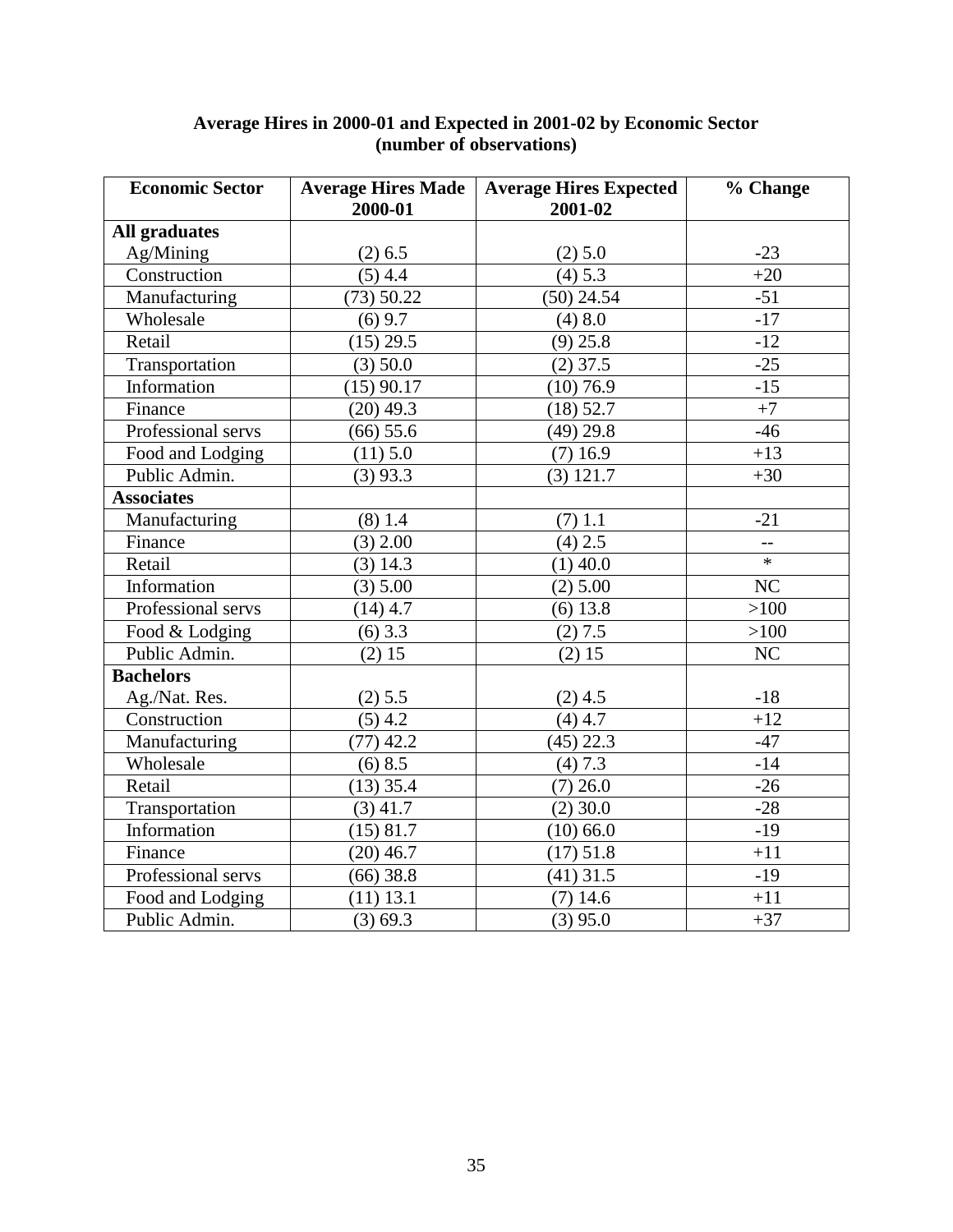| <b>Masters</b>     |             |             |        |
|--------------------|-------------|-------------|--------|
| Manufacturing      | $(34)$ 13.3 | $(26)$ 6.1  | $-54$  |
| Retail             | $(4)$ 2.8   | (1) 5.0     | $\ast$ |
| Information        | $(6)$ 13.8  | $(3)$ 22.3  | $+61$  |
| Finance            | $(7)$ 6.0   | $(7)$ 8.3   | $+38$  |
| Professional servs | $(31)$ 5.8  | $(16)$ 6.4  | $+10$  |
| Public Admin.      | (2) 7.0     | $(2)$ 20.0  | >100   |
| <b>PhD</b>         |             |             |        |
| Manufacturing      | $(21)$ 4.5  | $(15)$ 3.4  | $-24$  |
| Professional servs | (9) 8.7     | $(2)$ 1.0   | $-88$  |
| Retail             | (2) 2.0     | $(2)$ 2.5   | $+25$  |
| Public admin       | (1) 7.0     | $(1)$ 10.0  | $+43$  |
| Information        | $(4)$ 9.0   | $(2)$ 16.00 | $+78$  |

( ) Number of respondents providing information. Some sectors were not included at some degree levels because observations were insufficient for reliable results.

\* Too few observations to calculate.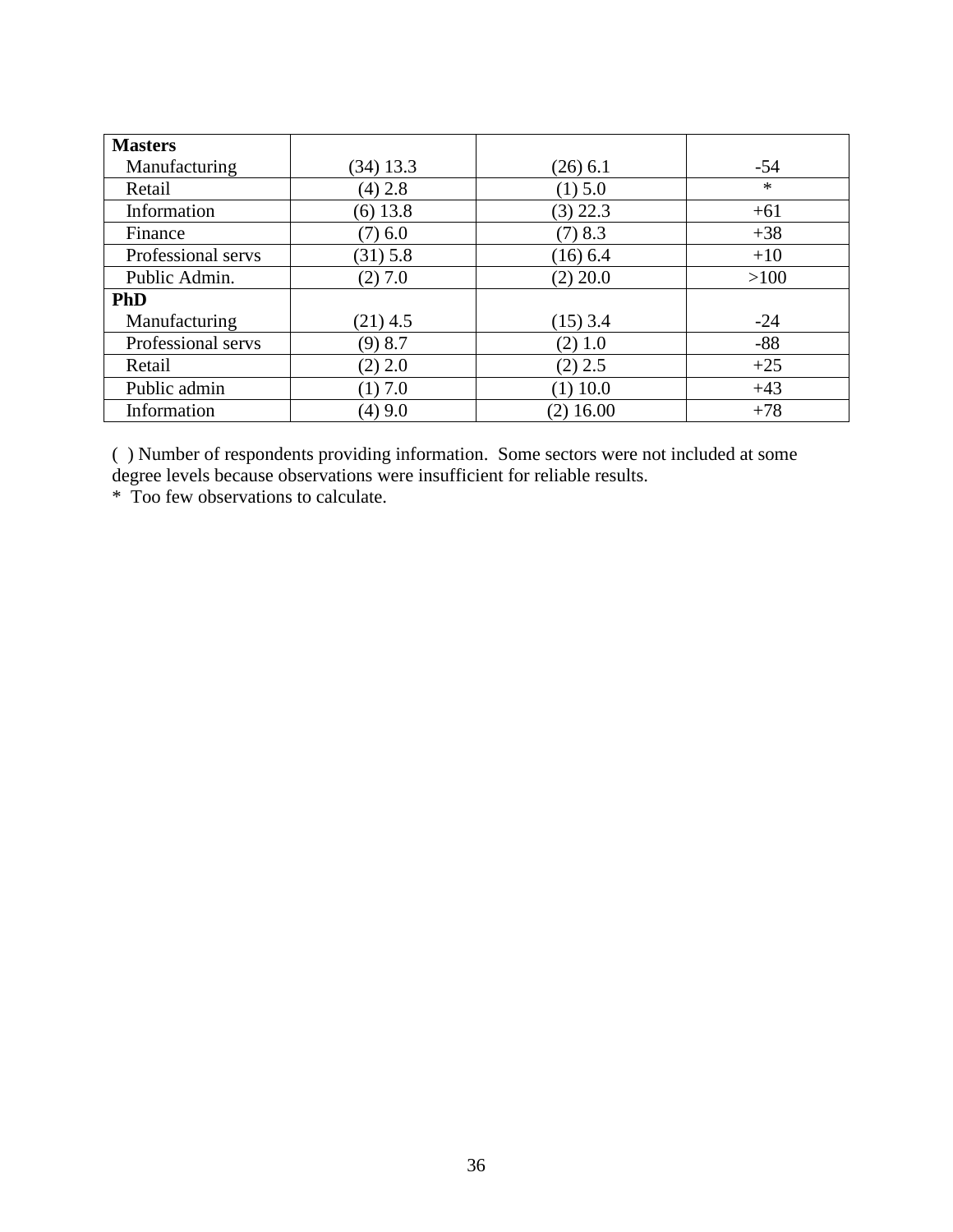#### **Average Number of Hires in 2000-01 and Expected in 2001 –02 by Everyone Who Recruited at Least One Major from These Categories**

| <b>Academic Major</b>   | <b>Average Hires Made</b><br>2000-01 | <b>Average Hires Expected</b><br>2001-02 | % Change |
|-------------------------|--------------------------------------|------------------------------------------|----------|
| All graduates           |                                      |                                          |          |
| <b>Business</b>         | $(262)$ 56.1                         | $(193)$ 43.2                             | $-23$    |
| Engineering             | (302) 50.3                           | $(202)$ 32.8                             | $-35$    |
| <b>Computer Science</b> | $(105)$ 64.6                         | $(66)$ 42.8                              | $-34$    |
| Liberal Arts            | $(414)$ 64.6                         | (31) 79.0                                | $+22$    |
| Science                 | $(42)$ 35.4                          | $(24)$ 53.4                              | $+51$    |
| Ag/Construction         | $(18)$ 24.5                          | $(17)$ 32.2                              | $+31$    |
| <b>Allied Health</b>    | $(8)$ 9.0                            | $(9)$ 8.5                                | $-5$     |
| Communication           | $(31)$ 25.5                          | $(15)$ 20.4                              | $-20$    |
| <b>Associates</b>       |                                      |                                          |          |
| <b>Business</b>         | (38) 5.9                             | $(25)$ 8.8                               | $+49$    |
| Engineering             | $(43)$ 5.7                           | $(19)$ 13.7                              | >100     |
| <b>Computer Science</b> | (18) 8.1                             | $(13)$ 17.1                              | >100     |
| <b>Liberal Arts</b>     | $(11)$ 3.9                           | (6) 7.0                                  | $+79$    |
| Science                 | $(22)$ 1.6                           | $(5)$ 3.0                                | $+87$    |
| Ag/Construction         | (5) 1.8                              | $(6)$ 1.7                                | NC       |
| <b>Allied Health</b>    | $(2)$ 3.0                            | $(2)$ 2.5                                | $-17$    |
| Communication           | (8) 1.6                              | $(2)$ 2.5                                | $+56$    |
| <b>Bachelors</b>        |                                      |                                          |          |
| <b>Business</b>         | $(261)$ 48.6                         | $(185)$ 39.9                             | $-18$    |
| Engineering             | $(311)$ 32.5                         | (184) 29.1                               | $-10$    |
| <b>Computer Science</b> | $(107)$ 42.7                         | $(65)$ 35.3                              | $-17$    |
| <b>Liberal Arts</b>     | $(44)$ 62.2                          | (31) 76.3                                | $+23$    |
| Science                 | $(44)$ 32.8                          | $(24)$ 45.3                              | $+38$    |
| Ag/Construction         | $(18)$ 22.9                          | $(17)$ 30.2                              | $+32$    |
| <b>Allied Health</b>    | (4) 7.7                              | (5) 6.8                                  | $-9$     |
| Communication           | $(30)$ 24.9                          | $(15)$ 19.5                              | $-21$    |
| <b>Masters</b>          |                                      |                                          |          |
| <b>Business</b>         | $(90)$ 11.1                          | $(61)$ 8.1                               | $-27$    |
| Engineering             | $(165)$ 12.0                         | $(100)$ 7.5                              | $-37$    |
| <b>Computer Science</b> | $(60)$ 11.6                          | (33) 10.6                                | $-9$     |
| <b>Liberal Arts</b>     | $(14)$ 4.0                           | $(10)$ 3.6                               | $-10$    |
| Science                 | $(25)$ 6.9                           | $(13)$ 11.3                              | $+64$    |
| Ag/Construction         | $(8)$ 2.5                            | $(5)$ 4.8                                | $+92$    |
| <b>Allied Health</b>    | $(1)$ 2.0                            | (2) 5.5                                  | $->100$  |
| Communication           | $(8)$ 3.9                            | $(4)$ 2.7                                | $-30$    |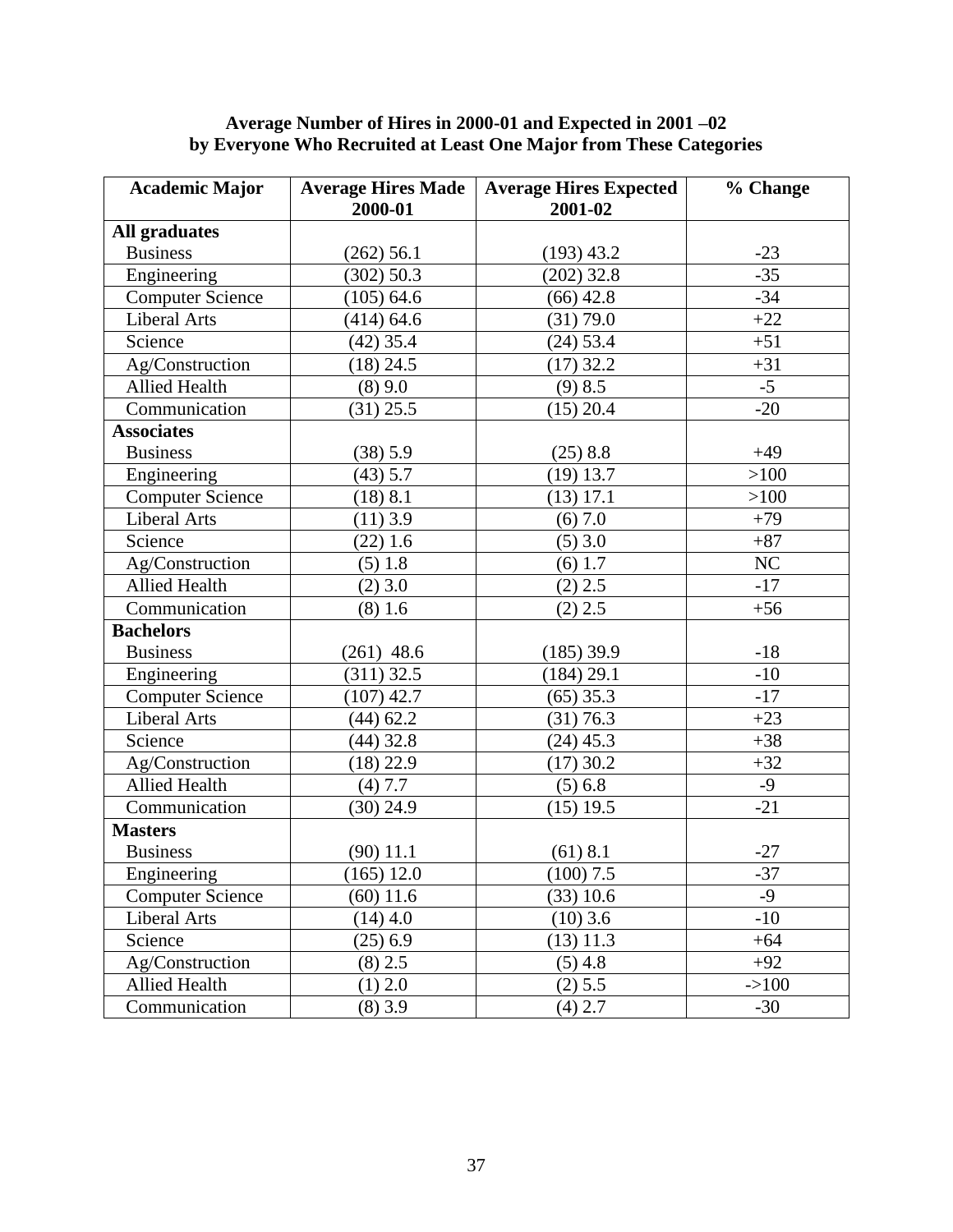| <b>Doctoral</b>         |            |            |       |
|-------------------------|------------|------------|-------|
| <b>Business</b>         | $(29)$ 8.4 | $(15)$ 8.4 | NC    |
| Engineering             | $(69)$ 9.0 | $(34)$ 7.0 | $-22$ |
| <b>Computer Science</b> | (20) 8.0   | (9) 6.3    | $-21$ |
| Liberal Arts            |            |            | $- -$ |
| Sciences                | $(14)$ 7.0 | $(5)$ 6.6  | -6    |
| Ag/Construction         |            |            | $ -$  |
| Allied Health           | $(4)$ 3.7  | $(5)$ 5.4  | $+46$ |
| Communication           |            |            |       |

( ) Number of respondents providing information.